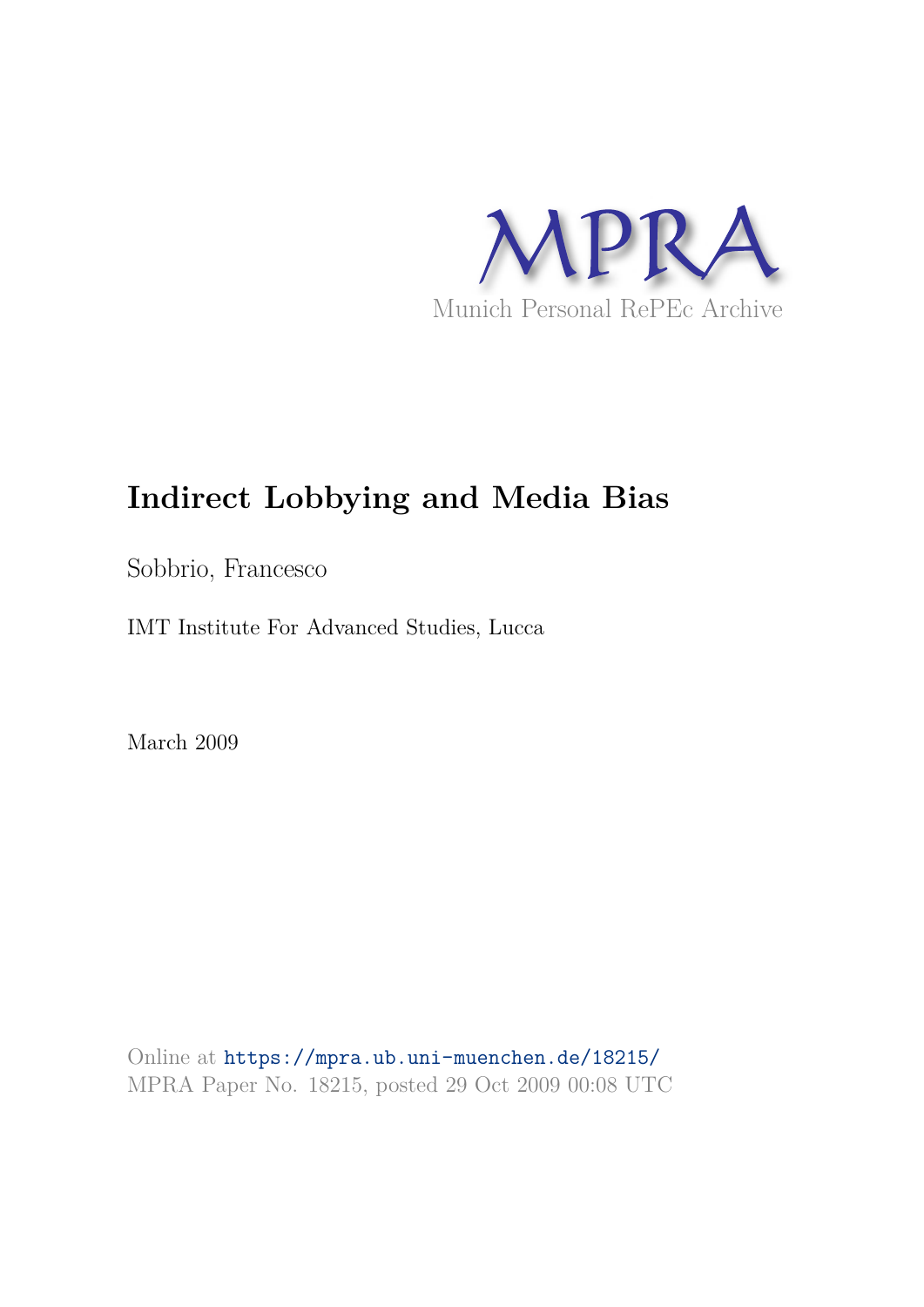# Indirect Lobbying and Media Bias

Francesco Sobbrio<sup>†</sup>

March 10, 2009

#### Abstract

In this paper, we study a model where voters have state-contingent preferences over policies and lobbies engage in influence activities to affect the information that a media outlet collects on the state of the world. The media outlet acts as a "filter" between lobbies and voters. It has to decide what to communicate to voters given the information it collects and its idiosyncratic bias. We show that, by targeting voters, lobbies are able to *indirectly* influence the political outcome and thus create a distortion in the political process. When the media outlet has a small idiosyncratic bias the (unique) equilibrium is characterized by a large level of lobbies' influence activities and no "news-slanting" by the media outlet. When the media outlet's idiosyncratic bias is large, the (unique) equilibrium involves a low level of lobbies' influence activities and a high probability of "news-slanting" by the media outlet. Moreover, we show that a higher idiosyncratic bias of the media outlet may be associated with a lower policy distortion and a higher voters' welfare. On the other hand, public policy measures aimed at increasing the cost of lobbies' influence activities would decrease the distortion in the policy outcome and increase voters' welfare. Finally, asymmetries in lobbies' influence activities lead to different probabilities of "news-slanting" by different media outlet's types.

JEL Classification: D72, D82, D83

Key Words: Indirect Lobbying, Media Bias, Ináuence Activities, Cheap-Talk

This paper is adapted from a chapter of my Ph.D. dissertation at the University of Southern California. I am truly indebted to Andrea Mattozzi, Guofu Tan and Simon Wilkie for their generous support and advice and, especially, to Juan Carrillo for his precious guidance. I would also like to thank Jonathan Aronson, David Balan, Jad Dagher, Mark Dincecco, Amit Gandhi, Daniela Iorio, Adam Kaufman, Michael Magill, Salvatore Miglietta, Maria Petrova, Guillame Roger, Kenneth Wilbur and seminar participants at the Institute for Economic Analysis, IMT Lucca, Universitat Autonoma de Barcelona, Université Catholique de Louvain, University of Southern California, the 4th Workshop in Media Economics, the 9th Southwest Economic Theory Conference, the 2007 North American Summer Meeting of the Econometric Society, and the 8th International Meeting of the Association for Public Economic Theory. All remaining errors are mine.

<sup>&</sup>lt;sup>†</sup>Department of Economics, IMT Lucca Institute for Advanced Studies, Piazza San Ponziano 6, 55100, Lucca, Italy. Email: f.sobbrio@imtlucca.it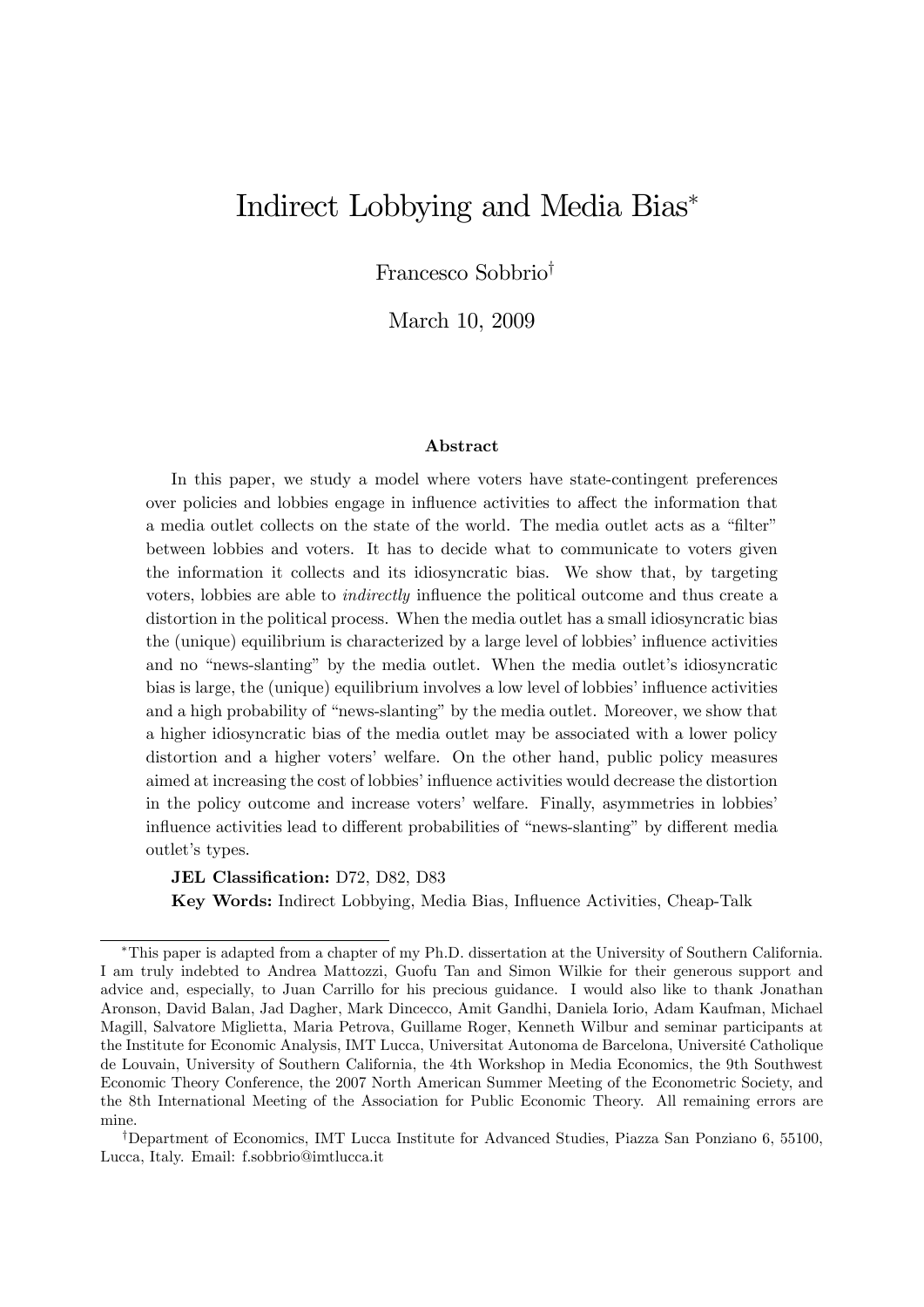# 1 Introduction

ìOne of the most potent and cunning lobbying tactics of the past decade, grassroots campaigning, will also probably escape oversight. This secretive hybrid of telemarketing, data mining and spin doctoring is used to generate public support for otherwise unpopular corporations caught in a legislative battle"  $-$  "A tap on the wrist", *The Economist*, May 18th 2006

What are the effects of lobbies' influence activities on the political outcome? The economic literature has long being interested in this question. In a seminal paper, Becker (1985) introduced the concept of "influence function" suggesting that by exerting some kind of political pressure interest groups are able to affect the tax or subsidy that they pay/receive. In the twenty years that have followed, many scholars have analyzed this issue by focusing on the relationships between lobbies and politicians. This extensive literature has shown that special interest groups may *directly* influence the policy outcome by targeting politicians.<sup>1</sup> Indeed, lobbies allocate large amount of resources in trying to influence politicians.<sup>2</sup> Nevertheless, such direct channel of policy influence is not always effective or feasible for lobbies. First of all, in the case of direct democracy (i.e., referenda, ballots, propositions, etc.), politicians are simply not the "policy-makers". Moreover, there are issues where the political cost that any politician would incur by endorsing a lobby and deviating from the median voter's preferred policy would be extremely high. Examples of such "non-pliable" issues are abortion, death penalty, gun control and gay marriage.<sup>3</sup> Therefore, whenever lobbies cannot *directly* affect the policy outcome by influencing politicians, they have to try to do so *indirectly* by targeting voters. In the US, " $527$  groups" constitute a clear example of special interest groups whose activities are explicitly focused on voters.<sup>4</sup> Thus, the question that remains to be addressed is whether and how lobbies can create a policy distortion when they cannot directly influence politicians. Moreover, given that media represent the main communication channel between lobbies and voters, another question arises. How are lobbies' influence activities and media bias related? Finally, what is the overall effect of lobbies and media on the efficiency of the political outcome and on voters' welfare?

In this paper we provide a theoretical framework to investigate these questions by considering an environment where lobbies do not have any direct relationship with politicians

<sup>&</sup>lt;sup>1</sup>See among the others Austen-Smith (1993), Baron (1994), Grossman and Helpman (1994, 1996, 2001), Lohmann (1998), Coate (2003, 2004), Prat (2002a, 2002b), Felli and Merlo (2006).

<sup>&</sup>lt;sup>2</sup>In the 2004 presidential elections, George W. Bush and John Kerry received around 274 and 227 million dollars, respectively, from individuals and Political Action Committeesí contributions. Source: http://www.opensecrets.org/presidential/index\_2004.asp

 $3$ Matsusaka (2007) finds that the *congruence* (i.e., the correlation) between policy and public opinion in US states is 88% for gay marriage and higher than 70% for public funding of abortion and death penalty.

<sup>&</sup>lt;sup>4</sup>A 527 group is "a tax-exempt group organized under section 527 of the Internal Revenue Code to raise money for political activities including voter mobilization efforts, issue advocacy and the like.[...] Many 527s run by special interest groups raise unlimited "soft money," which they use for voter mobilization and certain types of issue advocacy, but not for efforts that expressly advocate the election or defeat of a federal candidate or amount to electioneering communications" (http://www.opensecrets.org/527s/types.asp)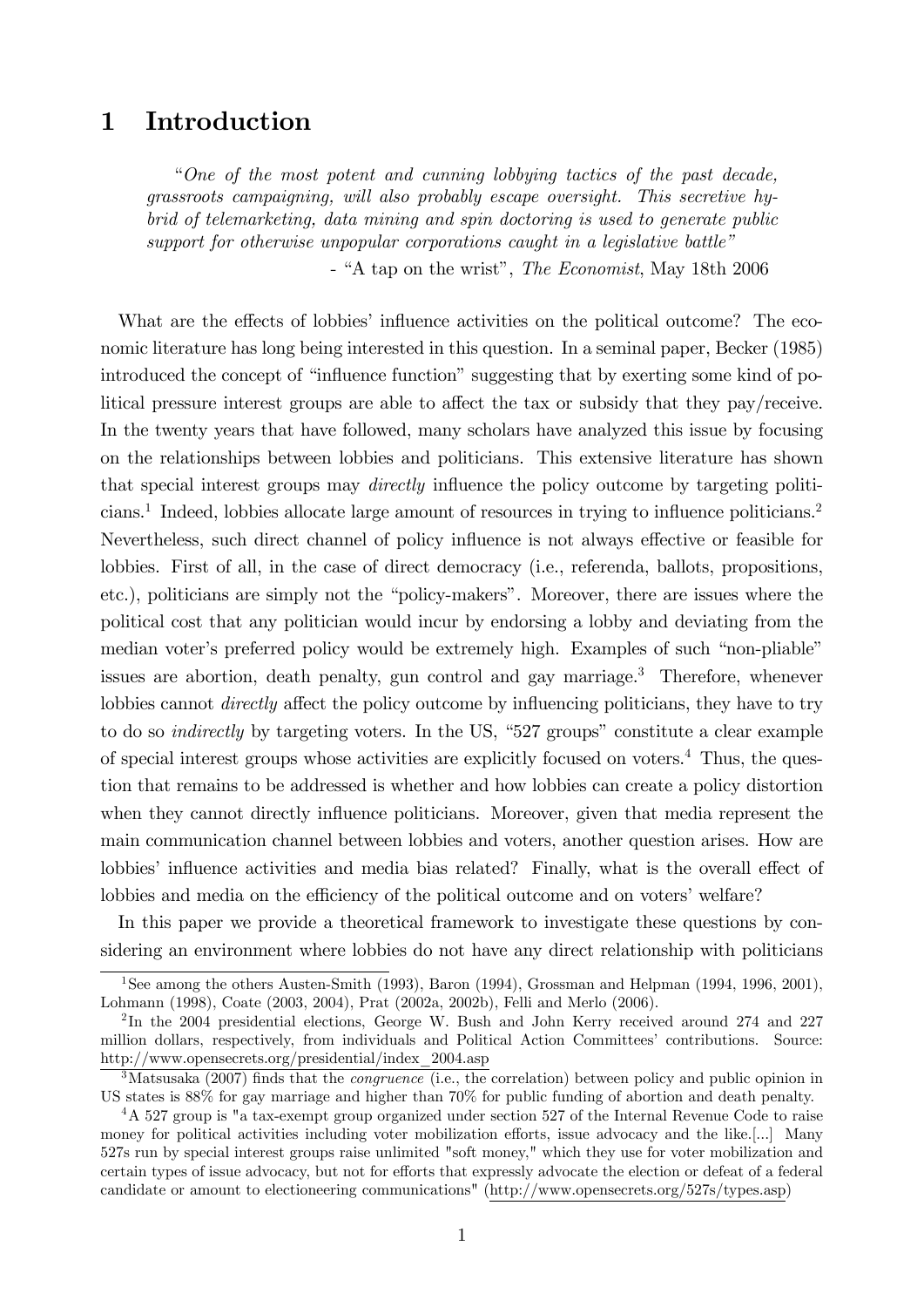and voters acquire information through media. We analyze a multistage game where two parties compete on a single issue and votersí preferences are a combination of a private value component (their idiosyncratic preferences) and a state-dependent public value component (the expected benefits and costs that alternative policies deliver in different states of the world). In the first stage of the game, two opposing lobbies compete to influence the information that a media outlet collects on the state of the world. The media outlet represents a filter between lobbies and the "public" (i.e., voters and parties): it has to decide what to communicate to people given the information it collects and its own idiosyncratic bias. That is, the media outlet's report is the result of three different components: the true state of the world, lobbies' influence activities and the media outlet's idiosyncratic bias. After having observed the report of the media outlet, voters update their beliefs on the state of the world. Then, in the Önal stage, parties choose their platforms to maximize the number of votes. Hence, lobbies try to *indirectly* affect the policy outcome by influencing voters' beliefs on the state of the world (i.e., on the costs and benefits of alternative policies).

More specifically lobbies try to influence the information on the state of the world that the media outlet collects by searching for favorable evidence. Since every policy involves at the same time costs and benefits (e.g., implementing an environmental treaty typically involves economic costs and benefits for the environment), opposing lobbies are able to find pieces of hard information going in opposite directions in every state of the world. However, since in a given state of the world one policy is more efficient than another (i.e., it has a better benefit/cost ratio than the other), there are relatively more possible pieces of hard evidence in favor of that policy. Therefore, *ceteris paribus*, it is more likely that the overall evidence will be in favor of the most efficient policy. The evidence produced by such interest group decreases the noise in the information that the media outlet collects (i.e., relatively more evidence in support of the most efficient policy). Viceversa, the other interest group produces evidence that increases the noise in the information that the media outlet collects (i.e., relatively less evidence in favor of the most efficient policy). Therefore, theoretically, two different cases can arise:

 $i)$  The first one is the case where, overall, an equal increase in the influence activities of both lobbies increases the noise in the information that the media outlet collects (*noise*increasing lobbies).

 $ii)$  The second one is the case where, overall, an equal increase in the influence activities of both lobbies decreases the noise in the information that the media outlet collects (*accuracy*increasing lobbies).

We analyze the *noise-increasing* case in section 4. We show there that by providing a micro-foundation for this indirect lobbying process, our model offers new insights on the effects of lobbies' influence activities and media bias on the political process. First, we point out that by targeting voters special interest groups are indeed able to indirectly affect the policy outcome and thus create an ex-ante policy distortion. That is, even if the policy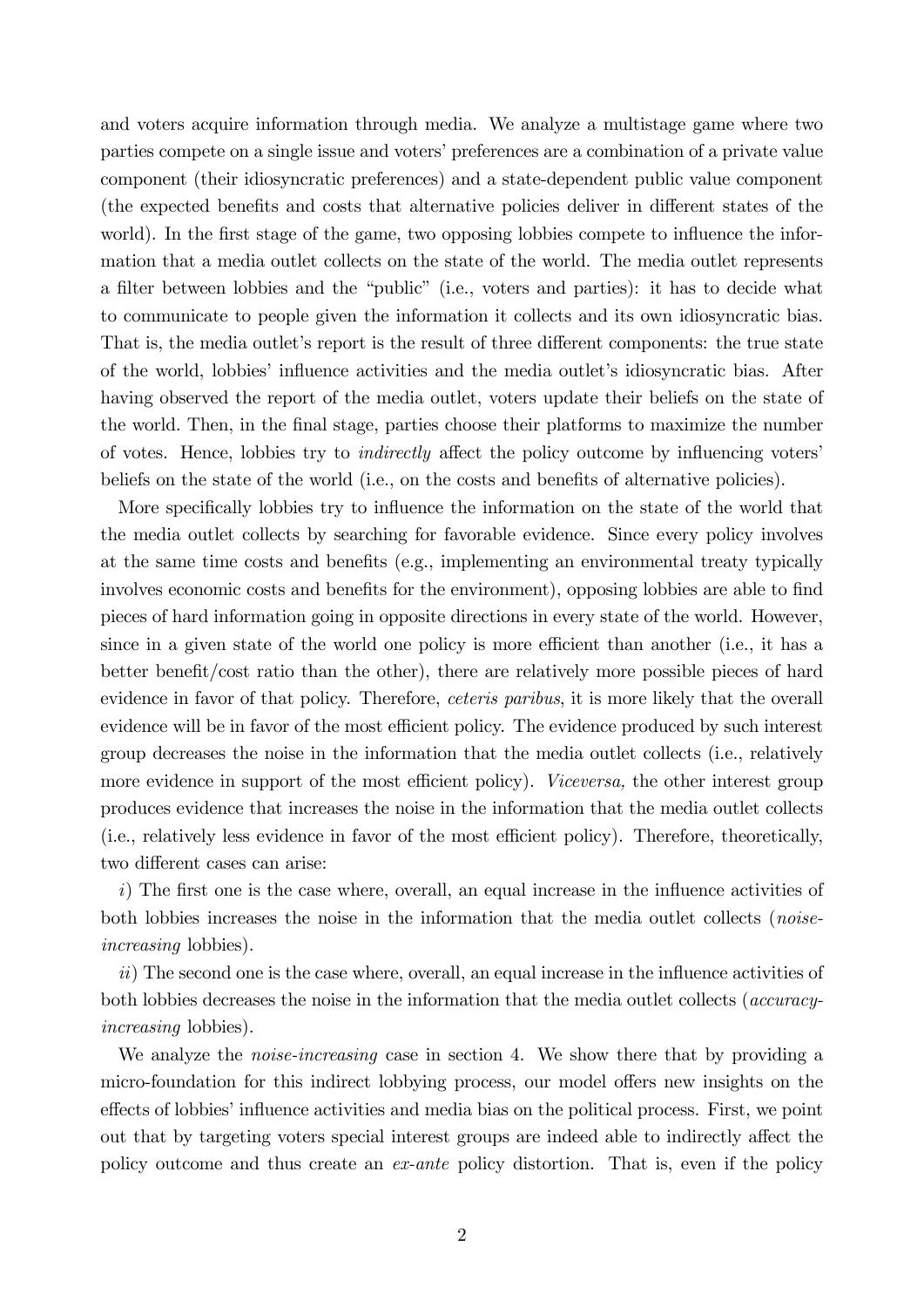that office-motivated candidates choose and implement is the one preferred by a majority of voters, this policy is not the one that the median voter would have chosen if lobbies were not to engage in influence activities. Therefore, our analysis suggests that restricting the attention only to the relationships between politicians and lobbies may lead to a limited understanding of the actual impact of special interest groups on the policy outcome. Indeed, while there seems to be a general consensus on the idea of limiting the extent to which special interest groups can lobby politicians, there are yet no boundaries on how much lobbyists can try to influence voters.<sup>5</sup> Second, there are two intrinsically related sources of "slant" in the information that voters receive. Lobbies' influence activities introduce a "source driven" slant in the information that the media outlet collects *(lobbies-induced* slant). At the same time there is a "supply driven" slant resulting from the idiosyncratic bias of the media outlet (*media-induced* slant). When the media outlet has a small idiosyncratic bias, there will be a unique equilibrium characterized by a large level of lobbies' influence activities (high *lobbies-induced* slant) and no "news-slanting" by the media outlet (no *media-induced* slant). When the media outlet's idiosyncratic bias is large, the unique equilibrium involves a low lobbies-induced slant and a high media-induced slant (in a probabilistic sense). As a consequence, differences in the level of lobbies' activities and in the bias of the media outlet lead to differences in voters' beliefs and thus to different policy outcomes. Hence, our analysis provides a possible economic rationale to explain differences in the median voter positions across countries in presence of the same idiosyncratic preferences of voters. Moreover we show that by discouraging lobbies to engage in ináuence activities, a higher media outlet's bias may lead to a lower policy distortion and a higher voters' welfare. We also show that the more voters care about receiving accurate information, the more noisy will be the information they actually receive.

We then provide a microfoundation of this *noise-increasing* case in section 5 where the competition between lobbies is modeled as a "race for evidence" which generates a State Contingent Contest-Success Function (SCCSF). That is, we derive the *noise-increasing* property of lobbies' efforts starting from the primitive assumption that lobbies have different instantaneous probabilities of being successful in influencing the information that the media outlet collects on the state of the world. $6$ 

For theoretical completeness, in section 6 we also analyze the accuracy-increasing case. We show that even in this case lobbies have (almost always) higher incentives to engage in influence activities in presence of a media outlet with a small bias. Moreover, we show that in this case the media-induced slant and the lobbies-induced accuracy are positively related and thus multiple types of equilibria may arise for intermediate values of the media outlet's bias.

<sup>&</sup>lt;sup>5</sup>In the US, for example, the 2002 McCain-Feingold campaign finance law prohibited parties from accepting soft money but it left unregulated 527 groups' activities.

<sup>&</sup>lt;sup>6</sup>See also Sobbrio (2009) for a simple model of hard information showing how the presence of lobbies hiding unfavorable information leads to such noise-increasing property.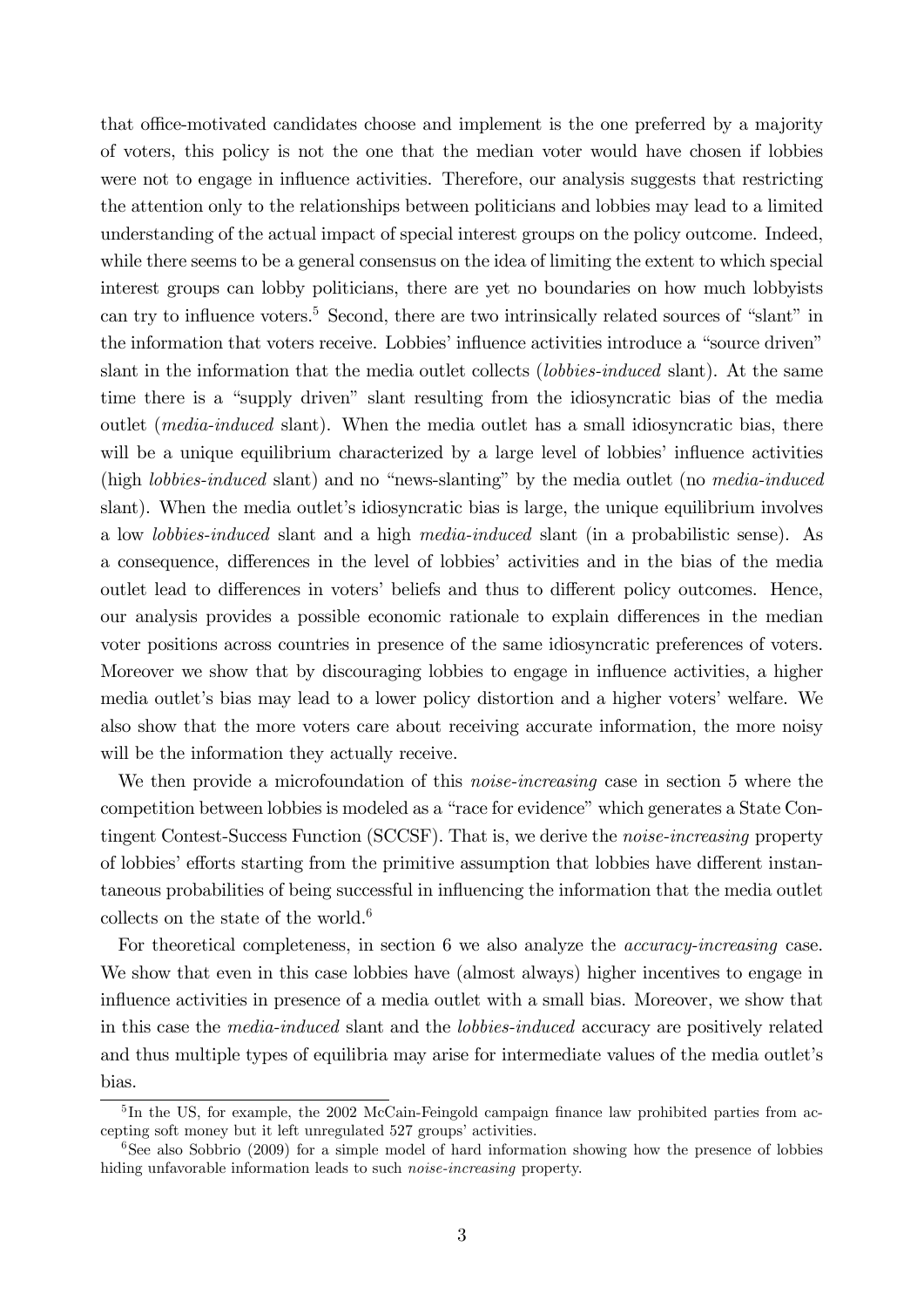In section 7 we present and discuss various extensions of the benchmark model. We show that the main results and intuitions of the model are robust to  $i$ ) Known direction of media outlet's bias,  $ii)$  No uncertainty on the bias of the media outlet;  $iii)$  Multiple media outlets. More specifically, we show that asymmetries in media bias do not generate asymmetric incentives for lobbies to engage in influence activities. Moreover, we also point out that a (not too much) biased media outlet may affect the policy outcome even in presence of rational, bayesian voters who know its bias. We also consider the case where the media out let is unbiased and we highlight how the case where lobbies communicate *directly* with voters is indeed nested in our model.

On the other hand, we also show that asymmetries in lobbies' influence activities  $do$ generate asymmetric incentives for different media outlet's types to slant their reports. That is, asymmetries between lobbies lead to different probabilities of "news-slanting" by different media outlet's types. More specifically, when only the left ist (rightist) lobby is present, for a given ex-ante bias, a rightist (leftist) media outlet will have higher incentives to slant its reports than a leftist (rightist) one. This suggests that, in presence of asymmetries between lobbies, a correct measure of the bias of a media outlet should take into account the equilibrium difference between the  $ex\text{-}post$  slant in a media outlet's reports and the ex-ante bias of the media outlet itself.

## 1.1 Empirical Evidence

There is a considerable amount of evidence showing that special interest groups do not limit their activities to politicians but they also care about ináuencing voters. In the US, lobbies use three main types of instruments to influence voters: advocacy groups, issue advertising and think tanks.<sup>7</sup>

According to the Center for Responsive Politics, in the 2004 election cycle advocacy groups (527 groups) spent more than 600 million dollars in trying to ináuence how voters look at the issues they are interested in. In particular, ideological and single issue advocacy groups spent between 400 and 500 million dollars.<sup>8</sup>

"Issue advertisements" are ads run by political action committees (PACs), advocacy groups and other kinds of lobbies (e.g., private firms), about public policy issues (i.e., not products or candidates). Falk et al. (2006) estimate that more than 400 million dollars were spent on print and television issue advertisements just inside the Washington DC metropolitan area, between 2003 and 2004.<sup>9</sup>

Think tanks are non-profit research organizations which analyze public policy issues and

 ${}^{7}$ In other countries (e.g., western Europe) the lobbying sectors are typically "informal" (i.e., not institutionalized). Thus, while there is anecdotal evidence on lobbies' influence over voters in many countries, it is difficult to know the exact amount of money spent in indirect lobbying outside the US.

<sup>8</sup>Source: http://www.opensecrets.org/527s/527cmtes.asp?level=E&cycle=2004

<sup>&</sup>lt;sup>9</sup>More specifically, their estimates report that  $79\%$  of the total spending in issue ads was done by corporations. Notice that, issue advertisements are not regulated under federal campaign finance laws. Thus, it is not possible to exactly quantify the amount of resources spent on this type of political expenditure.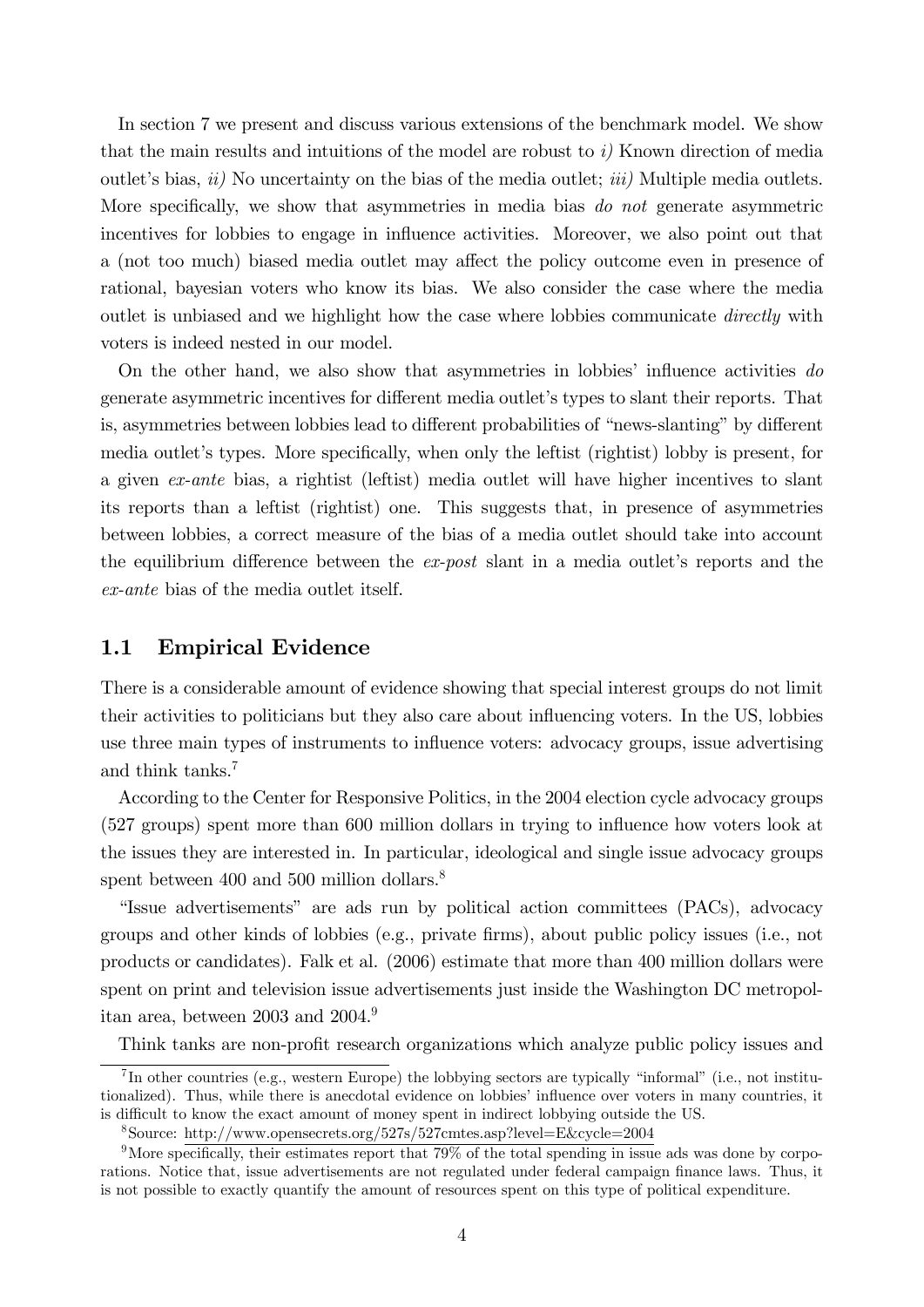advocate solutions.<sup>10</sup> The number and the importance of think tanks have been growing over time. Rich (2004) estimates that in 1996 there were 306 think tanks operating in the US.<sup>11</sup> While some think tanks are non-partisan, some others engage in ideologically oriented research. As depicted by a 2002 Note of the *Harvard Law Review*, "think tanks often provide a platform for particular viewpoints by packaging and popularizing policy proposals".<sup>12</sup> Out of the 306 think tanks listed by Rich  $(2004)$ , 165 were identified as being ideologically oriented (i.e., either conservative or liberal).<sup>13</sup>

While in the case of "issue advertising" the communication between lobbies and voters is "unfiltered", in other instances lobbies' influence activities are channeled through the  $median<sup>14</sup>$  A clear example of such "filtered" communication is media reports over think tanks' research. While an unbiased media outlet would report the research of different think tanks in a balanced way, a biased media outlet may slant its reports by *selectively omitting* relevant information (i.e., emphasize the results of a think tank's research and hide the ones of another). Indeed, there is an emerging empirical evidence showing the presence of this kind of bias in the media. Groseclose and Milyo (2005) propose a measure of media bias by comparing the number of times a media outlet cite a think tank with the number of times members of the congress cite the same think thank. They find that, with few exceptions, most of US news media outlets are more leftist than the average member of the congress.<sup>15</sup> At the same time, the recent empirical literature on media have shown that media bias matters. That is, media do influence voters behavior (Della Vigna and Kaplan 2006, Gerber et al. 2006). Della Vigna and Kaplan  $(2006)$  study the effect of the entry of "Fox News" in the cable market and they find that between 3 to 8 percent of its viewers were indeed convinced to vote Republican. Gerber et al. (2006) conduct a natural Öeld experiment to measure the effect of exposure to the Washington Times and Washington Post in the month before the 2005 Virginia Gubernatorial election. They find that individuals assigned to the Washington Post treatment group were eight percent more likely to vote for the democratic candidate than those belonging to the control group.<sup>16</sup> This emerging empirical literature is,

<sup>&</sup>lt;sup>10</sup>Think tanks are tax exempt organizations (regulated under section  $501(c)(3)$  of the IRS code). The main advantage of such exemption is to allow think tanks to receive unlimited contributions from private foundations. Moreover, contributions to think tanks are tax deductible. For a comprehensive description and discussion of think tanks' legal status and activities see "The Political Activity of Think Tanks: The Case for Mandatory Contributor Disclosure", *Harvard Law Review*, March 2002, 115(5): 1502-1524.

<sup>&</sup>lt;sup>11</sup>Rich also shows that the 80% of the think tanks in existence in 1996 were formed after 1970 and their number has been steadily growing over time. Other studies use different classification of think tanks and report an even higher number of think tanks (e.g., Hellebust (1996) lists 1,212 think tanks operating in 1996).

 $12$ Source: "The Political Activity of Think Tanks: The Case for Mandatory Contributor Disclosure", Harvard Law Review, 2002, page 15203.

<sup>13</sup>See Pepper (2005) for a discussion of ideologically-oriented research on gun control.

<sup>&</sup>lt;sup>14</sup>The case of "unfiltered" communication is formally analyzed in section 7.4.

<sup>&</sup>lt;sup>15</sup>For additional evidence on the presence of bias in the media see Gentzkow and Shapiro (2007). See also Anderson and McLaren (2007) for anecdotal evidence and a discussion on the political motivations of media corporations and how media can bias their reports by selectively omitting information.

<sup>&</sup>lt;sup>16</sup>For additional evidence on the effect of media on policy-making see Besley et al. (2002), and Stromberg (2004b).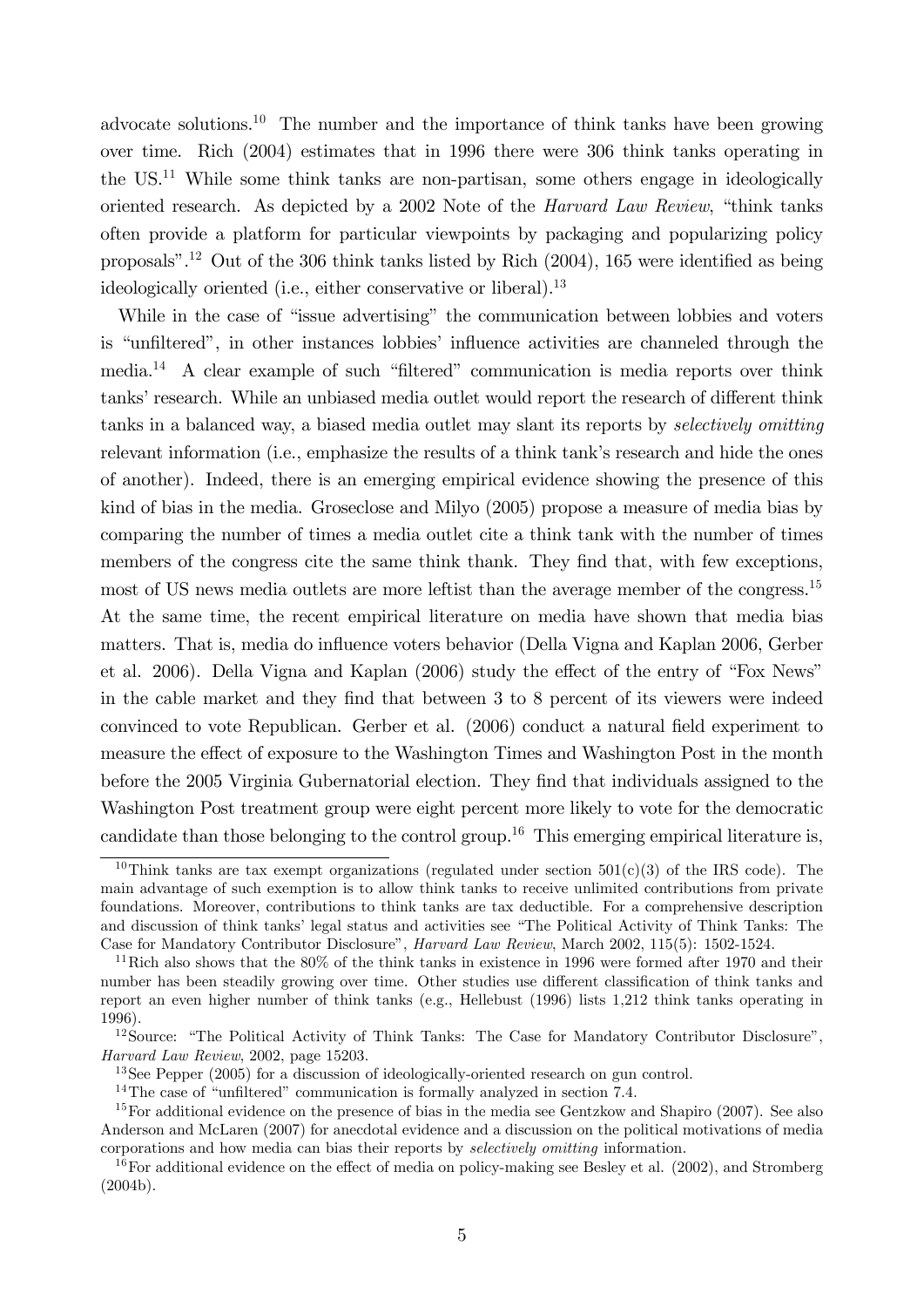thus, highlighting the importance of considering and analyzing in our theoretical framework, the presence of biased news media acting as a "filter" between lobbies and voters.

## 1.2 Related Literature

The economic literature seems to have largely overlooked the issue of grassroots activities and special interests' influence on voters.<sup>17</sup> The papers that are most closely related to our work are Baron (2005) and Yu (2005). Baron (2005) considers a model of hard information where an activist lobby and an industry search for evidence on the true state of nature, and if they find such information they have to decide whether to conceal it or report it to the media. Baron shows that the activist lobby has an incentive to conceal while the industry does not, moreover the media will find optimal to bias its report in favor of the policy preferred by the activist lobby. This model, while analyzing a more complex structure of the media market, restricts lobbies' strategic decisions to be binary (conceal/not conceal) while we construct a more general (and symmetric) framework where lobbies' influence activities are a continuous function of the incentives structure of the game and in particular of the idiosyncratic bias of the media. Moreover, such framework allows us to derive a direct measure of the policy distortion arising from interest groups' influence activities and media bias and then analyze the effects of such distortion on voters' welfare.

In Yu (2005), lobbies compete by influencing both politicians and voters. Yu shows that such influence activities are complementary. Moreover, an increase in the effectiveness of voters' persuasion or awareness induces a substitution effect between the influence activities targeted to politicians and the one aimed towards voters. However, contrary to our work, Yu assumes an exogenous relation between voters' posterior beliefs and lobbies' efforts and does not analyze the role played by media.

Our paper is also related with Dewatripont and Tirole (1999) since both papers look at the issue of production of information by agents and efficient decision making. However, the focus and thus the conclusions of the two papers are quite different. Dewatripont and Tirole analyze the problem of an organization who has to take a decision based on the information provided by agents engaging in moral hazard. They show that an advocacy system where two agents compete to produce favorable evidence is, in general, more efficient of a system with a single non-partisan agent. In our model there is no such moral hazard problem in information gathering since interest groups want to produce favorable evidence to ensure a beneficial political outcome. This creates strong incentives to conceal unfavorable information. Therefore, in our setting, a single unbiased agent collecting information (e.g., academia) may indeed lead to a more efficient policy outcome than the one arising in presence of two lobbies advocating their respective positions.<sup>18</sup>

<sup>&</sup>lt;sup>17</sup>The first contribution looking at this issue is Grossman and Helpman (2001). In their model a lobby wants to educate the public by sending a costless message. They show that the median voter is likely to be harmed by such communication whenever her preferences are not close to the ones of the lobby.

<sup>&</sup>lt;sup>18</sup> Indeed, Dewatripont and Tirole (1999) notice that "we assumed all along that moral hazard in infor-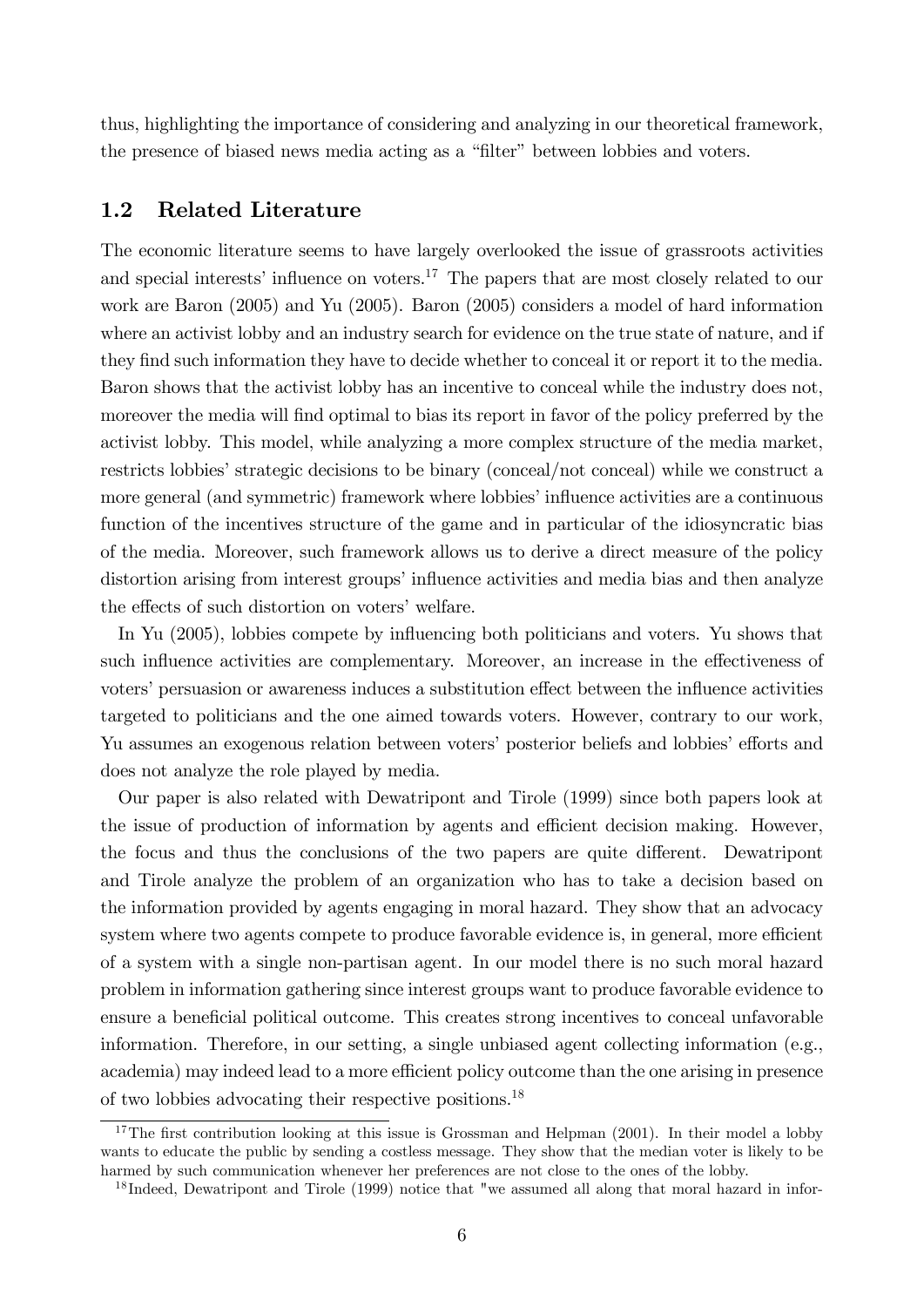Our paper also contributes to the literature on media bias. This literature has, so far, identified two different forces creating a bias in media reports. The first one is a "supplydriven" one: media bias is the result of the idiosyncratic preferences of journalists (Baron 2006), owners, editors (Djankov et al. 2003, Anderson and McLaren 2007), governments (Besley and Prat 2006) or advertisers (Ellman and Germano 2008). The second one is a ìdemand-drivenî bias. Part of this literature assumes that voters like to receive information confirming their bias and thus media just reflect and confirm the bias of their audience (Mullainathan and Shleifer 2005, Bernhardt et al. 2008). On the other hand, Gentzkow and Shapiro (2006) show that even when voters do not like biased information, if media have reputation concerns and there is uncertainty on the quality of the media, a bias towards consumer prior beliefs will arise in equilibrium even in absence of any exogenous media bias. Our model suggests that even when media do not have any biased preferences or any incentive to produce biased reports, their reports may still be biased since the information they collect may be biased itself. That is, there is a "source-driven" bias in media reports due to the distortion in information created by lobbies' influence activities.

Finally, our paper is related to the literature on cheap-talk where the Receiver is uncertain about the Sender's preferences.<sup>19</sup> Our model considers an environment where the Receiver (voters and parties) does not know whether the Sender (media outlet) is biased and at the same time does not know the direction of the possible bias. Moreover, the probability distribution of the signal that the Sender receives on the state of the world is also endogenously dependent on the size and probability of its bias. We show that different types of informative equilibria may arise depending on the size of the bias and on the probability of the Sender being biased.

The paper is organized as follows. Section 2 describes the structure and timing of the game. Section 3 analyzes the interactions among the media outlet, voters, parties and lobbies. Section 4 derives the different types of perfect bayesian equilibria in the *noise*increasing case and discusses the results of the model. Section 5 provides a microfoundation of the *noise-increasing* property. Section 6 briefly analyzes the *accuracy-increasing* case. Section 7 discusses several extensions of the benchmark model. Section 8 concludes. All the proofs are provided in the Appendix.

# 2 The Model

The political process involves a single issue or policy  $P$ . Without loss of generality we assume the policy space to be  $\Psi = [0, 1]$ . The political system is characterized by two office-

mation acquisition made it necessary to provide powerful incentive schemes for agents leading to advocacy [...]. These incentive schemes induce concealment as well as acquisition. If information collection is easy, it makes sense to reduce the power of incentive schemes so as to [...] induce truthful release of existing information." (Dewatripont and Tirole, 1999, page 20).

<sup>&</sup>lt;sup>19</sup>See among the others Morris (2001) and Morgan and Stocken (2003).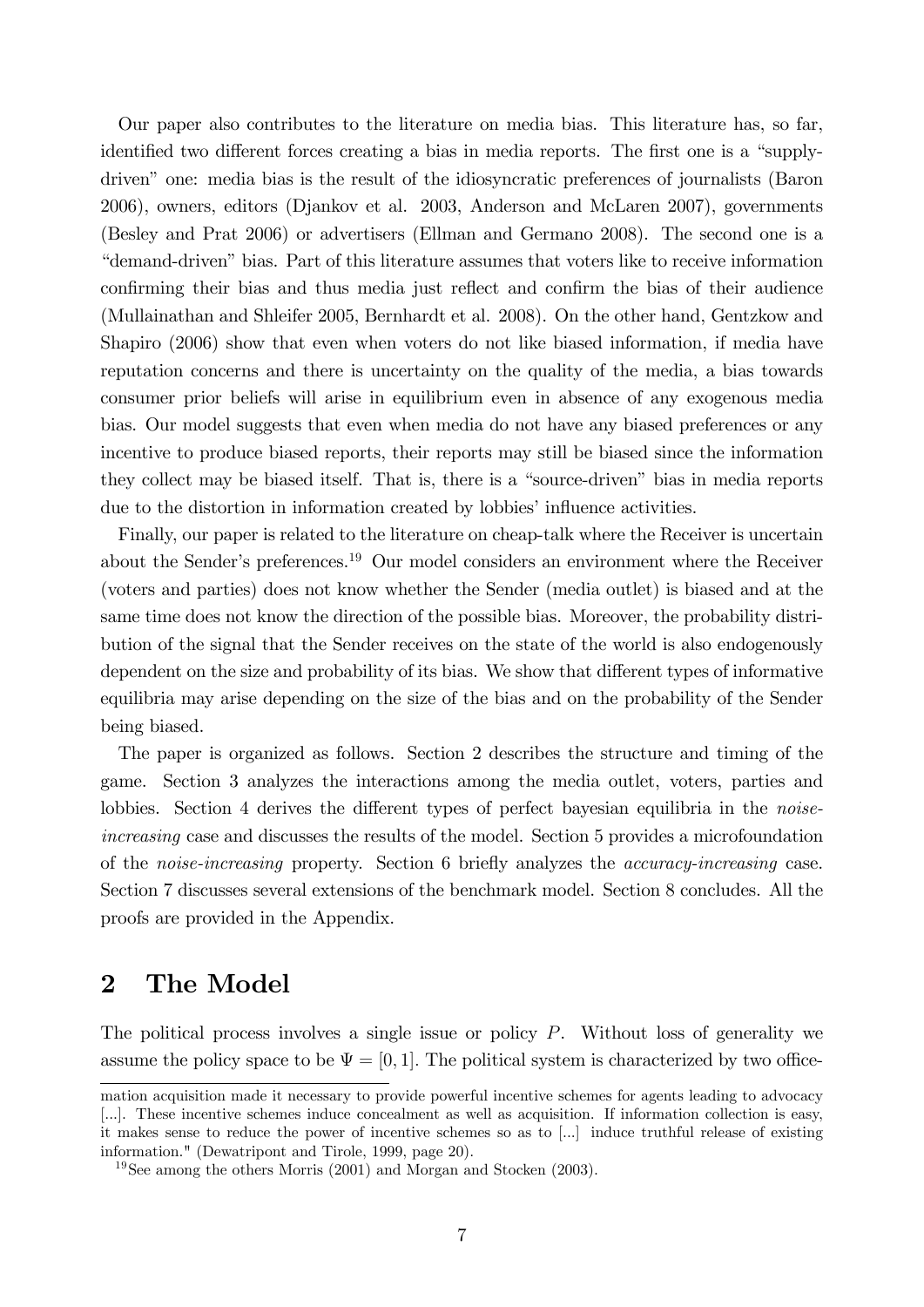motivated parties  $L$  and  $R$  that choose their platforms,  $P_L$  and  $P_R$  respectively, in order to maximize their votes. There are two possible states of the world  $s \in \{A, B\}$ . The prior probability of the state of the world  $s = A$  is assumed to be common knowledge and it is denoted by  $\theta$ .

There is a continuum of voters of measure one with quadratic utility function:

$$
U_i(P, d_i) = -(P - d_i)^2
$$
\n(1)

Voter *i* policy preference  $d_i$  is a combination of a private value component and a statedependent public value component, i.e.,  $d_i(x_i, v) = x_i + v$ , where

$$
v = \begin{cases} -\gamma & \text{if } s = A \\ \gamma & \text{if } s = B \end{cases}
$$
 (2)

The private value component  $x_i$  represents the idiosyncratic policy preference of voter i. The state-dependent public value component  $v$  captures the fact that, regardless of their idiosyncratic policy preferences, voters value the costs and benefits that different policies deliver in different states of the world. In other words, by convention, if the state of the world is A then the public benefits of a policy  $P = 0$  are assumed to be higher than the public costs and as  $P$  increases the benefits decrease and the costs increase (viceversa if  $s = B$ ). That is, if the state of the world is A individuals prefer, ceteris paribus, a policy closer to the left end of the political space. Instead if the state of the world is  $B$  individuals prefer a policy closer to the right end of the political space.<sup>20</sup> The parameter  $\gamma$  measures the importance of the state-dependent public value component in individuals' utility functions. The private value component of voter  $i$ 's preferences,  $x_i$ , can be seen as the policy that voter i would choose if she were to believe that both states of the world are equally likely.<sup>21</sup> Such idiosyncratic preferences are distributed with a common knowledge c.d.f.  $F(x)$  with density function  $f(x)$ . Without loss of generality we restrict the support of  $f(x)$  to be  $[\gamma, 1 - \gamma]$ , so that the *ex-ante* support of voters' policy preferences is the policy space  $\Psi$ <sup>22</sup>. We denote the median of  $f(x)$ , that is the idiosyncratic preference of the median voter, as  $x_m$ .

An example may help to clarify the meaning of this voter's utility specification. Suppose the issue on which voters have to decide is to what extent the Kyoto's protocol should

 $20$ This specification of the voters' utility function is similar to the one of bidders in an affiliated value auction. In the same way the valuation of the object is correlated across bidders in an affiliated value auction, the valuation of the policy is correlated across voters in our setting.

<sup>&</sup>lt;sup>21</sup>Notice that having a more general specification of voters' utility functions would not change our results in any significant way. For example as an alternative specification we could have the following:  $d_i(x_i, v) =$  $(x_i)^v$ , with  $v =$  $\int \gamma$  if  $s = A$  $1/\gamma$  if  $s = B$ and the support of  $f(x)$  being [0,1] and  $\gamma \geq 1$ . That is the policy preferences of more centrist voters would have a higher correlation with the true state of the world with respect to the ones of more "extremists" ones. Notice also that the presence of "stubborn" voters (i.e., voters whose preferences are not state-contingent), would not change our results.

<sup>&</sup>lt;sup>22</sup>Note that for  $\gamma \to 0$ , we are in a pure private value setting. Viceversa, if  $\gamma \to \frac{1}{2}$  we are in a pure public value environment. We are going to focus our attention on the general case where  $\gamma \in (0, \frac{1}{2})$ .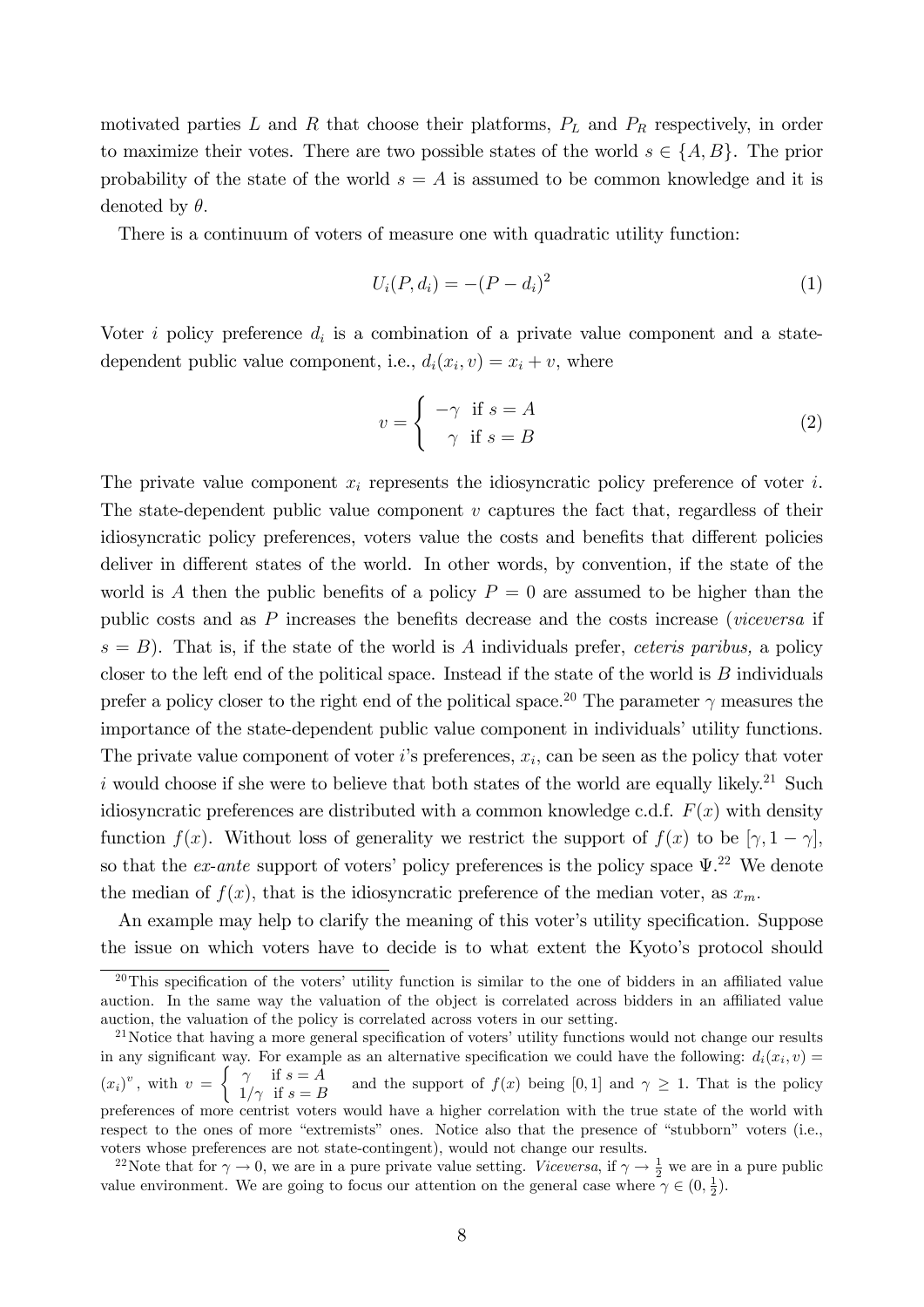be implemented. Let the states of the world be  $A =$ "strong effects of pollution on global warming" and  $B = \text{``mild effects of pollution on global warming''}.$  Each voter has some idiosyncratic preferences about the importance of protecting the environment. Nevertheless, in order to choose her optimal policy, each of them also take into account the information she receives on the likelihood of the state of the world. For example, if voters receive (credible) reports saying that pollution does not have a strong impact on global warming  $(s = B)$ , each of them would revises downward her idea of the benefits deriving from the Kyoto's protocol. Instead, if voters receive the opposite report they would revise upward their beliefs on the importance of implementing the Kyoto's protocol. Figure 1 below, illustrates an example of the distributions of voters' policy preferences in the two polar cases where there is no uncertainty regarding the state of the world (i.e.,  $Pr(s = A) = 1$  and  $Pr(s = B) = 1$ ).<sup>23</sup>



Figure 1. Distribution of voters preferences with no uncertainty.

There is one media outlet whose quadratic utility function is:

$$
U_n(P, d_n) = -(P - d_n)^2
$$
\n(3)

where  $d_n$  contains a private value component and a state-dependent public value component, i.e.,  $d_n(\varphi_n, v) = \varphi_n + v$ , where v is defined as in (2). The idiosyncratic preference parameter  $\varphi_n \in \Phi = {\varphi_l, \varphi_0, \varphi_r}$  and it is private information of the media outlet. The possible media outlet idiosyncratic preferences are assumed to satisfy the following:

Assumption 1. 
$$
\varphi_l < \varphi_0 = x_m < \varphi_r
$$
\n
$$
x_m - \varphi_l = \varphi_r - x_m
$$

That is if the media outlet has idiosyncratic preferences  $\varphi_l$  ( $\varphi_r$ ) it prefers a more "leftist" ("rightist") policy than the median voter. On the other hand, a media outlet of "type"  $\varphi_0$  has preferences over policies equal to the median voter's ones. More specifically, in the following analysis a media outlet will be said to be "unbiased" if  $\varphi_n = \varphi_0$ <sup>24</sup> A media outlet

 $23$ Clearly, in presence of uncertainty the distribution of voters' preference will be a convex combination of such two "extreme" distributions.

<sup>&</sup>lt;sup>24</sup>Notice that our results would not change assuming the presence of an unbiased media outlet with a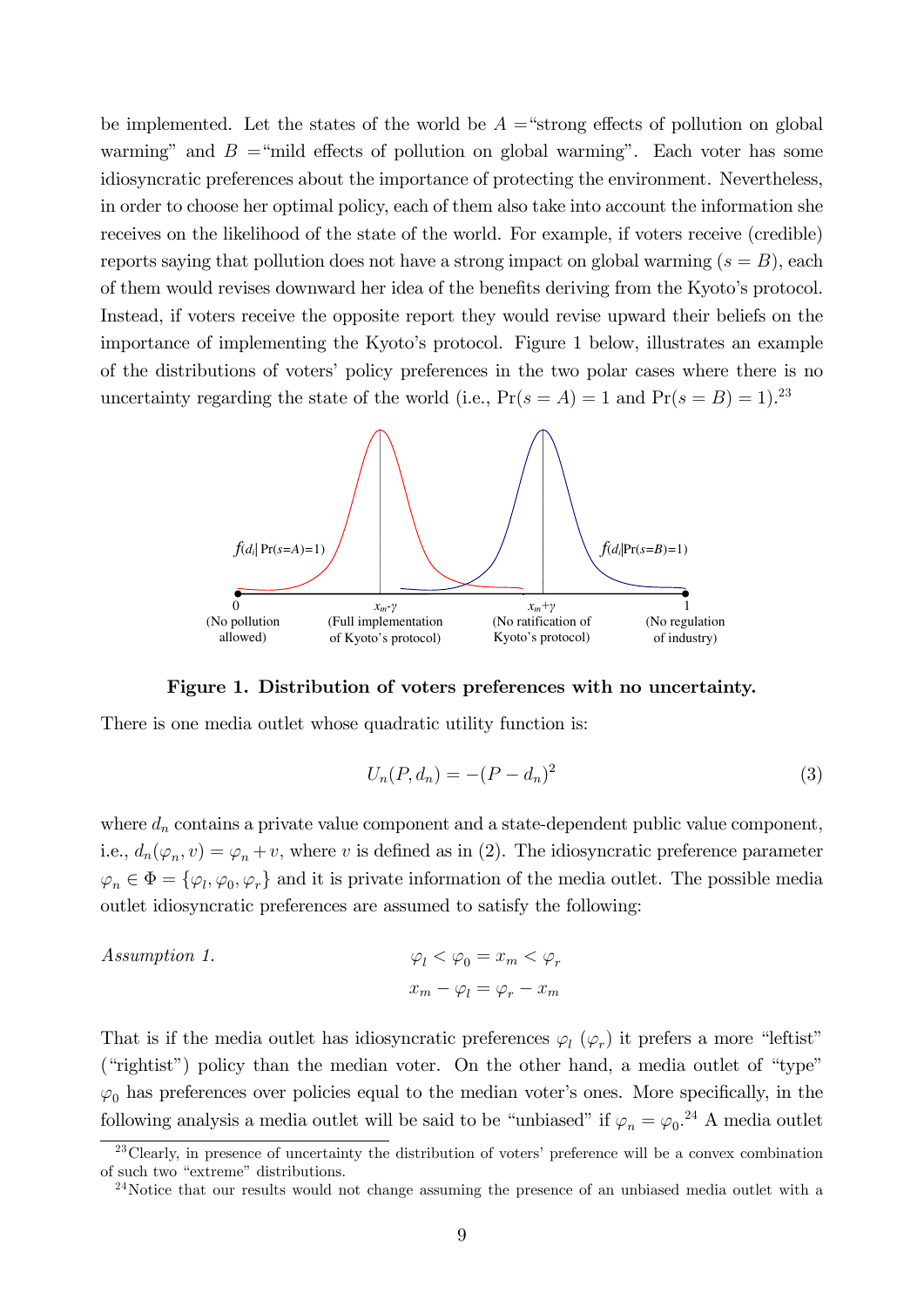will be said to be "leftist" ("rightist") if  $\varphi_n = \varphi_l$  ( $\varphi_n = \varphi_r$ ). Moreover, we assume the possible bias of the leftist and rightist media outlet types to be symmetric. The probability distribution of the media outlet's preferences,  $g(\varphi_n)$ , is common knowledge and it is such that  $Pr(\varphi_n = \varphi_l) = Pr(\varphi_n = \varphi_r) = y$ . That is, the media outlet is unbiased with probability  $(1 - 2y)$  and has instead a bias  $|\varphi_n - x_m|$  in a direction or another with probability  $y$ <sup>25</sup>. this point, we should remark that we assume such symmetry in the media outlet's types just to avoid introducing any exogenous asymmetry in the benchmark model. In section 7 we relax Assumption 1 by considering more realistic assumptions on the media outlet's bias. More specifically, we show that the main results of the benchmark model do not change when the media outlet's types are asymmetric (i.e., the direction of the media outlet's bias is known to all the players), when there is just one media outlet's type (i.e., there is no uncertainty on the media outlet's bias) or even when there are multiple media outlets.

It is also important to point out that the fact that the media outlet is just a "political" actor" in our model (i.e., it is not explicitly maximizing profits) is without loss of generality. If the media outlet was a profit maximizer, given that in our model voters value unbiased information, it would have a strictly dominant strategy of not slanting its reports. The model would thus be equivalent to the case where the media outlet is unbiased with probability one. On the other hand, if the media outlet was maximizing profits and at the same time it had a "political agenda", then it would care both about the true state of the world (which is reflected in the state-contingent public value component of its utility function) and about its idiosyncratic preferences (which is reflected in the private value component of its utility function). Thus we can think of our specification of the media outlet utility function as a reduced form of a model where the media outlet is a profit maximizer and at the same time it has (possibly) an exogenous bias. Since we are mainly interested on how the media out the endogenous bias arising from lobbies' influence activities, we will consider the media outlet preferences, and hence the media outlet's bias, as exogenous. Following the literature on media bias we can think of such exogenous bias as just arising from journalists, editors, owners or advertisers idiosyncratic preferences (e.g., Djankov et al. 2003, Baron 2006, Anderson and McLaren 2007, Ellman and Germano 2008).

### 2.1 The game

There are two lobbies a and b who, by exerting efforts  $e_a$  and  $e_b$  respectively, compete to affect the distribution of a binary signal  $z_i \in \{z_a, z_b\}$  that the media outlet receives on the state of the world. Lobbies a and b's bliss points are  $\phi_a$  and  $\phi_b$ , respectively. We assume

purely "public value" utility function. That is, we could have defined as "unbiased" a media outlet with no idiosyncratic preferences, thus having preferences  $d_0 =$  $\int 0$  if  $s = A$  $\frac{1}{1}$  if  $s = B$ ; That is our definition of unbiased media outlet does not have to be rely on the median voter's idiosyncratic preferences.

 $^{25}$ Similarly to what we have specified regarding the distribution of voters' idiosyncratic preferences, we assume that supp  $g(\varphi_n) = [\gamma, 1-\gamma]$ . Nevertheless, notice that our results would generalize to the case where supp  $g(\varphi_n) = [0, 1].$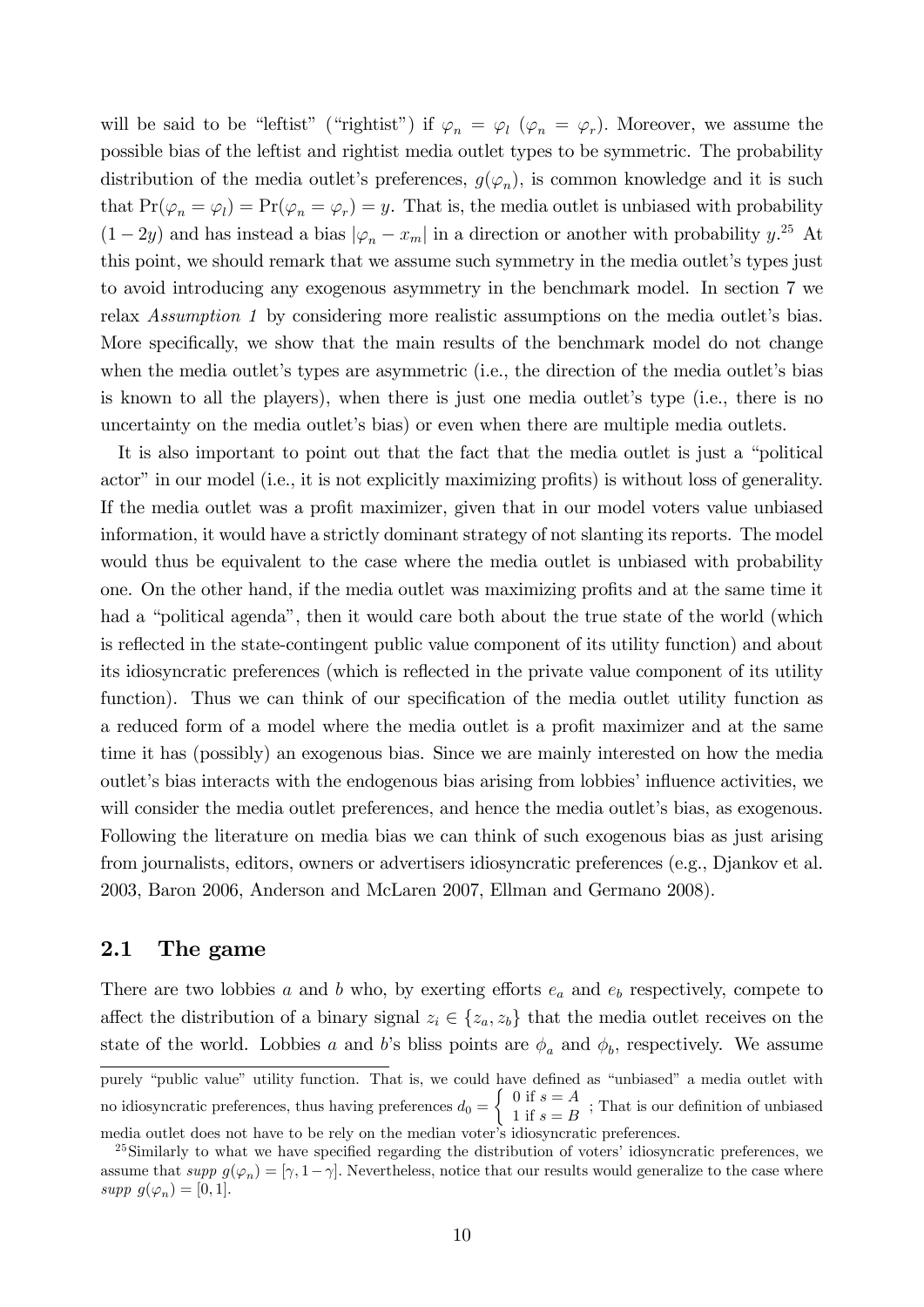lobbies' preferences to be "extreme",  $\phi_a = 0$  and  $\phi_b = 1$ . That is lobby a always prefers a policy close to the left-hand side of the political space regardless of the state of the world and similarly b always prefers a policy close to the right-hand side of the political space. Then, lobby *i* quadratic utility function is:

$$
W_i(P, \phi_i, e_i) = -(P - \phi_i)^2 - C(e_i)
$$
\n(4)

Where C is the cost function of effort, which is assumed to be linear (i.e.,  $C'(e) = c > 0$ ).<sup>26</sup>

The likelihood of the signal  $z_i \in \{z_a, z_b\}$  received by the media outlet depends on the true state of the world and on lobbies' influence activities. We can interpret this as a situation where both lobbies spend resources to produce/collect hard information in favor of their preferred policy.<sup>27</sup> The signal can be seen as a reduced form of media outlet's investigative journalism. In other words, the signal that the media outlet receives can be interpreted as indicating whether the evidence that it collected in favor of a state of the world is stronger than the one in favor of the other state (i.e., amount of hard information in favor of one state higher than the one in favor of the other state). As we have pointed out in the introduction, from a "public value" perspective in both states each policy has costs and benefits, however the amount of such costs and benefits differs in the two states of the world. Thus lobbies are able to find hard information both on the benefits and on the costs of each policy in both states. Indeed for many issues we have "mixed" evidence on the efficiency of a given policy (e.g., the costs and benefits of implementing the Kyoto's protocol, the effectiveness of death penalty in preventing crime, the effects of gun control on citizens' security and so on). At the same time, the true state of the world plays a role in the evidence collected by the media outlet. That is, ceteris paribus, it is more likely that the overall evidence will be in favor of the lobby on the "correct" side. More specifically, the probability that the media outlet receives the "correct" signal in a given state of the world is characterized by the following functions:

$$
h_a(e_a, e_b, \Delta) = \Pr(z_a | s = A, e_a, e_b, \Delta)
$$
\n<sup>(5)</sup>

$$
h_b(e_a, e_b, \Delta) = \Pr(z_b|s = B, e_a, e_b, \Delta)
$$
\n(6)

where the parameter  $\Delta$  denotes the "importance of the truth" in this game. In other words, the higher is  $\Delta$  the greater the likelihood that the amount of hard information in support of the true state of the world is higher than the one in support of the other state.<sup>28</sup> The

<sup>&</sup>lt;sup>26</sup>Notice that considering a convex cost function,  $C' > 0$ ,  $C'' > 0$ , would not change our results.

 $27$ Obviously, whenever a lobby finds an unfavorable piece of hard information it will always have an incentive to conceal it. See Sobbrio (2009) for a simple model of collection of hard information by lobbies.

 $^{28}$ How much higher such evidence is likely to be depends on the specific issue. We can think that issues where the difference between the cost-benefit ratio of the "bad" policy and the one of the "good" policy is very high are the ones were the evidence in favor of the correct state of the world is likely to be much stronger. These are the issues where  $\Delta$  is likely to be large (notice that also  $\gamma$  is likely to be large since voters would probably care more about knowing the true state of the world).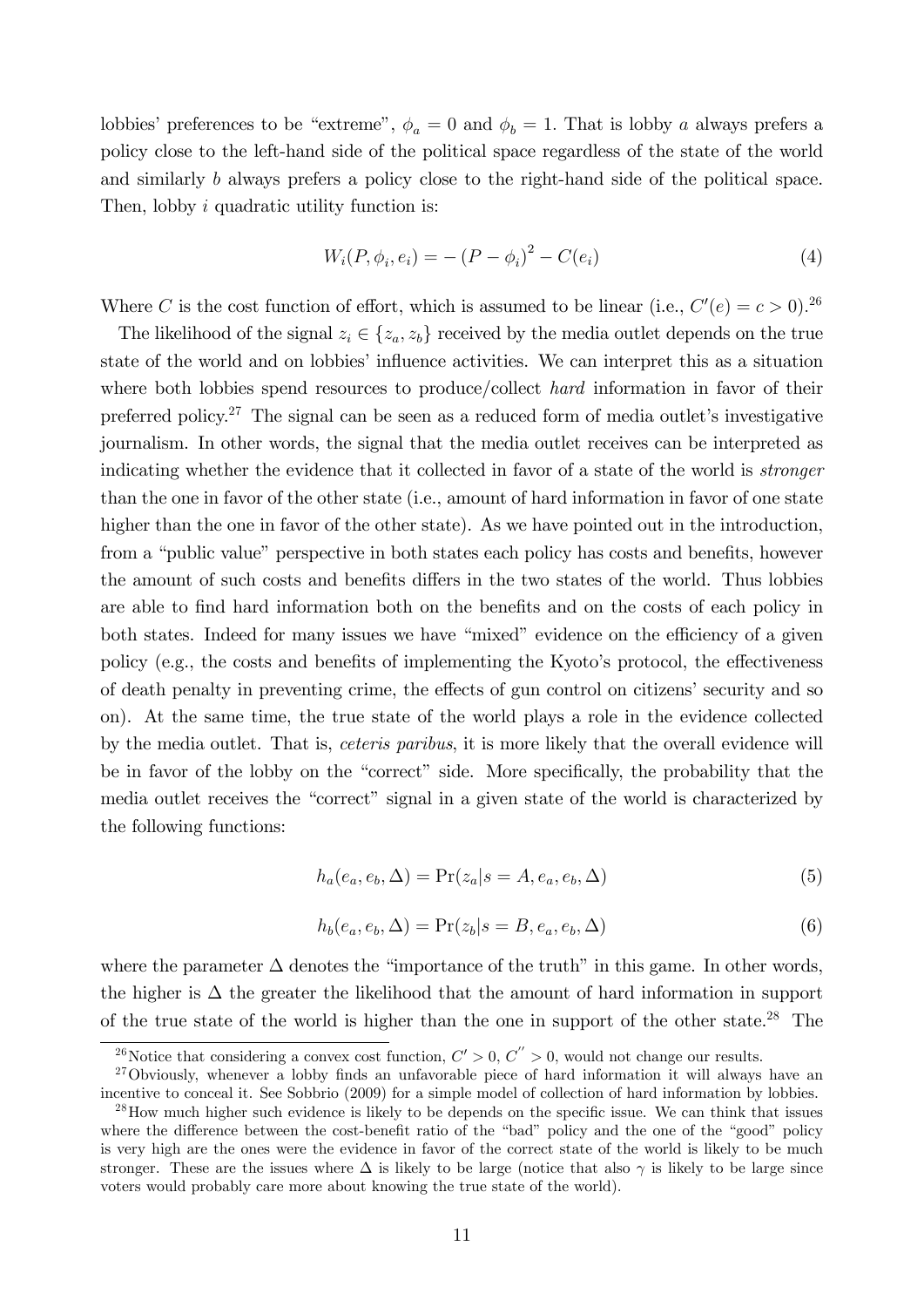assumptions on the properties of the signal probability function  $h_i(e_i, e_j, \Delta)$  are summarized by Condition 1. 29

**Condition 1** For  $\forall i, j \in \{a, b\}$  such that  $i \neq j$ ,  $h_i(e_i, e_j, \Delta)$  and  $h_j(e_i, e_j, \Delta)$  are assumed to satisfy the following properties:

i) 
$$
h_i(\tilde{e}, \bar{e}, \Delta) = h_j(\bar{e}, \tilde{e}, \Delta), \ \forall \bar{e}, \tilde{e}
$$

$$
ii) \qquad h_i(e_i, e_j, \Delta) > 1 - h_j(e_i, e_j, \Delta)
$$

- iii)  $\underline{\partial h_i}$  $\frac{\partial h_i}{\partial e_i} > 0$ ,  $\frac{\partial h_i}{\partial \Delta} > 0$ ,  $\frac{\partial h_i}{\partial e_j}$  $\frac{\partial h_i}{\partial e_j} < 0$
- iv)  $\int \frac{\partial^2 h_i}{\partial x^2}$  $\frac{\partial^2 h_i}{\partial^2 e_i} - \frac{\partial^2 h_i}{\partial^2 e_j}$  $\partial^2 e_j$  $\Big) < 0$

Property i) is just a symmetry assumption on the signal probability functions. Property  $ii$ ) requires the signal to be informative.<sup>30</sup> Property *iii*) is a straightforward necessary condition to have an interior solution. Property  $iv$  signifies decreasing marginal productivity of effort.

After having received the signal, the media outlet decides upon the (costless) message  $m_n \in \{m_a, m_b\}$  to send to the public (voters and parties).<sup>31</sup> Hence, the game between the media outlet and voters takes the form of a cheap-talk game. Indeed, as it is usually assumed in the literature on media bias, the media outlet can slant its reports by selectively omitting relevant information, that is by simply hiding unfavorable evidence (e.g., show the benefits and hide the costs of a given policy).

Given the message received from the media outlet, voters update their beliefs on the state of the world according to Bayesí rule. That is, they discount for the possible slant present in the media outlet's report arising from lobbies' influence activities and media outlet's bias. Parties  $L$  and  $R$  take into account the effect that media outlet's report has on voters' beliefs and then choose their political platform to maximize the number of votes. In the last stage of the game, voters choose their most preferred policy between the platforms proposed by the parties. The timing of the game is summarized below:

| Nature decides               | Lobbies $a$        | The media outlet         | Voters and      | Parties L and   | Voters cast their      |
|------------------------------|--------------------|--------------------------|-----------------|-----------------|------------------------|
| $s = A$ or $s = B$           | and <i>b</i> exert | observes $z_a$ or $z_b$  | parties observe | R announce      | ballot. Winning policy |
| and $\varphi$ <sub>n</sub> . | $e_a$ and $e_b$    | and sends $m_a$ or $m_b$ | $mn$ and update | $P_I$ and $P_R$ | is implemented and     |
|                              |                    | to voters and parties    | their beliefs   |                 | payoffs are realized   |

### Figure 2. Timing of the game

<sup>29</sup>Section 5 provides a characterization of a signal probability function satisfying this condition.

<sup>&</sup>lt;sup>30</sup>Notice that properties *i*) and *ii*) imply that  $h_i(e, e, \Delta) = h_j(e, e, \Delta) > \frac{1}{2}$ .

<sup>&</sup>lt;sup>31</sup>It could appear restrictive to have a message space with just two elements given the uncertainty on media outlet's type. However, given that there are just two states of the world and the media outlet can receive just two signals, voters' uncertainty is just relative to such signals. For a similar cheap-talk model where there is uncertainty on the sender's type see Morris  $(2001)$ .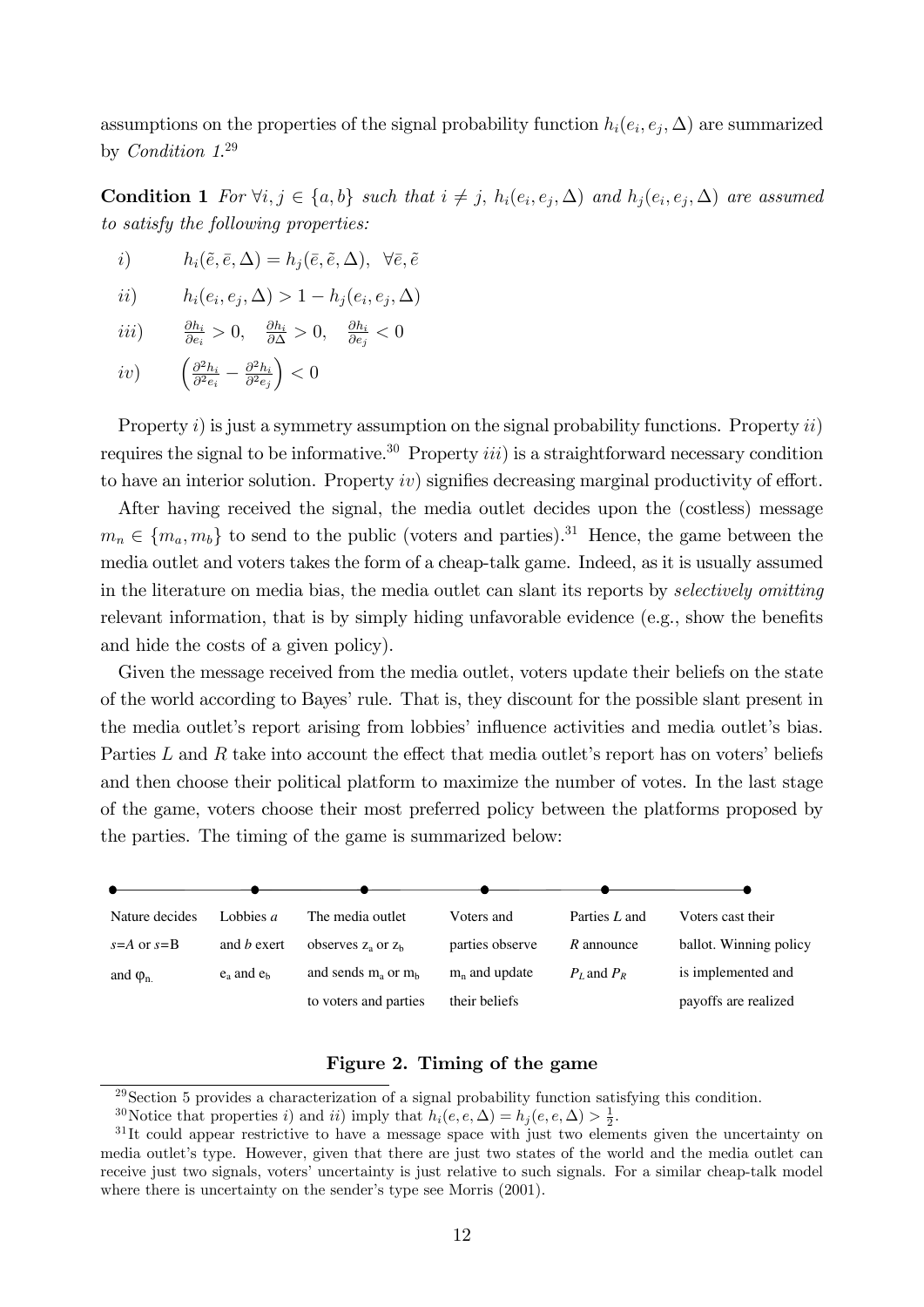In what follows, we will refer to *media outlet's bias* as the difference between the media outlet and the median voter idiosyncratic preferences (i.e.,  $|\varphi_n - x_m|$ ). We will denote as information slant the noise in the information that agents receive due to the presence of media outlet's bias and/or lobbies' influence activities. Finally, we will indicate as *policy* distortion the difference between the policy outcome with and without information slant.

We now turn to the analysis of the strategic interactions among lobbies, the media outlet, voters and parties and then derive the properties of the equilibria of the game.

# 3 The Interactions among Lobbies, the Media Outlet, Voters and Parties

Since lobbies' efforts are unobservable, we must solve for a rational expectation equilibrium (REE) in which the media outlet, voters and parties correctly anticipate the optimal level of effort exerted by lobbies in equilibrium and all players' strategies maximize their expected utilities given their beliefs.

A rational expectation equilibrium of this game is a perfect bayesian equilibrium. In the last stage voters update their beliefs according to Bayes' rule, choose their most preferred policy and vote for the platform closer to it. Parties anticipate such behavior and propose platforms that maximize their chances of winning. The media outlet chooses its optimal strategy taking into account how the message that it is going to send to the public (voters and parties) will affect the policy outcome. Finally, lobbies anticipating all such interactions decide upon the effort to exert in order to try to influence the beliefs that voters will hold on the state of the world.

### 3.1 Voters

Given the message received by the media outlet,  $m_n \in \{m_a, m_b\}$ , voters form their posterior beliefs using Bayes' rule and then decide their preferred policy platform. Thus, voters have the following expected utility:

$$
U_i(x_i, m_n) = \Pr(s = A|m_n) \left[ -(P - (x_i - \gamma))^2 \right] + \Pr(s = B|m_n) \left[ -(P - (x_i + \gamma))^2 \right] \tag{7}
$$

Thus the policy that maximizes voter *i*'s expected utility is  $P_i^*(m_n) = \arg\max_P U_i(x_i, m_n)$ that is:

$$
P_i^*(m_n) = x_i + \gamma \left[1 - 2\Pr(s = A|m_n)\right] \tag{8}
$$

Individuals will, thus, simply vote for the proposed platform that is closer to their preferred one. As usual, we assume that when the voter is indifferent between the two platforms, she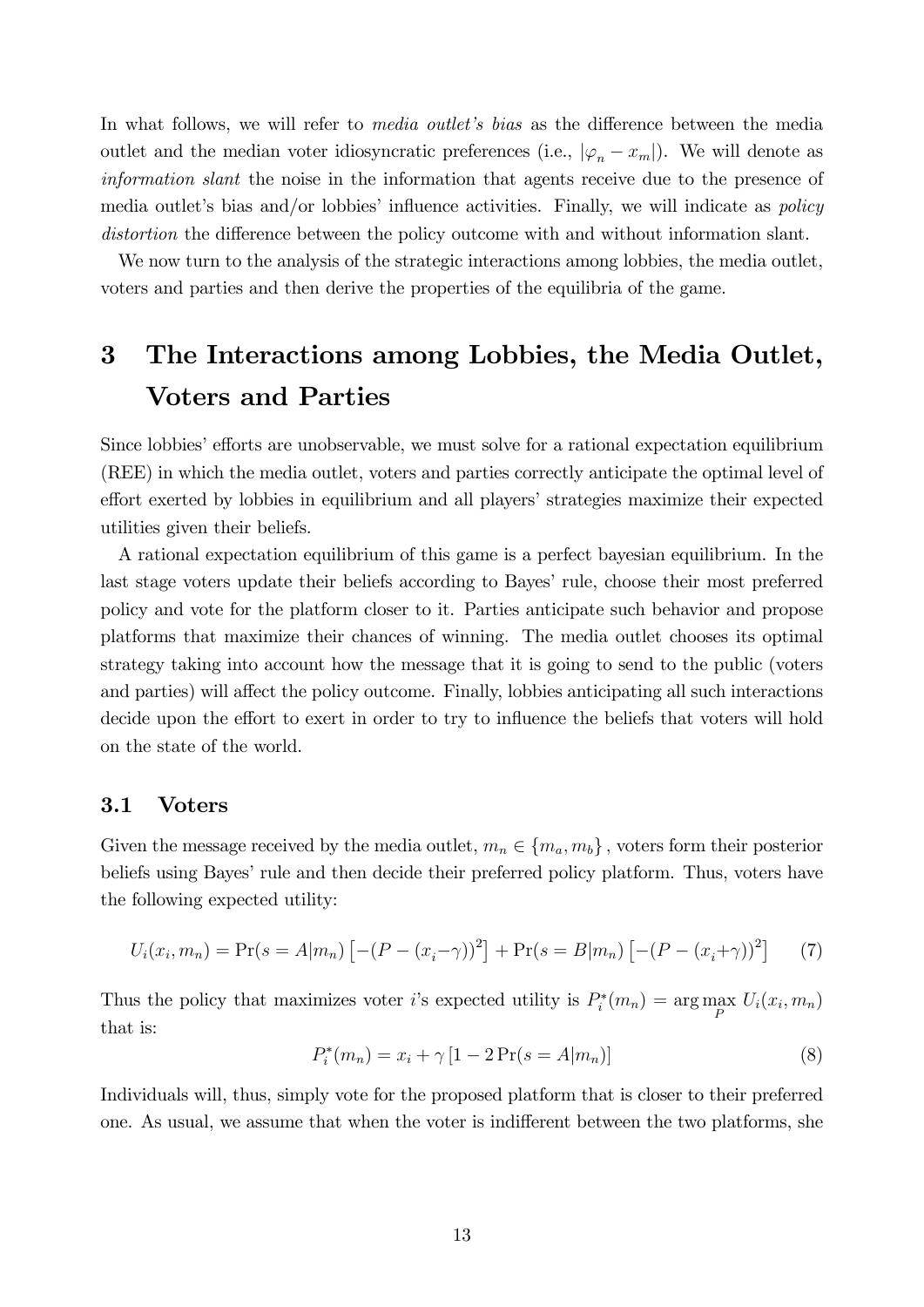simply randomizes between voting for party  $L$  and party  $R.^{32}$ 

Thus denoting as  $r_i(P_L, P_R)$  the probability that individual i votes for party L given the set of proposed platforms by the two parties, we have that a strategy for a voter is a function:

$$
r_i: P \times P \to \left\{0, \frac{1}{2}, 1\right\}
$$

### 3.2 Parties

Since the median voter is going to be pivotal in this model, parties platforms will simply converge to the expected median voter position. In other words, parties  $L$  and  $R$  both know that given message  $m_n$ , the policy platform that maximizes the median voter's expected utility is  $P_m^*(m_n) = \arg \max U_m(P, x_m, m_n)$ , where  $U_m(P, x_m, m_n)$  is the median voter's expected utility. That is:

$$
P_m^*(m_n) = x_m + \gamma \left[ 1 - 2 \Pr(s = A | m_n) \right]
$$
\n(9)

Thus  $P_L^*(m_a) = P_R^*(m_a) = P_m^*(m_a)$  and  $P_L^*(m_b) = P_R^*(m_b) = P_m^*(m_b)$ . In other words, both parties' platforms converge to the expected median voter preferred policy and they both have probability of winning equal to  $\frac{1}{2}$ .<sup>33</sup> Notice that, in any equilibrium where the messages sent by media outlet are informative, such platforms are going to be contingent on the specific message that the public (voters and parties) receives.<sup>34</sup>

## 3.3 The Media Outlet

The media outlet acts as a "filter" in this game. The private cost that any individual should bear in order to acquire direct information is assumed to be higher than any private benefit. Hence, voters rely on media to receive information on a given issue.<sup>35</sup> The expected utility

<sup>&</sup>lt;sup>32</sup>Abstention is not allowed. However, given that voting is costless and all voters receive the same information there would be no strategic abstention here. Moreover, even in presence of a positive cost of voting, our model would still apply to the portion of population that would turnout in equilibrium (i.e., the median voter policy would be defined on the subset of voters).

<sup>&</sup>lt;sup>33</sup>The fact that parties are just office-motivated and converge to the median voter position is without loss of generality. Having parties that are both policy-motivated and office-motivated would not change our results in any significant way.

<sup>&</sup>lt;sup>34</sup>Again, using our example on the Kyoto's protocol, this means that parties will choose platforms more or less in favor of the protocol, depending on the message sent by the media outlet. Parties know that if the media outlet sends a (credible) message stating that pollution has strong effects on global warming, ceteris paribus, voters will be more likely to vote for a policy in favor of Kyoto's protocol.

 $35\text{We believe that this assumption is realistic. Any single individual would find too costly to read the$ Kyoto protocol and evaluate whether its costs are higher than the benefits or not. The opportunity cost or simply the knowledge required to analyze such information would far exceed any private benefit. News media thus constitute the most efficient (even though not perfect) way to acquire information for any single citizen.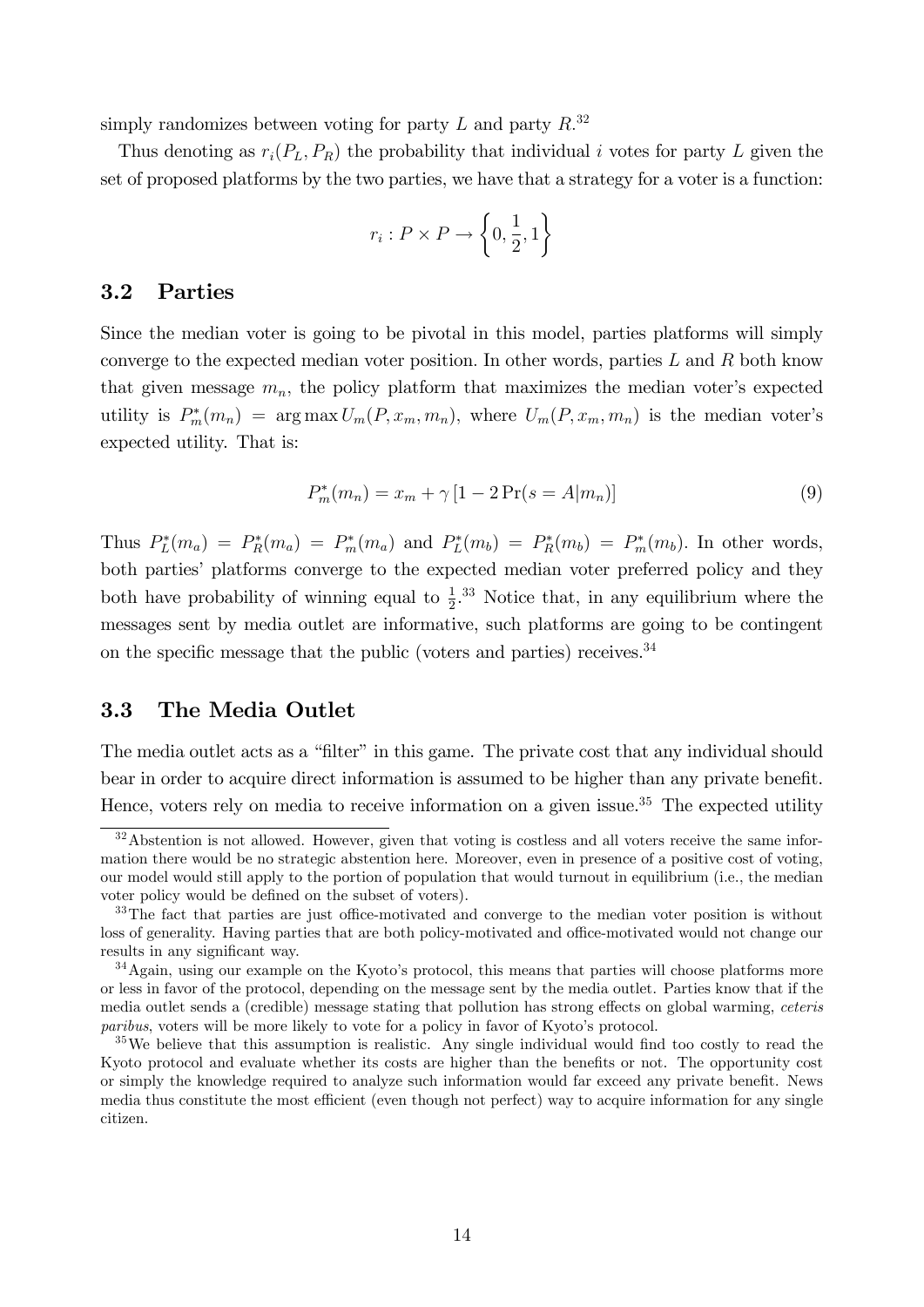for a media outlet having idiosyncratic preferences  $\varphi_n$  is:

$$
U_n(\varphi_n, z_i, P) = \Pr(s = A | z_i) [-(P - (\varphi_n - \gamma))^2] + \Pr(s = B | z_i) [-(P - (\varphi_n + \gamma))^2]
$$

The media outlet observes the signal on the state of the world and updates its beliefs according to Bayesí rule. It then decides on the message to be sent to voters. Since the media outlet has rational expectations, its posterior beliefs upon receiving signal  $z_a$  or  $z_b$ depend on the expected effort that lobbies exert,  $\hat{e}_a$  and  $\hat{e}_b$ . Therefore the media outlet posterior beliefs are as follows:

$$
\Pr(s = A|z_a) = \frac{h_a(\hat{e}_a, \hat{e}_b, \Delta)\theta}{h_a(\hat{e}_a, \hat{e}_b, \Delta)\theta + (1 - h_b(\hat{e}_a, \hat{e}_b, \Delta))(1 - \theta)}
$$

$$
\Pr(s = A|z_b) = \frac{(1 - h_a(\hat{e}_a, \hat{e}_b, \Delta))\theta}{(1 - h_a(\hat{e}_a, \hat{e}_b, \Delta))\theta + h_b(\hat{e}_a, \hat{e}_b, \Delta)(1 - \theta)}
$$

The interaction between the media outlet and voters assumes here the typical structure of a cheap-talk game. Denote the signal space as  $Z = \{z_a, z_b\}$  and the message space as  $M = \{m_a, m_b\}$ . The media outlet will choose the message to be sent to voters in order to maximize its expected utility. That is, by *selectively omitting* (i.e., hiding) unfavorable evidence the media outlet is able to slant the evidence collected and send the message that will make the median voter choose a policy as close as possible to its preferred policy  $P_{\varphi_n}^*(z_i)$ . Where  $P^*_{\varphi_n}(z_i)$  is simply the policy that maximizes  $U_n(P, \varphi_n, z_i)$ , that is:

$$
P_{\varphi_n}^*(z_i) = \varphi_n + \gamma \left[ 1 - 2\Pr(s = A|z_i) \right] \tag{10}
$$

The, possibly mixed, strategy for a media outlet with preferences  $\varphi_n$  is a mapping from the signal space into a probability distribution over the set of possible messages:

$$
\sigma(\varphi_n): Z \to \Sigma(M)
$$

Where  $\Sigma$  is the space of probability distribution over the message space M. More specifically, a media outlet with preferences  $\varphi_n$  can have two different kinds of pure strategies, pooling or separating respectively. We will say that a media outlet with preference  $\varphi_n$  plays a pooling strategy if  $\sigma(\varphi_n|z_a) = \sigma(\varphi_n|z_b) = m^*$ . Instead, a media outlet with preference  $\varphi_n$  is said to play a separating strategy if  $\sigma(\varphi_n|z_a) = \hat{m}$  and  $\sigma(\varphi_n|z_b) = \tilde{m}$ , with  $\tilde{m} \neq \hat{m}$ . A mixed strategy will simply specify the probability that a media outlet plays a separating strategy.

There are three possible kinds of informative equilibria in this game: two pure strategy equilibria (*partially informative, maximally informative*) and one mixed strategy equilibrium  $(semi-separating).$ <sup>36</sup>

<sup>&</sup>lt;sup>36</sup>An analysis of the types of uninformative equilibria that can arise in this game is available upon request to the author.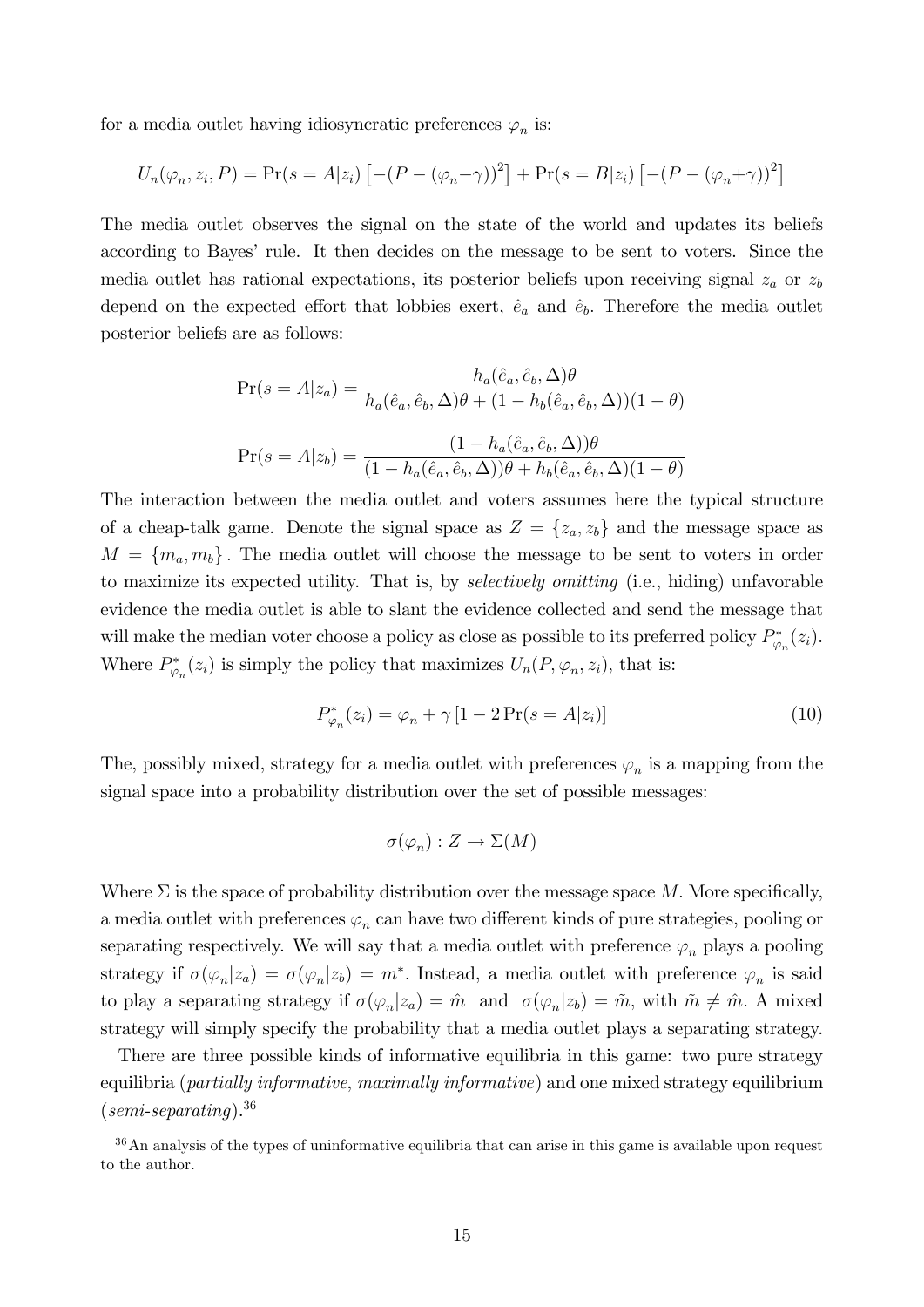**Definition 1** An equilibrium is said to be "partially informative" if  $\exists \varphi_n \in \Phi$  such that  $\sigma(\varphi_n|z_a) = \sigma(\varphi_n|z_b)$  and  $\exists \varphi_h \in \Phi$  with  $\varphi_h \neq \varphi_n$  such that  $\sigma(\varphi_h|z_a) \neq \sigma(\varphi_h|z_b)$ . An equilibrium is said to be "maximally informative" if  $\forall \varphi_n \in \Phi$ ,  $\sigma(\varphi_n|z_a) \neq \sigma(\varphi_n|z_b)$ .

That is in a *partially informative* equilibrium some media outlet types choose a pooling strategy and some others adopt a separating strategy. From these definitions, it is clear that the only *maximally informative* equilibrium (that is the one where all agents in our economy have the same information regarding the state of the world and thus share the same beliefs) is the one where all media outlet types play a separating strategy.

**Definition 2** An equilibrium is said to be "semi-separating" if  $\exists \varphi_n \in \Phi$  such that, for  $p, q \in [0, 1]:$ 

$$
\sigma(\varphi_n|z_a) = \begin{cases} m_a \text{ with prob. } q \\ m_b \text{ with prob. } (1-q) \end{cases} ; \quad \sigma(\varphi_n|z_b) = \begin{cases} m_a \text{ with prob. } p \\ m_b \text{ with prob. } (1-p) \end{cases}
$$

Clearly for  $p, q \in \{0, 1\}$ , a media outlet with idiosyncratic preferences  $\varphi_n$  plays a degenerate mixed strategy and the semi-separating equilibrium converges to a pure strategy equilibrium.

The following lemma provides a characterization of the possible types of symmetric informative equilibria that can arise in this cheap-talk subgame.<sup>37</sup>

## **Lemma 1**  $\exists \tilde{\varphi}, \bar{\varphi}_l \in [\gamma, 1 - \gamma]$  such that:

i) For all  $\varphi_l < \tilde{\varphi}_l$ , there exists a **partially informative** equilibrium where the leftist media outlet type pools on  $m_a$ , the rightist media outlet type pools on  $m_b$  and the unbiased media outlet type adopts a separating strategy.

ii) For all  $\varphi_l > \bar{\varphi}_l$ , there exists a **maximally informative** equilibrium where the leftist and the rightist media outlet types adopt the same separating strategy of the unbiased media outlet type.

iii) If  $\bar{\varphi}_l > \tilde{\varphi}_l$ , for all  $\tilde{\varphi}_l < \varphi_l < \bar{\varphi}_l$  there exists a **semi-separating** equilibrium where the leftist media outlet type sends message  $m_a$  upon receiving signal  $z_a$  and sends  $m_a$  with probability q and  $m_b$  with probability  $(1 - q)$  upon receiving signal  $z_b$ , the rightist media outlet type sends message  $m_b$  upon receiving signal  $z_b$  and sends  $m_b$  with probability q and  $m_a$  with probability  $(1-q)$  upon receiving signal  $z_a$  and the unbiased media outlet type adopts a separating strategy.

That is,  $\tilde{\varphi}_l$  and  $\bar{\varphi}_l$  represent the leftist media outlet no-deviation thresholds in a *partially informative* and *maximally informative* equilibrium, respectively.<sup>38</sup> The above proposition is thus showing that the unbiased media outlet type will never try to "deceive" the median voter by sending out a message that would induce her beliefs to be revised in a direction

<sup>&</sup>lt;sup>37</sup>See Appendix B in Sobbrio (2009) for a discussion and characterization of these equilibria.

<sup>38</sup>Symmetric no-deviation thresholds exist for the rightist media outlet.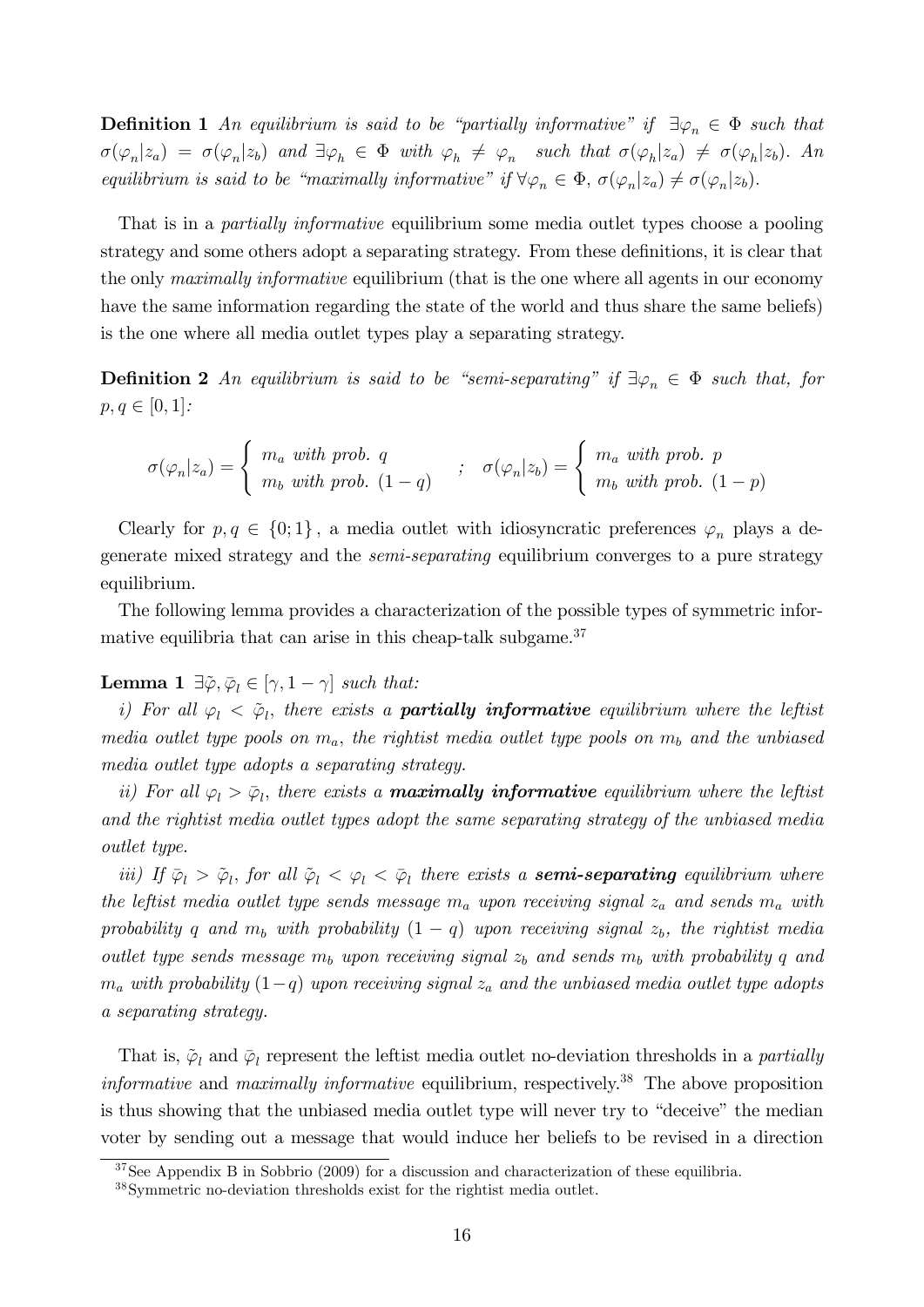opposite to the media outletís ones. Moreover, upon receiving a signal favorable to the lobby of "their side", the two biased media outlet types do not have any incentive to slant their reports. Thus which equilibrium will ultimately arise in this cheap-talk subgame depends on whether the biased media outlet types will Önd optimal to adopt a separating strategy, send the same message regardless of the signal received or mix between a separating and a pooling strategy.<sup>39</sup> As section 4.1 will show, the size of the media outlet's idiosyncratic bias and the endogenous level of effort exerted by lobbies will, ultimately, determine which of these equilibria will arise.

### 3.4 Lobbies

Lobbies anticipate that the platform the winning party will implement in equilibrium is the one that maximizes the median voter's utility. That is, lobbies know that the equilibrium policy will depend on voters' posterior beliefs and thus on the message of the media outlet. Since voters have rational expectations their posterior beliefs upon receiving message  $m_n$ depend on the expected effort that lobby a and b exert in a given equilibrium,  $\hat{e}_a^*$  and  $\hat{e}_b^*$ respectively. In other words, the median voter's policy is a function of such expected efforts levels:

$$
P_m^*(m_n, \hat{e}_a^*, \hat{e}_b^*) = x_m + \gamma \left[ 1 - 2\mu^*(s = A|m_n, \hat{e}_a^*, \hat{e}_b^*) \right]
$$
(11)

Thus from lobbies' ex-ante perspective, conditional on the media outlet message, the implemented policies are not affected by their effort decision. Therefore, lobbies choose their efforts in order to influence the signal that the media outlet receives and hence the message that voters get. In other words, lobbies' expected utilities depend on the exerted efforts (which affect  $Pr(m_a)$  and  $Pr(m_b)$ ) and on the expected efforts (which affect the median voter's preferred policy). Thus, from  $(4)$  lobby a and lobby b expected utilities are:

$$
W_a(e_a, e_b, \hat{e}_a^*, \hat{e}_b^*, \Delta) = -\Pr(m_a|e_a, e_b, \Delta) (P_m^*(m_a, \hat{e}_a^*, \hat{e}_b^*, \Delta))^2 - \Pr(m_b|e_a, e_b, \Delta) (P_m^*(m_b, \hat{e}_a^*, \hat{e}_b^*, \Delta))^2 - C(e_a)
$$
\n(12)

$$
W_b(e_a, e_b, \hat{e}_a^*, \hat{e}_b^*, \Delta) = -\Pr(m_a|e_a, e_b, \Delta) \left(1 - P_m^*(m_a, \hat{e}_a^*, \hat{e}_b^*, \Delta)\right)^2 - \Pr(m_b|e_a, e_b, \Delta) \left(1 - P_m^*(m_b, \hat{e}_a^*, \hat{e}_b^*, \Delta)\right)^2 - C(e_b)
$$
\n(13)

In their optimization problem lobbies take into account that the final policy outcome,  $P_m^*$ , will depend on which message voters will receive from the media outlet. Moreover, lobbies anticipate that such message depends on the possible media outlet's bias and their expected efforts. Thus each lobby faces a different optimization problem depending on whether it is

 $39$ Note that restricting the media outlet to always send a message is without loss of generality. Allowing the media outlet to not send any message would not change our results in any significant way. A formal analysis of this case is available upon request to the author.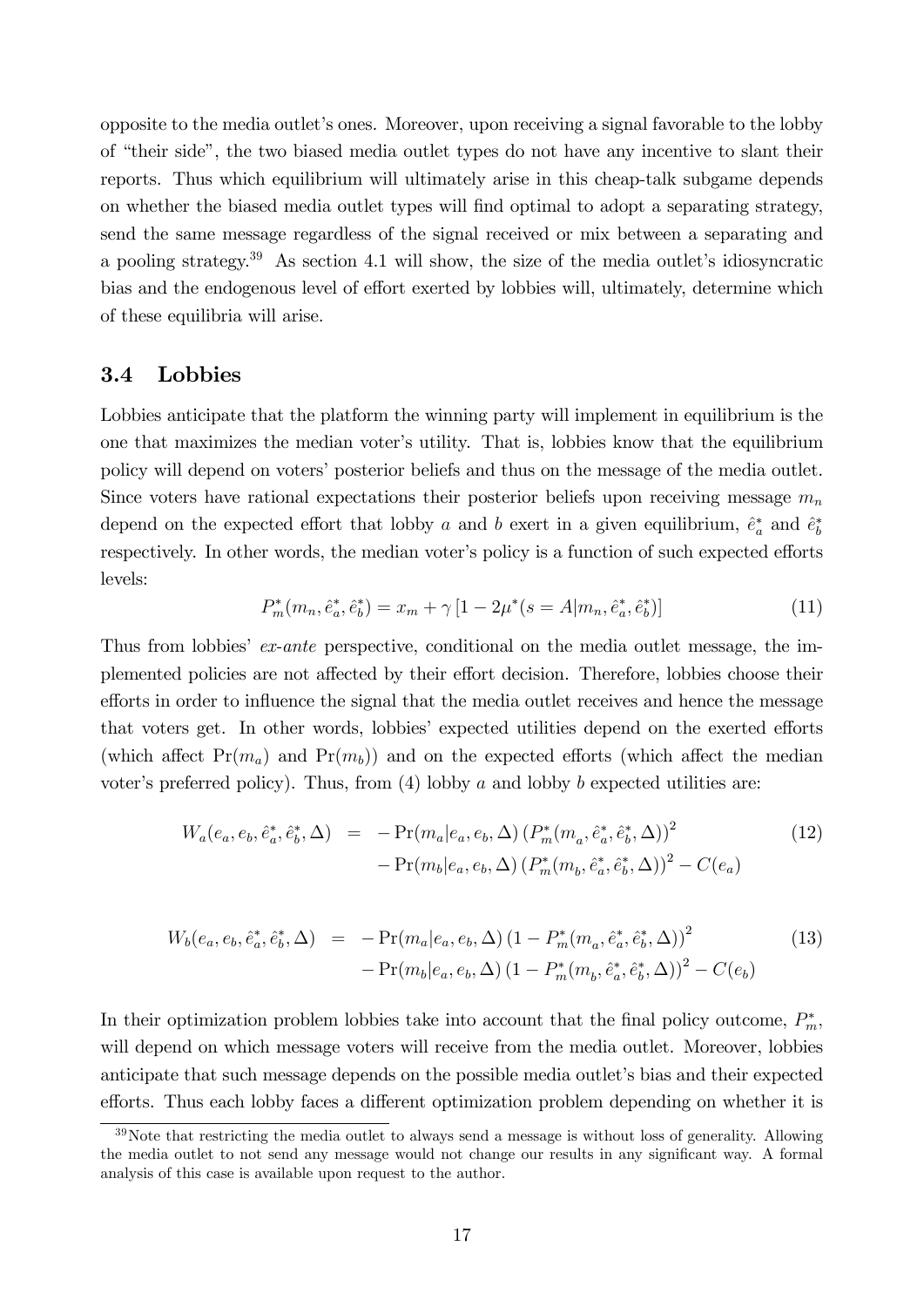expecting the equilibrium of the cheap talk game between media outlet and voters to be a partially informative, semi-separating or maximally informative equilibrium.

# 4 Informative Equilibria

We now derive and characterize the possible equilibria of our game. Since we focus on symmetric equilibria, from now on we assume  $\theta = \frac{1}{2}$  $rac{1}{2}$  and  $x_m = \frac{1}{2}$  $\frac{1}{2}$ . Moreover, in this section we focus on the noise-increasing case. Hence we consider here a setting where the following condition holds:

$$
Noise\text{-}Increasing Condition \qquad \qquad \left(\frac{\partial h_i}{\partial e_i}\right)_{e_i = e_j} < \left(\left|\frac{\partial h_i}{\partial e_j}\right|\right)_{e_i = e_j} \tag{14}
$$

That is we analyze the situation where an equal increase in lobbies' efforts increases the noise of the signal.<sup>40</sup>

## 4.1 Symmetric Equilibria

Let's analyze the optimal strategies of lobbies. From  $(11)$  and  $(12)$  lobby a optimality conditions in a maximally informative, partially informative and semi-separating equilibrium respectively, are:  $41$ 

$$
V_a^{MI} = \gamma \left(\frac{\partial h_a}{\partial e_a} - \frac{\partial h_b}{\partial e_a}\right) \left[\mu^{MI}(s = A|m_a) - \mu^{MI}(s = A|m_b)\right] - c = 0 \tag{15}
$$

$$
V_a^{PI} = \gamma (1 - 2y) \left( \frac{\partial h_a}{\partial e_a} - \frac{\partial h_b}{\partial e_a} \right) \left[ \mu^{PI}(s = A | m_a) - \mu^{PI}(s = A | m_b) \right] - c = 0 \tag{16}
$$

$$
V_a^{SS} = \gamma (1 - 2qy) \left( \frac{\partial h_a}{\partial e_a} - \frac{\partial h_b}{\partial e_a} \right) \left[ \mu^{SS} (s = A | m_a) - \mu^{SS} (s = A | m_b) \right] - c = 0 \tag{17}
$$

Where  $\mu^{MI}(s = A|m_a)$  represents voters' posterior beliefs in a maximally informative equilibrium given that they received message  $m_a$  and q is the probability that a biased media outlet slants its reports in a *semi-separating* equilibrium.<sup>42</sup> Notice that for  $q \rightarrow 1$ , the optimality condition of the *semi-separating* equilibrium degenerates into the one of the *partially informative* equilibrium. *Viceversa*, for  $q \rightarrow 0$ , this optimality condition converges to the

 $^{40}$ In section 5 we provide a microfoundation of this property. See also Sobbrio (2009) for a simple model of hard information showing that how lobbies' incentives to hide unfavorable evidence leads to such noiseincreasing property.

<sup>&</sup>lt;sup>41</sup>A formal derivation of these FOCs and a formal analysis of lobbies a and b's reaction functions is available upon request to the author.

<sup>&</sup>lt;sup>42</sup>A similar interpretation applies to  $\mu^{PI}(s = A|m_n)$ ,  $\mu^{SS}(s = A|m_n)$ , for  $\forall m_n \in M$ .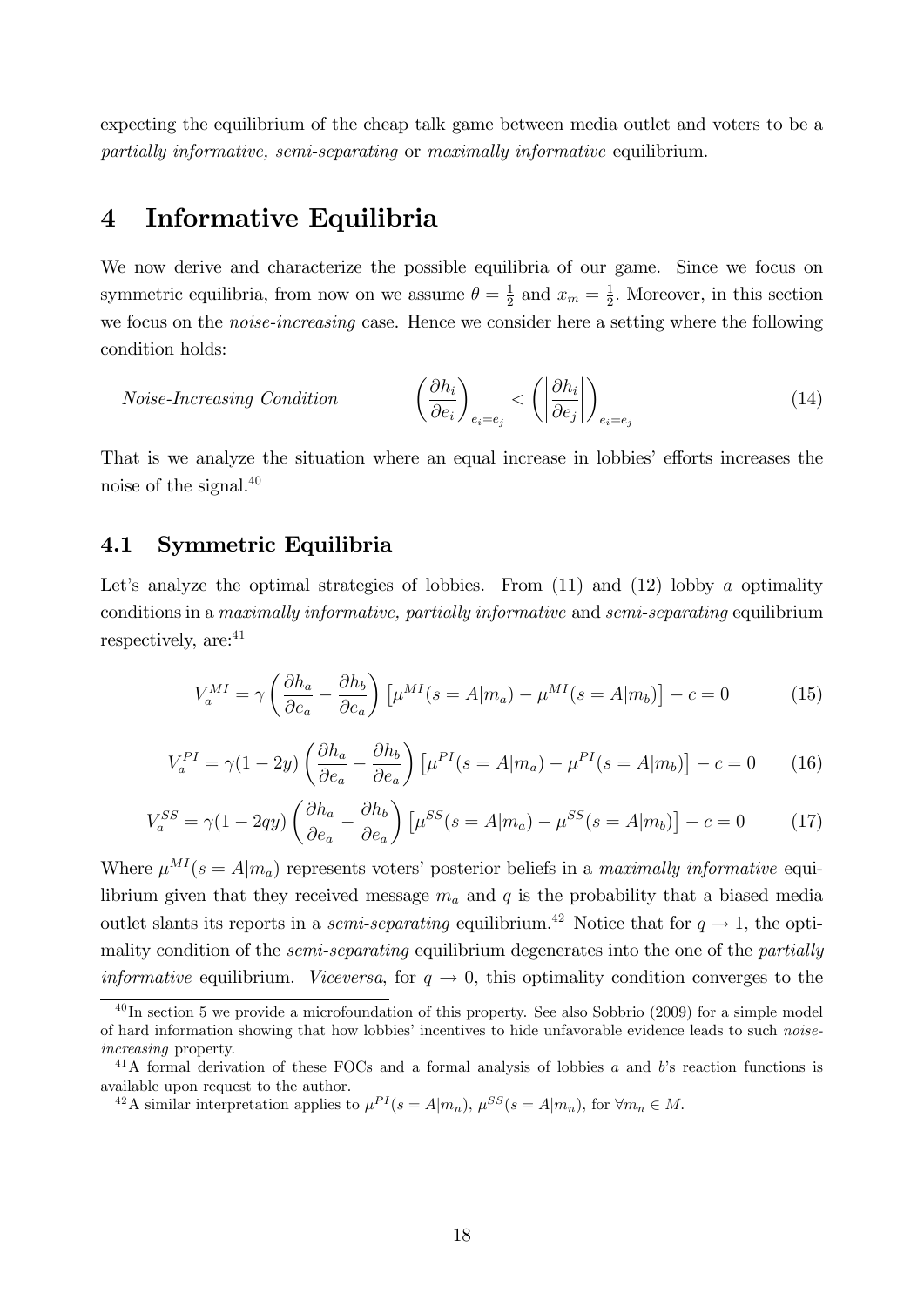one of the *maximally informative* equilibrium.<sup>43</sup> The first necessary step to understand the interactions between lobbies' influence activities and media outlet's bias is to compare lobbies' efforts across equilibria. Let  $e^{PI}$ ,  $e^{SS}$  and  $e^{MI}$  be the level of effort that lobbies a and b exert in a symmetric  $PI, SS$  and  $MI$  equilibrium respectively. Then we have the following lemma.

**Lemma 2** Lobbies exert a lower effort in an equilibrium where they expect the media outlet to bias its report with a higher probability. Hence,

$$
e^{PI} < e^{SS} < e^{MI}
$$

Moreover:

$$
\frac{\partial e^{SS}}{\partial q} < 0 \text{ and } \lim_{q \to 0} e^{SS} = e^{MI}, \lim_{q \to 1} e^{SS} = e^{PI}
$$

Therefore, the greater the likelihood that the media outlet adopts a pooling strategy, the lower the incentives of lobbies to engage in influence activities. Indeed, from an  $ex$ -ante perspective when the media outlet chooses to disregard the information it collects (i.e., the signal it receives on the state of the world), lobbies would just waste resources in trying to influence such information (i.e., signal). Viceversa, when the media outlet does not bias its report and sends a message according to the signal it receives (maximally informative equilibrium), lobbies have strong incentives to exert effort to influence the distribution of this signal.

The second step is to determine how the media outlet's incentives to slant its report change as a function of lobbies' efforts.

**Lemma 3** The media outlet incentives to slant its reports are increasing in lobbies' expected efforts. Hence:

$$
\tilde{\varphi}_l < \bar{\varphi}_l
$$

The higher the lobbies' expected efforts the higher (in a probabilistic sense) the slant that the media outlet will introduce in its report. Moreover, by rational expectations, in equilibrium the expected effort will be equal to the effort exerted by lobbies. Therefore, since the higher the effort exerted by lobbies the more "noisy" the signal that the media outlet receives, we can interpret this result as telling us that the more "controversial" and unclear the information that media outlet collects are, the greater the likelihood that the media outlet will slant such information. When instead lobbies do not engage in influence activities (i.e.,  $e_a = e_b = 0$ ), the media outlet receives the correct signal with high probability and thus

$$
\gamma(1-2q y)\left(\frac{\partial^2 h_a}{\partial^2 e_a}-\frac{\partial^2 h_b}{\partial^2 e_a}\right)\left[\mu^{SS}(s=A|m_a,\hat{e}^{SS}_a,\hat{e}^{SS}_b)-\mu^{SS}(s=A|m_b,\hat{e}^{SS}_a,\hat{e}^{SS}_b)\right]
$$

which is negative by *condition 1*. Thus the stationary point is a global maximum.

<sup>&</sup>lt;sup>43</sup>Notice that  $\forall q \in [0, 1]$  the second order condition is: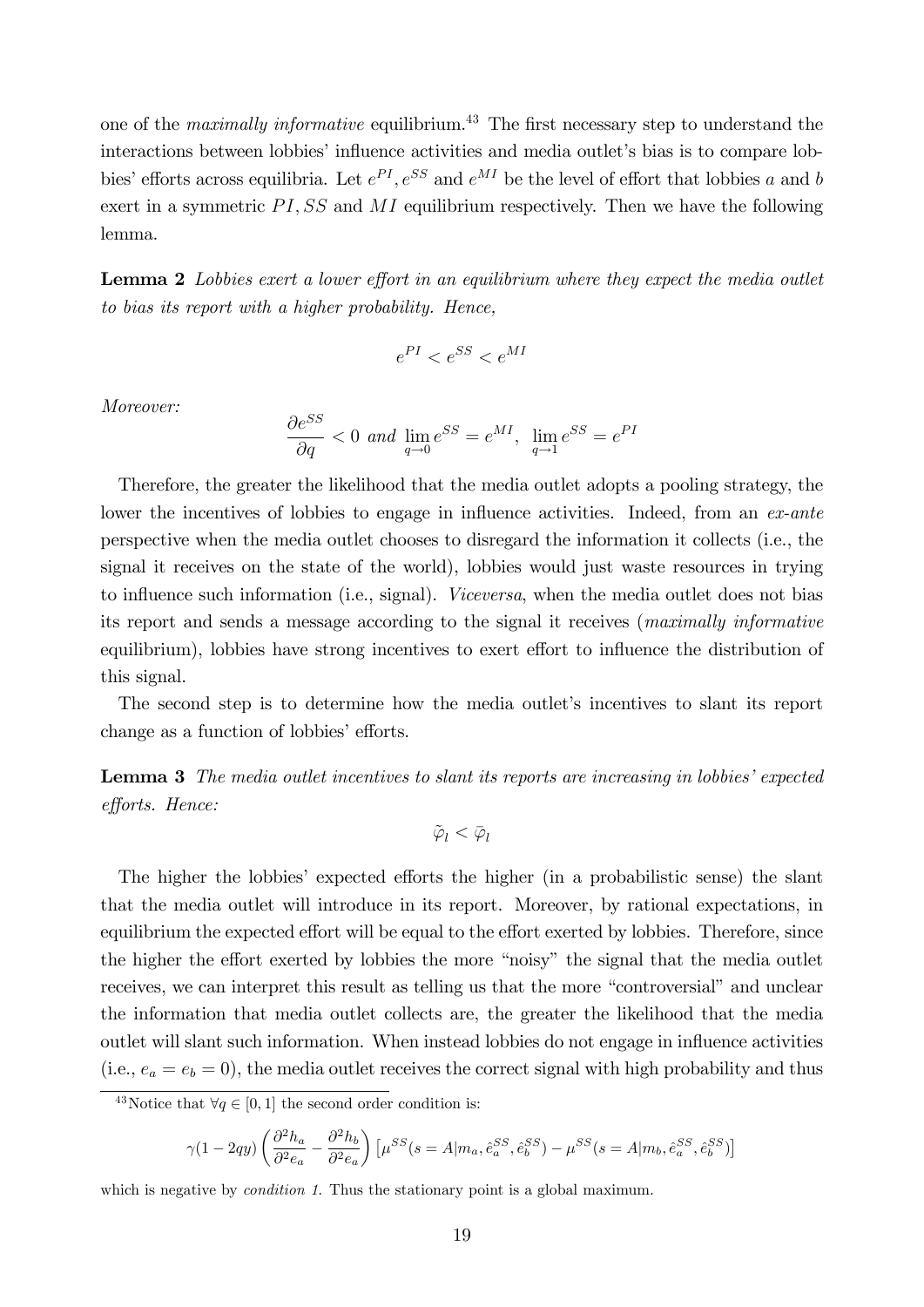it will slant such information only when it has very extreme preferences.<sup>44</sup> Therefore, since from lemma 2 we know that  $e^{PI} < e^{MI}$  the above reasoning implies that the leftist media outlet no-deviation threshold in a  $PI$  equilibrium is lower than the one in a  $MI$  one (i.e.,  $\tilde{\varphi}_l < \bar{\varphi}_l$ ). Hence, lemma 1, 2 and 3 are showing that the cheap-talk game, and therefore the lobbying game, has a unique informative equilibrium depending on how large the possible bias of the media outlet is. We thus have the following proposition characterizing the possible types of equilibria of the game:

**Proposition 1** For any given set  $\Phi$  of media outlet idiosyncratic preferences, there is a  $unique$  informative equilibrium. More specifically:

i) If  $\varphi_l \in [\bar{\varphi}_l, x_m]$  there is a unique maximally informative equilibrium where each biased media outlet type adopts a separating strategy and lobbies exert effort  $e^{MI}$ .

ii) If  $\varphi_l \in (\tilde{\varphi}_l, \bar{\varphi}_l)$  there is a unique semi-separating equilibrium where each biased media outlet type adopts a mixed strategy and lobbies exert effort  $e^{SS}$ .

iii) If  $\varphi_l < \tilde{\varphi}_l$  there is a unique partially informative equilibrium where each biased media outlet type pools on the message most preferred by the lobby on its side and lobbies exert  $\emph{effort}$   $e^{PI}$ .

The following graph illustrates the possible types of equilibria that can arise depending on where the media outlet's idiosyncratic preferences lie:



Figure 3. Media Bias and Informative Equilibria.

Therefore, the higher the possible bias of the media outlet, the lower the equilibrium level of effort that lobbies will exert. Indeed, if the media outlet turn out to be strongly biased in the opposite direction of the lobby, no matter how much effort the lobby is going to exert and whether it is lobbying for the efficient policy or not, the media outlet will always send a message that drives voters induced preferences further from the lobbyís optimal policy. Moreover, even if the media outlet turn out to be strongly biased in favor of the lobbyís optimal policy, lobby's effort would be totally worthless by virtue of being unnecessary. In

<sup>&</sup>lt;sup>44</sup>For example assuming that  $h_i(0,0,\Delta) = 1$  and that  $x_i$  is uniformly distributed, then for  $\gamma = \frac{1}{4}$  the leftist media outlet will never slant its report upon receiving message  $z_b$  (since  $\bar{\varphi}_l = \frac{1}{4} = \gamma$  and hence  $\varphi_l$ always greater than  $\bar{\varphi}_l$ ). The same reasoning applies for the rightist media outlet. Notice that such result hold in our cheap talk setting and thus it abstracts from any cost of slanting information.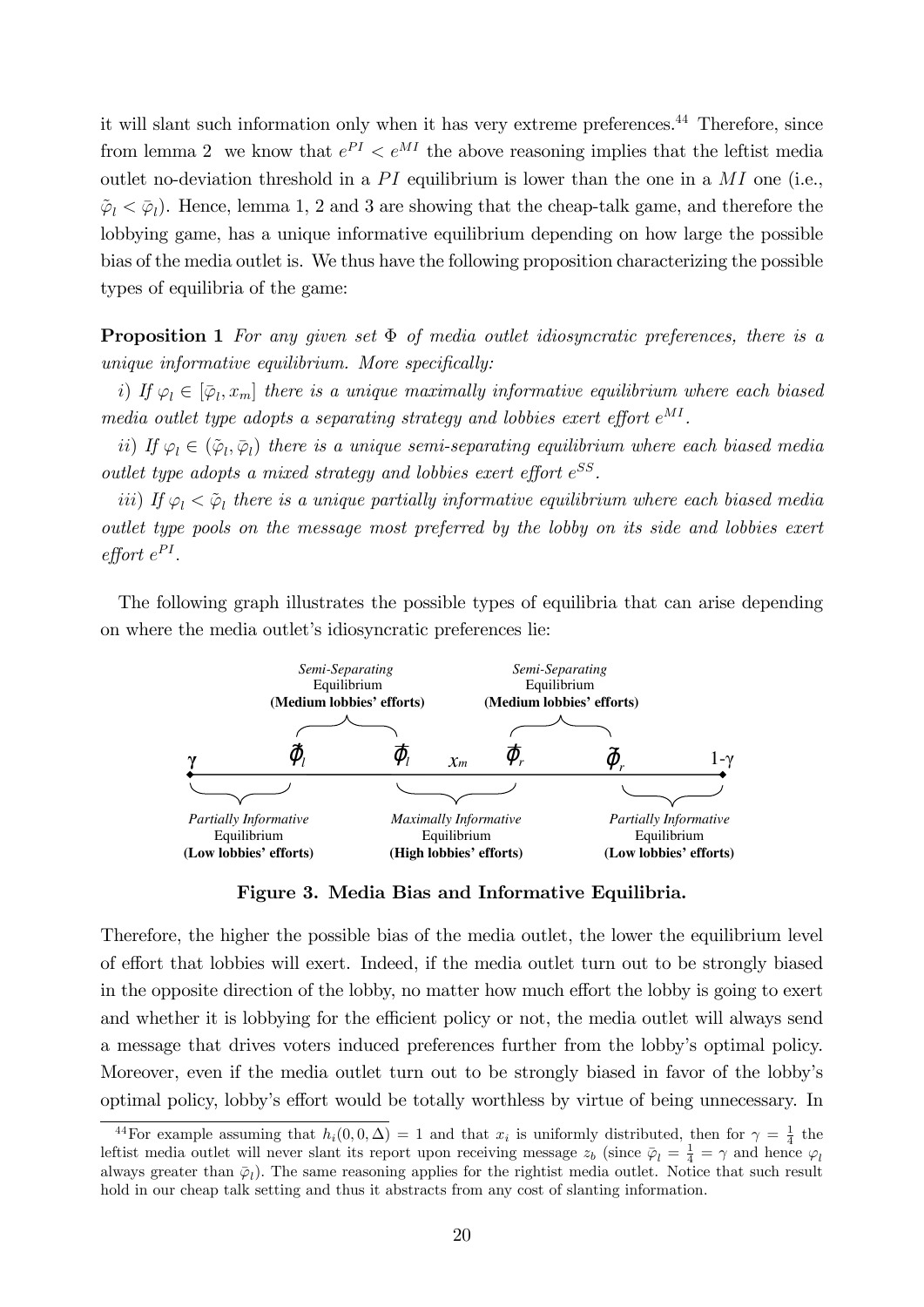this case, it will be the media outlet that will take care of trying to influence voters' beliefs in a direction favorable to the lobby. Therefore, in either case, the possibility of facing a very biased media outlet lowers the incentives of lobbies to spend resources to affect the signal distribution.

Notice that for intermediate values of the media outlet's bias, an equilibrium in pure strategies cannot exist. This is due to the discontinuity in the equilibrium level of effort of lobbies: for  $\varphi_l < \tilde{\varphi}_l$  lobbies play according to a *partially informative* equilibrium and put an effort equal to  $e^{PI}$ . Viceversa, for  $\varphi_l = \tilde{\varphi}_l + \varepsilon$ , the leftist media outlet has an incentive to deviate from its pooling strategy. However, this gives higher incentives to lobbies to exert a higher level of effort and thus increases the incentives of the media outlet to play a pooling strategy. Therefore, for  $\tilde{\varphi}_l < \varphi_l < \bar{\varphi}_l$ , the only possible equilibrium is a semi-separating equilibrium where lobbies exert effort  $e^{SS}$ . Moreover, to any  $\varphi_l$  in this interval corresponds a unique optimal probability of the media outlet slanting its reports,  $q$ , which supports the unique *semi-separating* equilibrium.

# 4.2 Distortion of the Policy Outcome and Welfare

We now analyze the efficiency and welfare implications of this game. To simplify the analysis we now assume, without loss of generality, the following:

Assumption 2. 
$$
h_i(0,0,\Delta) = 1, \quad \forall i = a, b
$$

In other words, we focus on the case where in absence of lobbies, there is no noise in the signal that the media outlet receives. Thus, given  $Assumption 2$ , with no lobbies' influence activities and no "news-slanting" by the media outlet the equilibrium would be a  $fully$ revealing one where voters learn the true state of the world and no distortion is present in the implemented policy.

### 4.2.1 Distortion in the Policy Outcome

In order to evaluate the policy distortion arising from this game, we should compare the policy outcomes that arise in a maximally informative (MI), partially informative (PI), and semi-separating  $(SS)$  type of equilibrium with the one of a fully-revealing  $(FR)$  equilibrium. From an *ex-ante* perspective, the expected policy outcome is the same in all types of equilibria of our game. On the other hand, the more voters care about the state of the world and the higher the noise in the information that they receive, the higher will be the expected policy distortion.

**Proposition 2** In all types of equilibria of the game  $(PI, SS, MI)$ , the expected policy outcome is equal to the median voter idiosyncratic policy preference. The ex-ante policy distortion is positively related with  $\gamma$  and with the effort exerted by lobbies in equilibrium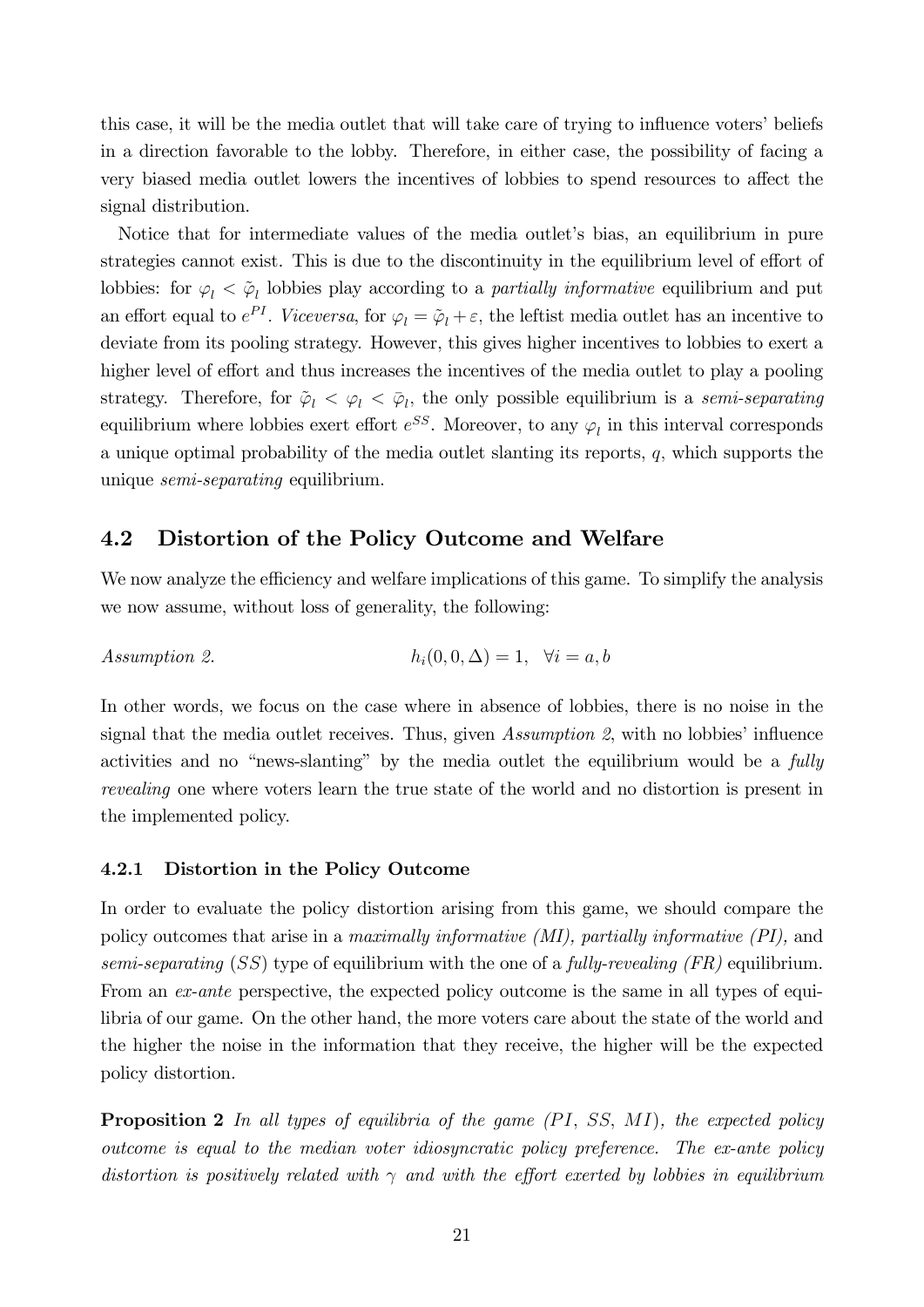(i.e.,  $e^*$ ). Moreover, in a PI and SS type of equilibrium, the ex-ante policy distortion is also positively related with q and y:

Therefore, from an ex-ante perspective, lobbies' influence activities create an upward distortion when the state of the world in A and a downward distortion when the state is B: The expected policy distortion depends on the size of the state-contingent public value component of the voter utility function (i.e.,  $\gamma$ ). In other words, the more voters care about receiving accurate information on the state of the world, the more noisy the information they actually receive will be.

the efficiency of the implemented policy, the higher the policy distortion. This result suggests that we should expect, ceteris paribus, a higher policy distortion in an issue like global warming than in an issue like abortion where preferences are mostly idiosyncratic. On the other hand, the expected policy distortion also depends on the overall slant in the message that voters receive from the media outlet. More specifically, the media outlet's message contains two different kinds of slant. There is a "source-driven" slant introduced by lobbies in the signal that the media outlet receives (lobbies-induced slant). At the same time, in a *partially informative* and *semi-separating* type of equilibrium, the media outlet's message contains also a "supply-driven" slant due to the idiosyncratic bias of the media outlet (media-induced slant). Hence, the expected policy distortion is positively related with the *lobbies-induced* slant (i.e., with the equilibrium level of effort exerted by lobbies) and also with the *media-induced* slant (i.e., with the probability of the media outlet slanting its reports q and with the probability of the media outlet being biased  $y$ ).

In any case, despite the fact that parties in our model do not introduce any distortion and they simply implement the policy preferred by a majority of voters, there will be an ex-ante distortion in the policy outcome. Even though voters are rational and discount the possible presence of slant in the information they receive, the noise that lobbies and the media outlet introduce in the political process prevents them from choosing the fully revealing optimal policy.

### 4.2.2 Winners and Losers of the Influence Game

We now analyze the welfare implications of the policy distortion derived in the previous section. That is, we now focus on who is winning and who is losing in this "influence game".

**Proposition 3** From an ex-ante perspective, all voters and the media outlet are always worse off in any type of equilibrium of the game  $(PI, SS, MI)$  than in a fully revealing equilibrium. Their expected utility loss is larger the higher is the expected policy distortion. Viceversa, lobbies' expected utility gain is positively related with the expected policy distortion. Hence, lobbies are better off in any type of equilibrium of the game than in a fully revealing equilibrium whenever the expected policy distortion is "large enough" relative to the cost of effort.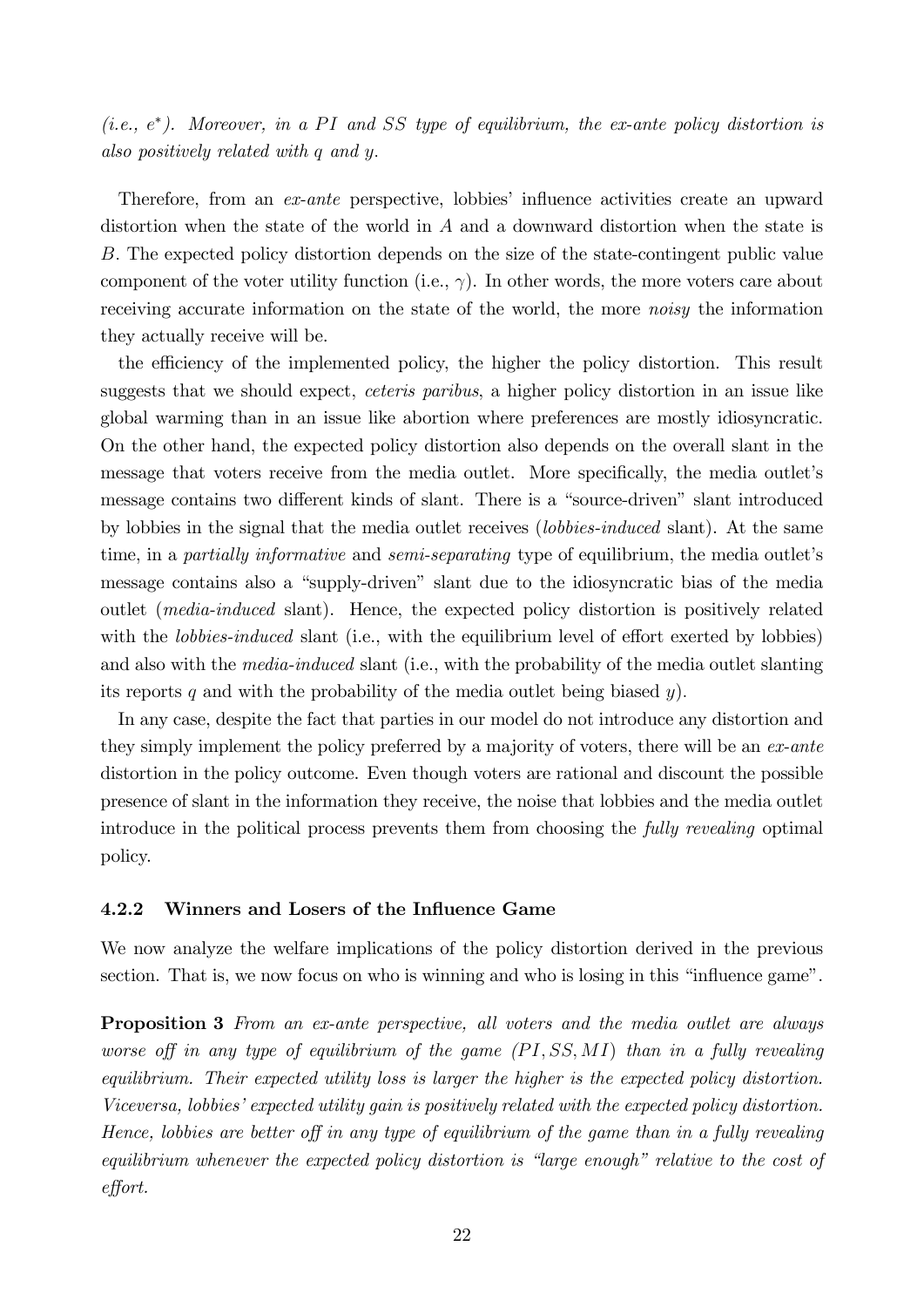Voters, regardless of their idiosyncratic preferences, would prefer an equilibrium without any influence activity. Moreover, their expected utility loss is larger the higher is the expected policy distortion. The same is true for the media outlet. One question that may arise at this point is: why the media outlet does not ignore all the evidence produced by lobbies since such evidence increases the overall noise of the signal? The problem is that the media outlet simply cannot do that because lobbies' efforts are not observable. That is, the signal probability function  $h_i(e_a, e_b, \Delta)$  is not invertible. In equilibrium, the media outlet will correctly anticipate the effort exerted by each lobby but it cannot distinguish between the evidence coming from lobbies and the one coming from non-ideological sources. Indeed, in reality it is not easy to distinguish between ideological and non-ideological think tanks (or even between ideological and non-ideological oriented research within a think-tank).<sup>45</sup>

On the other hand, lobbies would prefer to commit to a no-lobbying equilibrium if and only if the cost of effort is "too high" compared with the possible gain from engaging in influence activities (expected distortion that they create in the policy outcome). $46$  On the other hand, we should also point out that a very biased media outlet may represents a commitment device for lobbies to not spend too many resources in this "arm-wrestle" game to influence voters. Indeed, the  $ex$ -ante preferred outcome for lobbies is an uninformative equilibrium where the media outlet always slants its reports.<sup>47</sup>

From an ex-post point of view (i.e., after the state of the world is realized), moderate voters are still always losing from such game. Instead, extremist voters may be better off when the policy that they like is not the one "matching" the true state of the world as the following lemma shows.

**Lemma 4** Let  $P_m^J$  be the equilibrium policy outcome (where  $J = PI$ , SS, MI). Let  $x_A =$  $1+\frac{\left(P_m^J-\gamma\right)}{2}$  $\frac{(n-1)(n-1)}{2}$  and  $x_B = 1 + \frac{(P_m^J + \gamma)}{2}$  $\frac{1}{2}$ . Then voter *i* is better off in a fully revealing equilibrium than in any type of equilibrium of the game  $(PI, SS, MI)$  if and only if one of the following conditions is satisfied:

i)  $x_A \leq x_i \leq x_B$ ii)  $x_i < x_A$  and the state of the world is A iii)  $x_i > x_B$  and the state of the world is B

Again, we can look at our example on the Kyoto's protocol to understand the intuition behind this result. Let's suppose that the state of the world is "mild effects of pollution on global warmingî. Lemma 4 is suggesting that in such case a very environmentalist voter

 $45$ Moreover, in presence of reputation concerns the same would be true even considering a different model where such efforts were observable. Let's say, for example, that an unbiased media outlet ignores the overall evidence coming from lobbies suggesting that pollution has strong effects on global warming.  $Ex\text{-}post$  such behavior may be the same as the one of a biased rightist media outlet. Hence, if the media outlet has reputation concerns, it may not want to disregard the evidence produced by lobbies.

<sup>&</sup>lt;sup>46</sup>Notice that, if we were to consider an utilitarian social welfare function giving equal weights to each voter, the media outlet and lobbies, the net effect of this influence game on social welfare would clearly be negative.

 $47A$  formal proof of this result is available upon request to the author.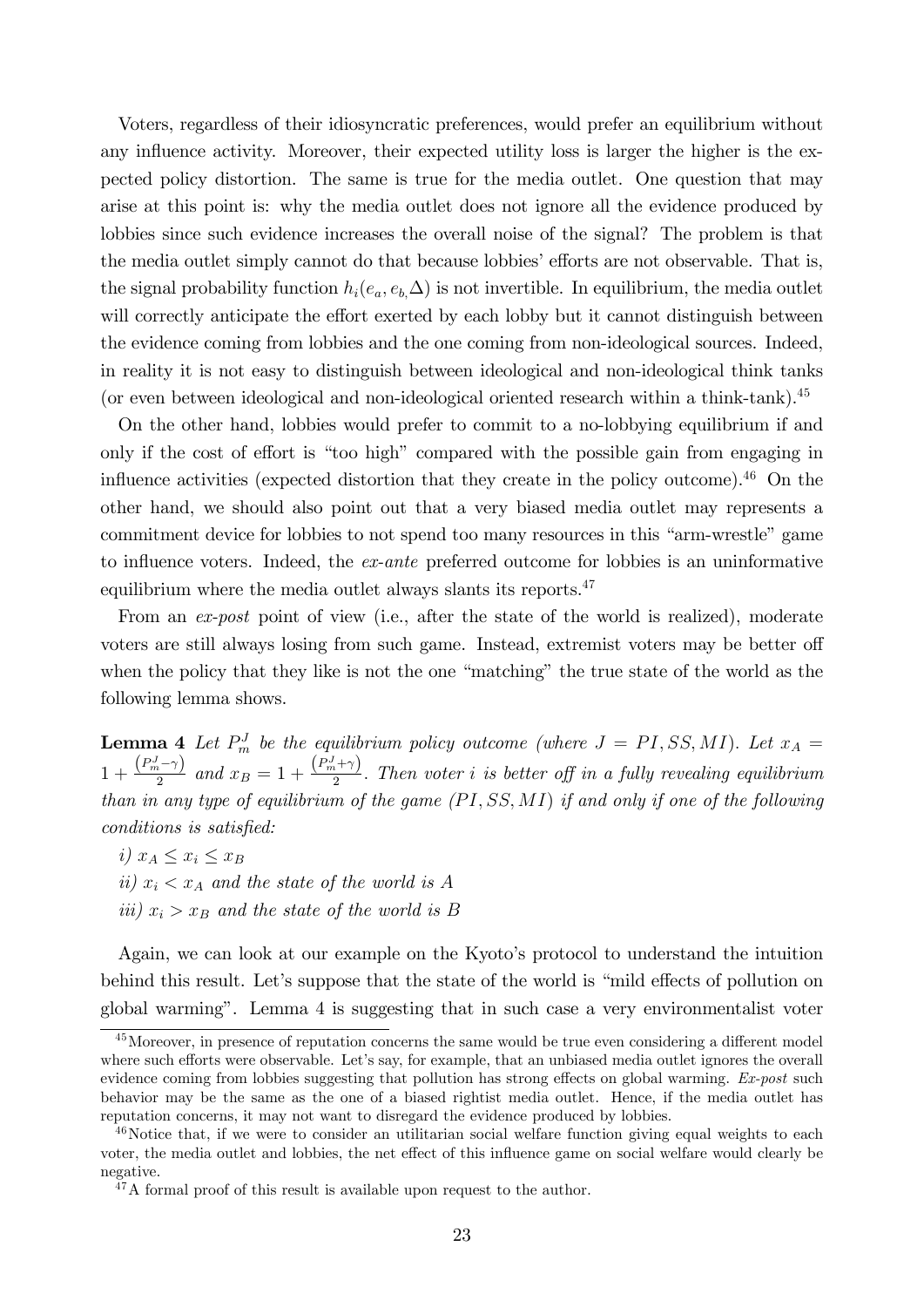would prefer any type of equilibrium of the game, where the median voter chooses a policy more in favor of the Kyoto's protocol, to a fully revealing equilibrium where the median voter would choose a policy less in favor of the Kyoto's protocol.

## 4.3 Media Bias, Policy Distortion and Welfare

In the previous section we have derived and discussed the distortion in the policy outcome and its effects on the expected utilities of players regardless of which equilibrium is actually in place (i.e., regardless of the actual size of the possible bias of the media outlet). In this session we instead analyze the effect that the media outlet's bias has on the policy distortion and on the welfare of voters, lobbies and of the media outlet itself.<sup>48</sup> This will allow us to answer the following questions: is a larger idiosyncratic bias of the media outlet always associated with a higher policy distortion? Moreover, if voters and lobbies could decide how large the possible bias of the media outlet should be, what would be the "optimal media bias" from their perspectives?

When there are no lobbies' influence activities taking place, the presence of media bias always increases the expected policy distortion hence it always has a negative impact on the efficiency of the political outcome. However, when lobbies come into play this is not necessarily true anymore. As the following proposition shows, the expected policy distortion may be lower in a type of equilibrium where the biased media outlet types slant their reports than in one where they do not.

Proposition 4 The expected policy distortion and the expected utility of voters are higher in a MI type of equilibrium than in a PI type of equilibrium if and only if  $y < \frac{h^{PI} - h^{MI}}{2h^{PI} - 1}$  $rac{1}{2h^{PI}-1}$ . Lobbies have a higher expected utility in a MI type of equilibrium than in a PI one if and only if  $y < \frac{1}{2}$  $\sqrt{ }$  $1 \frac{\sqrt{\gamma^2(2h^{MI}-1)^2-[c(e^{PI})-c(e^{MI})]}}{\gamma(2h^{PI}-1)}$ 

In other words, it is not possible to say a priori whether the ex-ante policy distortion is larger in a PI or MI type of equilibrium.<sup>49</sup> The expected policy distortion depends on  $\gamma$  but it also depends on the informativeness of the message that voters receive from the media outlet. That is, the expected policy distortion is positively related with the slant in the information that voters receive, which is different in the different types of equilibria. More specifically, as we have pointed out in section 4.2.1 the overall slant present in the media outlet's message derive from two different types of slants: the *lobbies-induced* slant and the media-induced slant. Voters know that when the possible bias of the media outlet is low, the media outlet always sends "truthful" reports (i.e., it will not slant the

 $48$ Without loss of generality we assume, as in the previous section, that Assumption 2 holds.

 $^{49}$ A similar intuition applies to the policy distortion in a SS equilibrium with respect to the one in a MI equilibrium. Notice that  $h^{PI}$  also depends on y trough  $e^{PI}$ . Therefore, whether  $y < \frac{h^{PI} - h^{MI}}{2h^{PI} - 1}$  or not will ultimately depend on the parameters of the model and on the functional form of the signal likelihood function (i.e.,  $h(e_a, e_b, \Delta)$ ).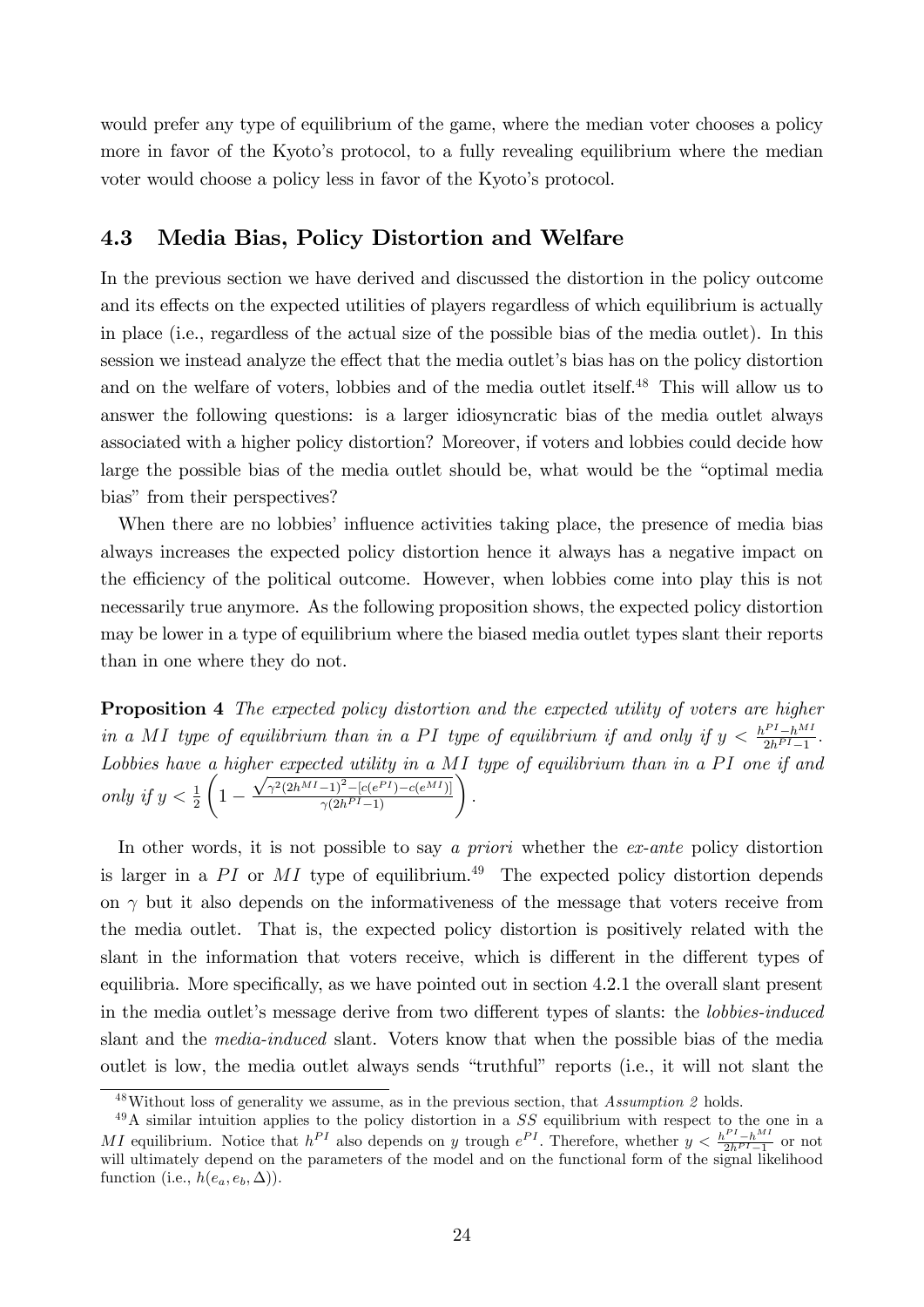information it received). However, in this case lobbies have strong incentives to exert effort. Therefore, the message that voters receive in a *maximally informative* equilibrium has no media-induced slant but it incorporates a high lobbies-induced slant. Instead, the message that voters observe in a partially informative equilibrium contains a high media-induced slant (in a probabilistic sense) and a low lobbies-induced slant. Therefore the expected policy distortion in a *partially informative* equilibrium is lower than the one in a *maximally* informative equilibrium when the *lobbies-induced* slant is higher than the *media-induced* slant. Intuitively, if lobbies introduce lots of noise in the signal that the media outlet receives, voters would discount this and thus they would not give much credit even to a report coming from an unbiased media outlet. If instead voters are in a partially informative equilibrium where lobbies exert a low level of effort, they may "buy" relatively more the media outlet report (provided that they believe the media outlet being biased with a low probability). That is, in presence of lobbies' influence activities, a higher bias of the media outlet may ultimately lead to a lower policy distortion by lowering the lobbies-induced slant.

Similarly, it is not possible to say a priori in which type of equilibrium voters would prefer to be. Since the strength of the lobbies-induced slant and the media-induced slant are inversely related across types of equilibria, voters would prefer a  $PI$  equilibrium to a  $MI$ one whenever the lobbies-induced slant is stronger than the media-induced one. In other words, from an *ex-ante* point of view, voters may sometimes prefer to face a potentially very biased media outlet. Indeed, such type of media outlet may discourage lobbies to engage in influence activities and hence may ultimately lead to a higher quality of information and lower policy distortion.<sup>50</sup> On the other hand, lobbies a and b's "ranking of equilibria" is opposite to the voters' one. Lobbies prefer a  $PI$  equilibrium to a  $MI$  one, provided that the media-induced slant is strong enough. Moreover, the higher the cost of effort the greater the likelihood that lobbies would prefer to face a media outlet with a large possible bias (since  $e^{PI} < e^{MI}$ ).

In the next section we propose a possible characterization of the competition between lobbies and thus of the signal probability function which provides a microfoundation of the noise-increasing property of lobbies' efforts.

# 5 The State Contingent Contest between Lobbies

# 5.1 Racing for evidence

Following the "innovation race" literature we model the competition between lobbies as a "race for evidence" where one of them has an advantage over the other.<sup>51</sup> That is, lobbies

 $50$ Notice that while *ex-ante* voters may prefer the possible bias of the media outlet to be large, after the media outlet has received the signal on the state of the world, voters would always want it to not slant its reports. That is, an unbiased media outlet could never credibly commit to play a pooling or mixed strategy.

<sup>51</sup>For an extensive review of this literature see Reinganum (1989).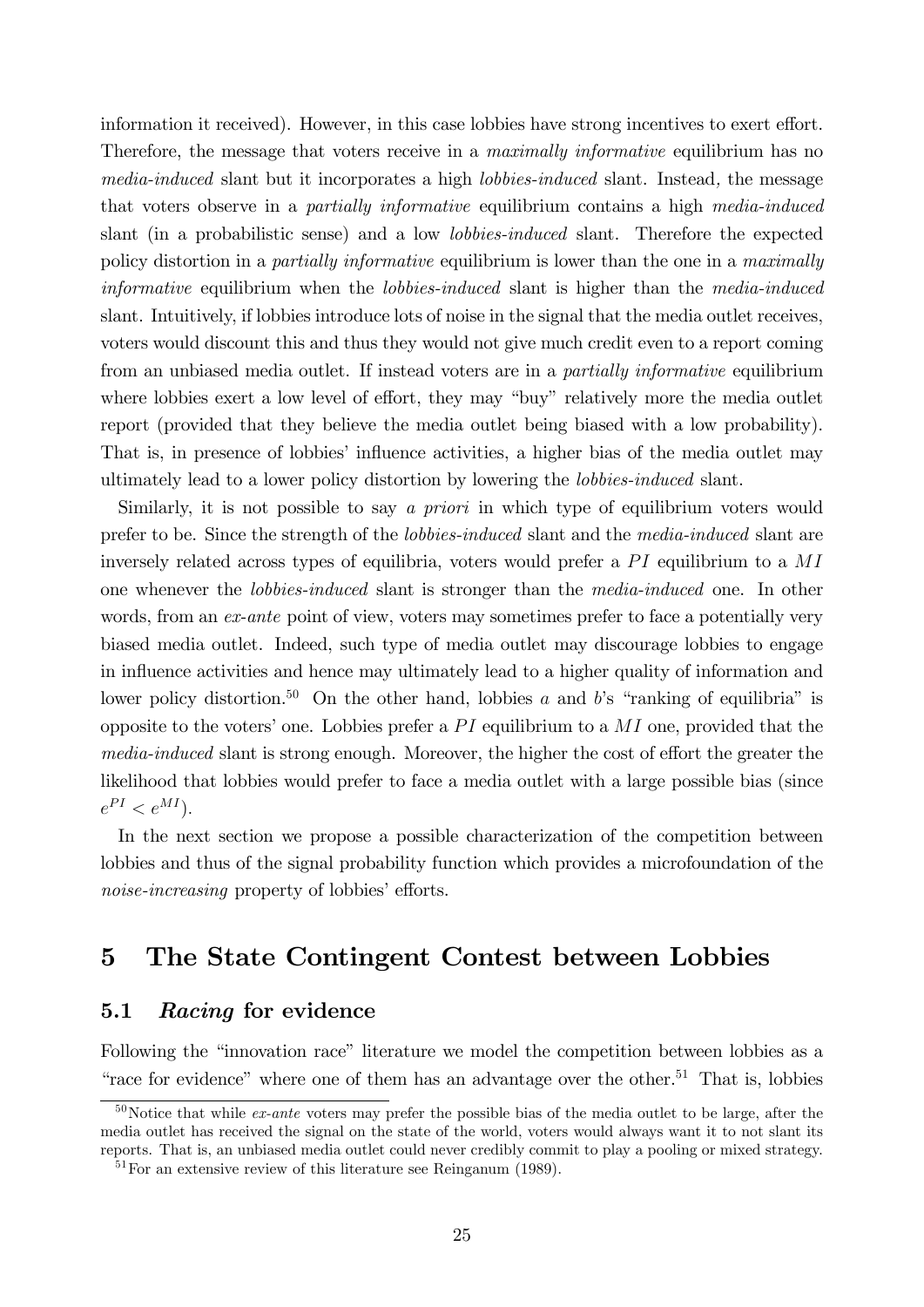have different hazard rates depending on whether they are lobbying for the "good" cause or not.<sup>52</sup> To simplify notation let the state of the world be  $s \in \{a, b\}$ . Thus assuming the time at which each lobby wins the race,  $\tau$ , being exponentially distributed, we have the following:

$$
\Pr(\tau(e_i) \le t | s = i) = 1 - \exp\left\{-(e_i + \Delta)\tau\right\} \tag{18}
$$

$$
\Pr(\tau(e_j) \le t | s = i) = 1 - \exp\{- (e_j) \tau\}
$$
\n(19)

That is to say, for  $\tau \to 0$ , if the state of the world is  $s = i$ , then lobby i will win the contest and thus have the media outlet receiving signal  $z<sub>i</sub>$  with an instantaneous probability equal to  $e_i + \Delta$ , where  $\Delta$  is a positive parameter measuring the importance of the true state of the world in the contest. Viceversa, lobby  $j$  will have an instantaneous probability of winning the contest simply equal to  $e_j$ .

If we define  $v_{z_i}^i$   $(v_{z_j}^i)$  as the net expected benefit that lobby i gets when signal  $z_i$   $(z_j)$  is realized, we have that lobby  $i$  expected payoff in this state contingent contest will be:

$$
W_i(e_i, e_j, \Delta, v_{z_i}^i, v_{z_j}^i | s = i) = \int_0^\infty v_{z_i}^i(e_i + \Delta) \exp\left\{-\left(e_j\right)t\right\} \exp\left\{-\left(e_i + \Delta\right)t\right\} dt + \int_0^\infty v_{z_j}^i e_j \exp\left\{-\left(e_j\right)t\right\} \exp\left\{-\left(e_i + \Delta\right)t\right\} \left(e_i + \Delta\right) dt
$$
  
That is:

That is:

$$
W_i(e_i, e_j, \Delta, v_{z_i}^i, v_{z_j}^i | s = i) = v_{z_i}^i \frac{e_i + \Delta}{e_i + e_j + \Delta} + v_{z_j}^i \frac{e_j}{e_i + e_j + \Delta}
$$
(20)

Thus we have the following probabilities of media outlet receiving signal  $z_i$  or  $z_j$  when the state of the world is  $s = i$ :

$$
h_i(e_i, e_i, \Delta) = \Pr(z_i | s = i) = \frac{e_i + \Delta}{e_i + e_j + \Delta} \tag{21}
$$

$$
1 - h_i(e_i, e_i, \Delta) = \Pr(z_j | s = i) = \frac{e_j}{e_i + e_j + \Delta}
$$
\n(22)

These "winning" probabilities are a straightforward generalization of the ones of the Contest-Success Function (CSF) introduced by Tullock (1980) and axiomatized by Skaperdas (1996). The contest success function captures a wide range of situations where players put an effort to win a prize. In our setting this prize is going to be the signal received by the media outlet.<sup>53</sup> It is immediate to verify that this State Contingent Contest-Success Function (SCCSF) satis fies all the properties of *Condition 1* and it also incorporates the *noise-increasing* property of lobbies' efforts.

 $52$ In other words, lobbies are going to have a "state contingent" hazard rates:

 $\kappa(e_i|s=i) = e_i + \Delta$  and  $\kappa(e_j|s=i) = e_j$ 

<sup>53</sup>A detailed and formal characterization of the properties of this State Contingent Contest-Success Function (SCCSF) is available upon request to the author.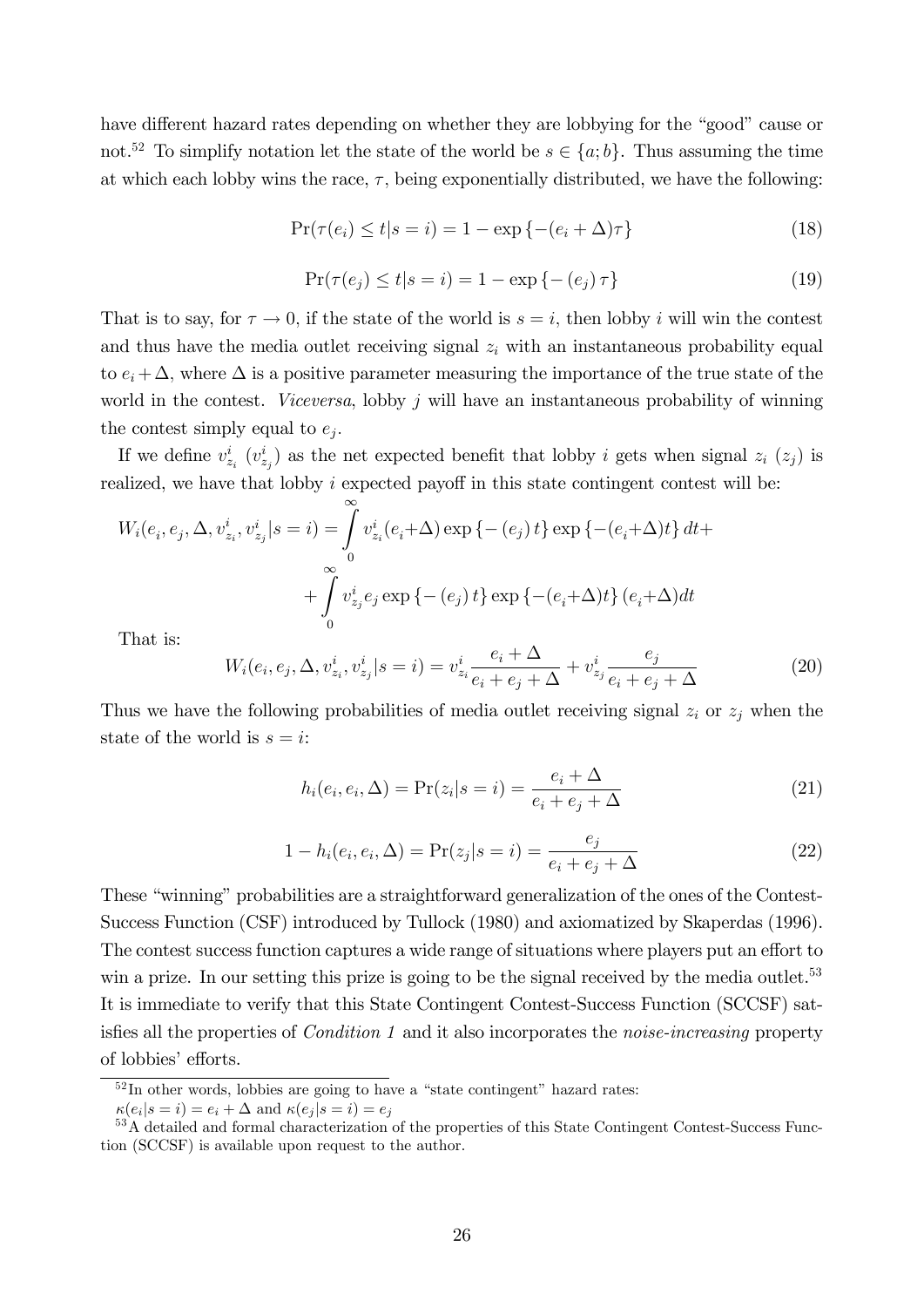## 5.2 Comparative Statics

We now discuss the effects that a change in the parameters of the model has on lobbies influence activities and on the probability of "news-slanting" by the media outlet.

**Proposition 5** In all the types of equilibria of the game, a higher  $\gamma$  leads to a higher level of lobbies' efforts and a weakly lower probability of "news-slanting" by the media outlet.

An increase in the importance of the public value component in the voters' utility function has two effects. A higher  $\gamma$  implies a larger "space for influence", therefore the higher is  $\gamma$  the stronger lobbies' incentives to try to influence voters' beliefs (higher *lobbies-induced* slant). On the other hand, a higher  $\gamma$  also decreases the relative importance of the media outlet's idiosyncratic bias. Hence the higher is  $\gamma$  the lower the media outlet's incentives to slant its reports (lower *media-induced* slant). Therefore, a higher  $\gamma$  has opposite effects on the incentives of lobbies and of the media outlet: it increases the lobbies-induced slant and it reduces the media-induced slant.

Proposition 6 In all the types of equilibria of the game, a higher c and a higher y both result in a lower level of lobbies' efforts and/or a lower probability of "news-slanting" by the media outlet.

An increase in  $c$  has a direct and an indirect effect. It decreases lobbies' incentives to exert effort and thus it increases the quality of the signal received by the media outlet. As a consequence the media outlet has lower incentives to slant its reports. However, this last effect increases lobbies' incentives to exert effort. Thus the direct and indirect effect of an increase in c on lobbies' efforts go in opposite directions. Nevertheless, the net effect on the slant in information is always negative. Notice that in some cases (e.g., in a SS equilibrium), the net effect of an increase in  $c$  on lobbies' efforts is null (the direct and indirect effects cancel each other). Thus in such cases an increase in  $c$  has a positive effect on the efficiency of the policy outcome not because it decreases the *lobbies-induced* slant but because it decreases the media-induced slant. Therefore, our result implies that public policy measures aimed at increasing the cost of lobbies influence activities (e.g., a linear tax on lobbying) would reduce the policy distortion and increase voters' welfare. Indeed, such measures would either reduce lobbies' influence activities or reduce "news-slanting" by the media (in a probabilistic sense) or reduce both.<sup>54</sup>

A similar effect and similar reasoning applies to an increase probability of the media outlet being biased, i.e.,  $y$ . The policy outcome would be more efficient if everyone would attribute a low probability to the media outlet being unbiased. Thus knowing for sure that the media outlet is indeed biased would actually lead to a lower policy distortion.

<sup>54</sup>This result can also be reintepreted in the light of proposition 3. That is, imposing more strict academic and deontological requirements for think tanks research would improve the welfare of voters and of the media outlet by making it easier for the media outlet to distinguish between ideological and non-ideological sources of information.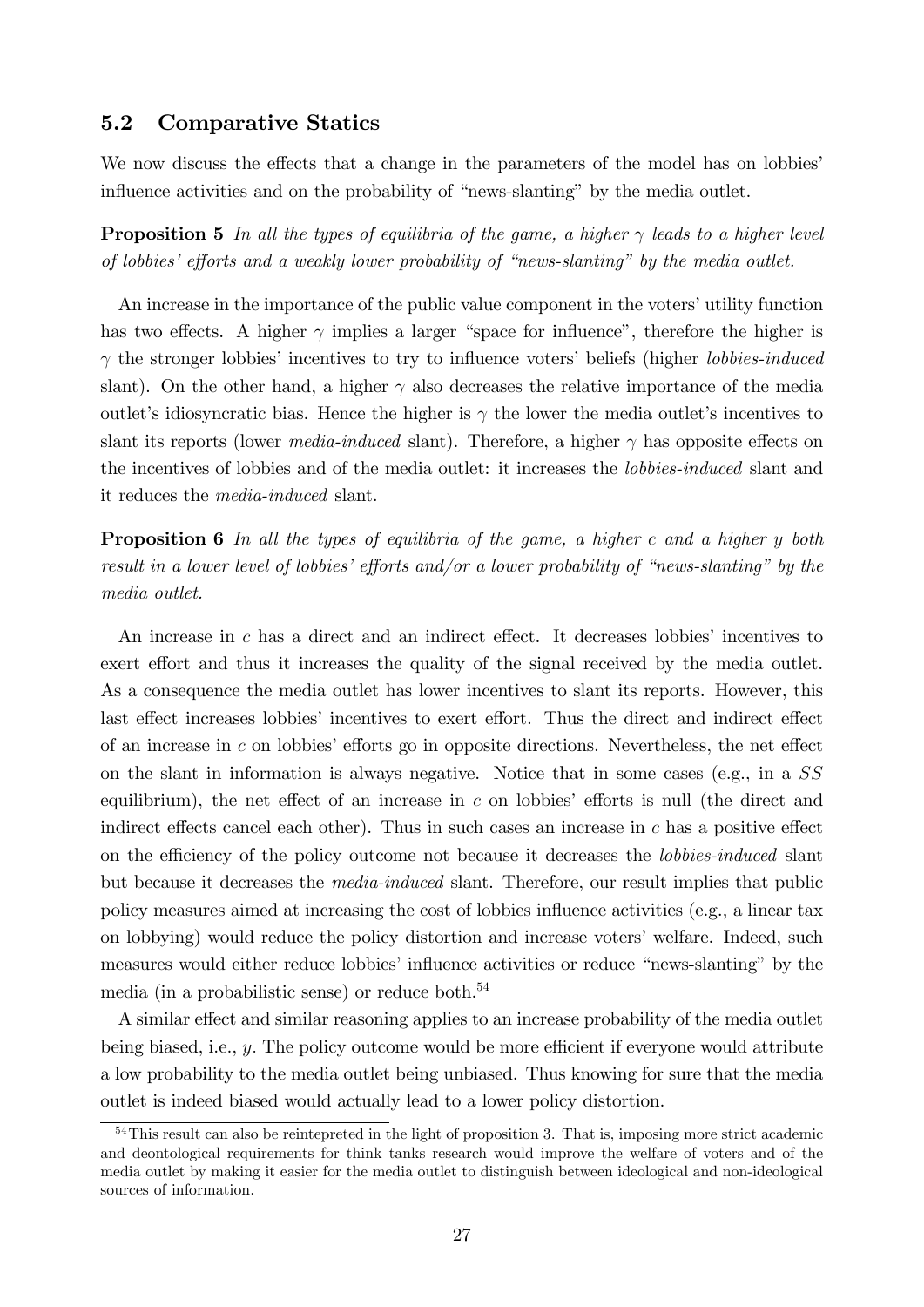# 6 Accuracy-Increasing Lobbies

Until now we have assumed that the overall "net" effect of lobbies' influence activities is to increase the noise in the information that the media outlet collects (*noise-increasing* lobbies). Moreover, we have also derived endogenously this property by modeling the competition between lobbies as a "race for evidence" (see section 5).

Now we instead discuss the other possible case where lobbies' efforts have a positive net effect on the "accuracy" of the signal. That is, the case where the more effort lobbies put in a (symmetric) equilibrium, the greater the likelihood that the media outlet will collect correct information.<sup>55</sup> Thus, we consider here a setting where the following condition holds:

$$
Accuracy\text{-}increasing\,\,condition \qquad \qquad \left(\frac{\partial h_i}{\partial e_i}\right)_{e_i = e_j} > \left(\left|\frac{\partial h_i}{\partial e_j}\right|\right)_{e_i = e_j} \tag{23}
$$

In presence of *accuracy-increasing* lobbies, a higher probability of the media outlet slanting its reports corresponds to a lower equilibrium level of lobbies' efforts.<sup>56</sup> Thus, similarly to the *noise-increasing* case, lobbies find more productive to engage in influence activities in presence of a media outlet with a small bias. However, in this accuracy-increasing case, since the lower the *media-induced* slant the higher the *lobbies-induced* accuracy, multiple equilibria exist for intermediate values of the media outlet's bias (one with low and one with high lobbies' efforts).<sup>57</sup> The following graph characterizes the possible types of informative equilibria that can arise as a function of the media outlet's bias.





<sup>55</sup>Notice also that this case could be seen as an application of the model of Dewatripont and Tirole (1999) in a setting where there is a third party (i.e., the media outlet) Öltering the information between the "advocates" and the decision maker.

 $56$ Notice that when y is small an alternative pattern of types of equilibria may also exist. In such pattern there is a positive correlation between lobbies' efforts and the probability of media outlet slanting its reports.

 $57$  For large values of the media outlet's bias, an increase or decrease in lobbies' efforts would not affect the media outlet equilibrium strategy. A similar reasoning applies when the media outlet's bias is small. A formal analysis of this accuracy increasing case is available upon request to the author.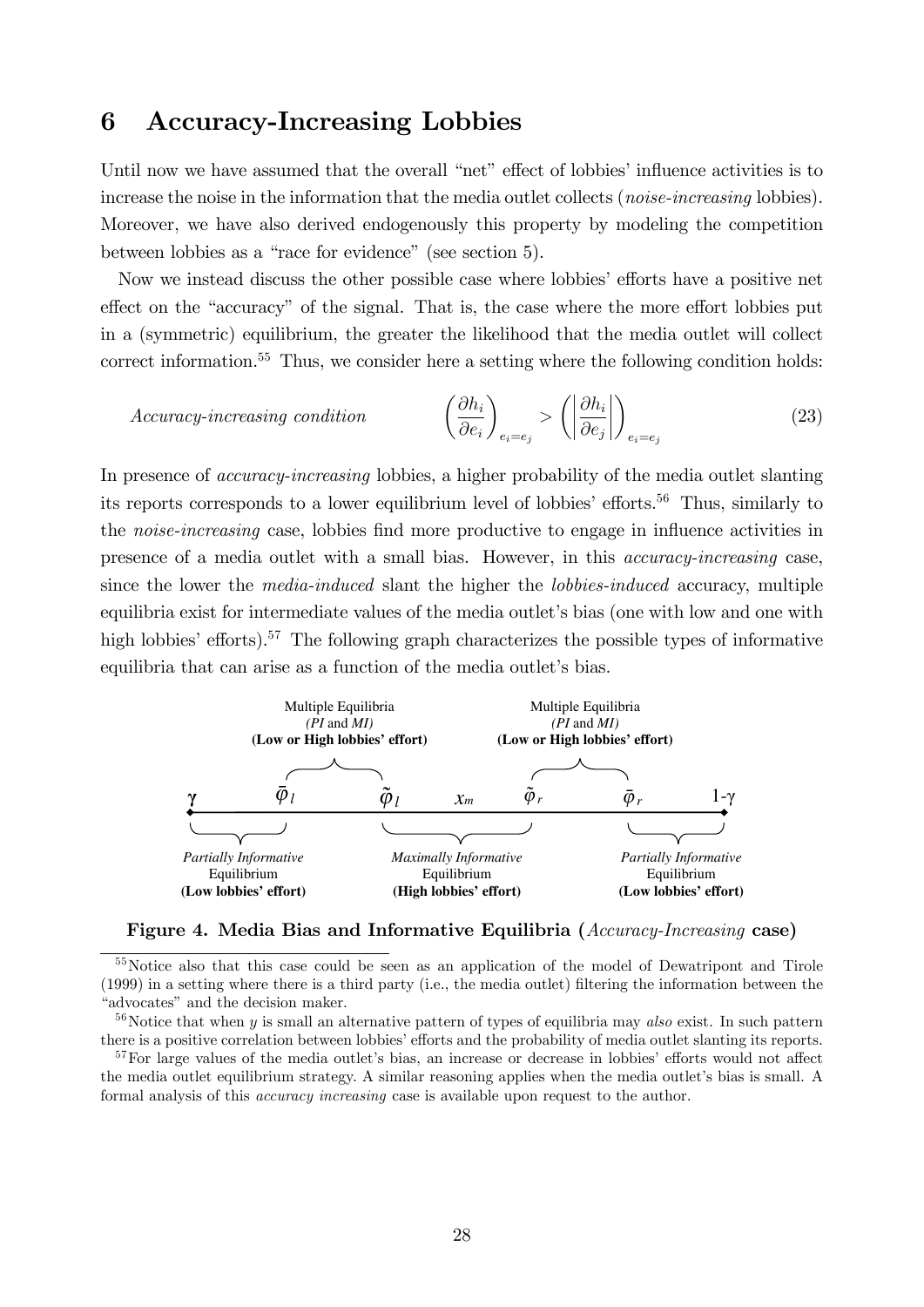# 7 Extensions

In this section we briefly describe and discuss several possible extensions of our benchmark model.<sup>58</sup>

# 7.1 Known direction of the media outlet's bias

We consider here a more realistic assumption on the beliefs about the media outlet's bias with respect to the benchmark model. That is, the situation where the direction of the media outlet's bias is common knowledge but the *strength* of such bias is private information. Suppose, for example, that parties, voters and lobbies knows that the media outlet is leftist but they do not know how much leftist it is. That is, let the space of possible media outlet types be  $\Phi = {\varphi_l^H, \varphi_l^L}$  with  $\varphi_l^H < {\varphi_l^L} < x_m$  and  $Pr(\varphi_n = \varphi_l^H) = y$ . That is, with probability y the media outlet has a "large" leftist bias and with probability  $(1 - y)$  it has a "small" leftist bias.

When lobbies are ex-ante symmetric their incentives to exert effort remain symmetric even though the media outlet possible strategies are not symmetric. To understand why this is true, let's focus on a *partially informative* equilibrium where the "small" bias type adopts a separating strategy and the "large" bias type adopts a pooling one. From the rightist lobby's perspective, exerting an effort to influence the information that the media outlet collects is a waste with probability  $y$  (probability of "large" bias type) and is productive with probability  $(1 - y)$ . Similarly, from the leftist lobby's point of view, exerting effort is unnecessary (and thus a waste) with probability y and it is productive with probability  $(1 - y)$ . Therefore, asymmetries in the media outletís bias do not generate asymmetric incentives and thus the equilibrium remains symmetric.

## 7.2 No uncertainty on the media outlet's bias

Suppose now that voters, lobbies and politicians are all informed about the exact bias of the media outlet (i.e., the media outlet's bias is common knowledge). When the media outlet has a large bias it would like to slant its reports. Therefore, voters would disregard the message coming from a very biased media outlet because simply uninformative. On the other hand, in such uninformative equilibrium lobbies would have no incentives to engage in influence activities, thus the signal that a very biased media outlet receives is very likely to be correct. From lemma 3 we know that in such case the media outlet has lower incentives to adopt a pooling strategy and thus it does so only when it has a very large bias. Hence, for intermediate values of the media outlet's bias the unique equilibrium is still a *semi-separating* one. Moreover, in such equilibrium lobbies exert a lower effort with respect to the one they exert in the benchmark case because of the certainty of facing a biased media outlet. Hence,

<sup>58</sup>Detailed formal proofs for these extensions are available upon request to the author.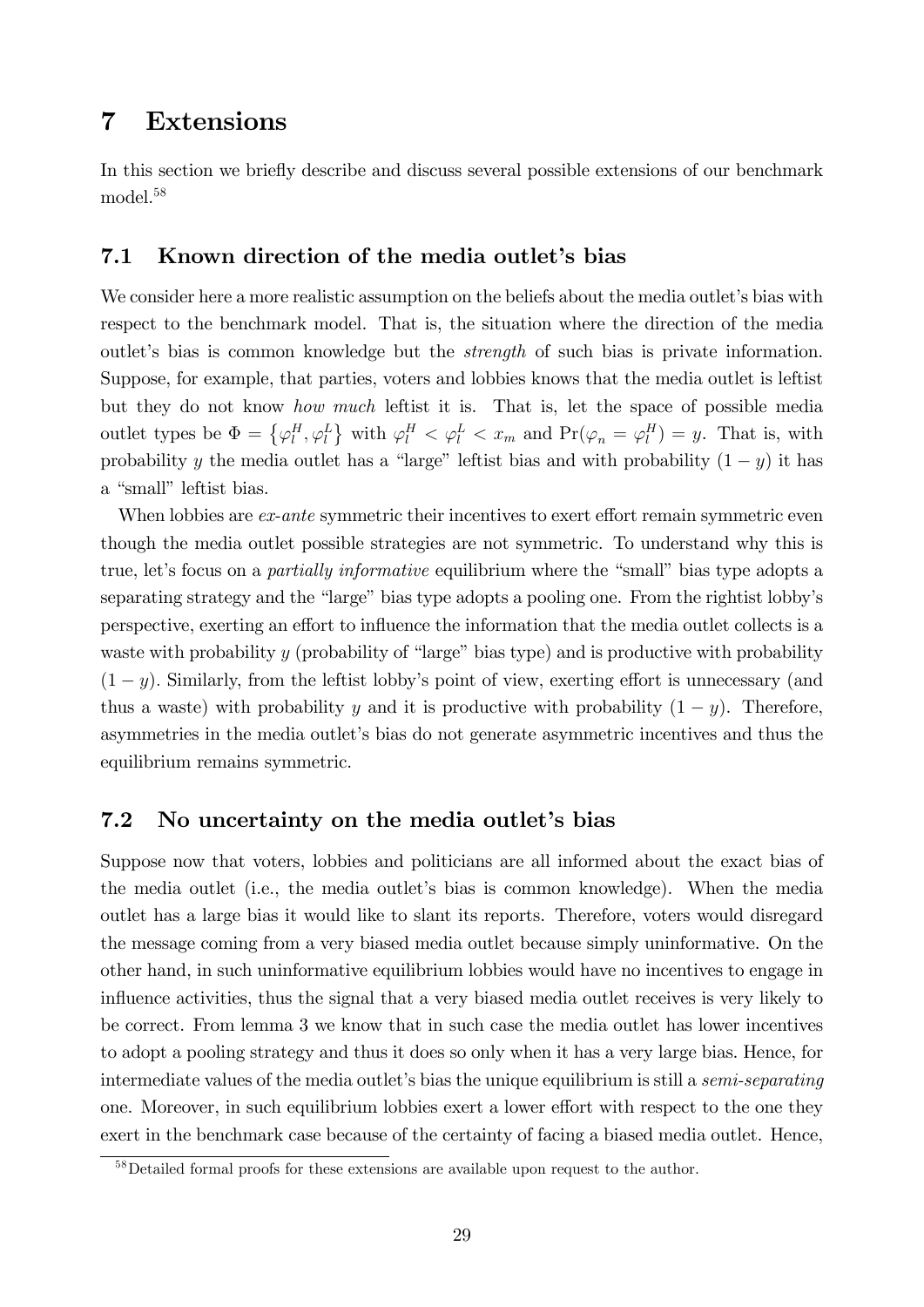our model shows that a (not too much) biased media outlet may affect the policy outcome even in presence of rational, Bayesian consumers who know its bias. On the other hand, when the media outlet has a very high bias, the unique equilibrium is an uninformative one where voters do not modify their beliefs and lobbies exert no effort.<sup>59</sup> Finally, for low values of the media outlet's bias the unique equilibrium is still a *maximally informative* one. The following graph illustrates the possible types of equilibria as a function of the media outlet's bias:



Figure 5. Equilibria with no uncertainty on the media outlet's bias.

# 7.3 Multiple Media Outlets

Suppose that there are two media outlets with idiosyncratic preferences  $\varphi_n^1$  and  $\varphi_n^2$ . Denote  $m_1$  the message of the first media outlet and  $m_2$  the one of the second media outlet. Since voters value unbiased information, when updating their beliefs they take into account the message with the lowest slant. Therefore, whenever one of the two media outlets adopts a separating strategy, the unique equilibrium is a maximally informative one regardless of the type and size of the other media outlet's bias. The more interesting cases arise when the two media outlets have biases going in opposite directions and such biases are not "small" (i.e., the equilibrium is not a *maximally informative* one). Suppose for example, that the Örst media outlet is leftist and the second is rightist. Suppose also, without loss of generality, that their idiosyncratic preferences are symmetric with respect to the ones of the median voter (i.e.,  $|\varphi_n^1 - x_m| = |\varphi_n^2 - x_m|$ ). Then, in a symmetric equilibrium, upon receiving signal  $z_b$ ,  $(z_a)$  the leftist (rightist) media sends message  $m_b$   $(m_a)$  with probability  $(1-q)$  and message  $m_a$   $(m_b)$  with probability q, where  $q \in (0, 1]$ . Thus, when the two media outlets receive signal  $z_a$ , with probability  $(1 - q)$  both of them send message  $m_a$ , in which case voters would infer the signal received by the media outlets. At the same time, with probability q the two media outlets send opposite messages in which case voters would not get any information from media reports (i.e., their posterior beliefs is equal to their prior).

 $59$ Notice that this case highlights the fundamental difference between a media outlet and a lobby. If the media outlet were to have extreme preferences (as the ones of a lobby), its reports would simply be uninformative and thus it would neither have any policy influence nor get any profits from readers and/or advertisers.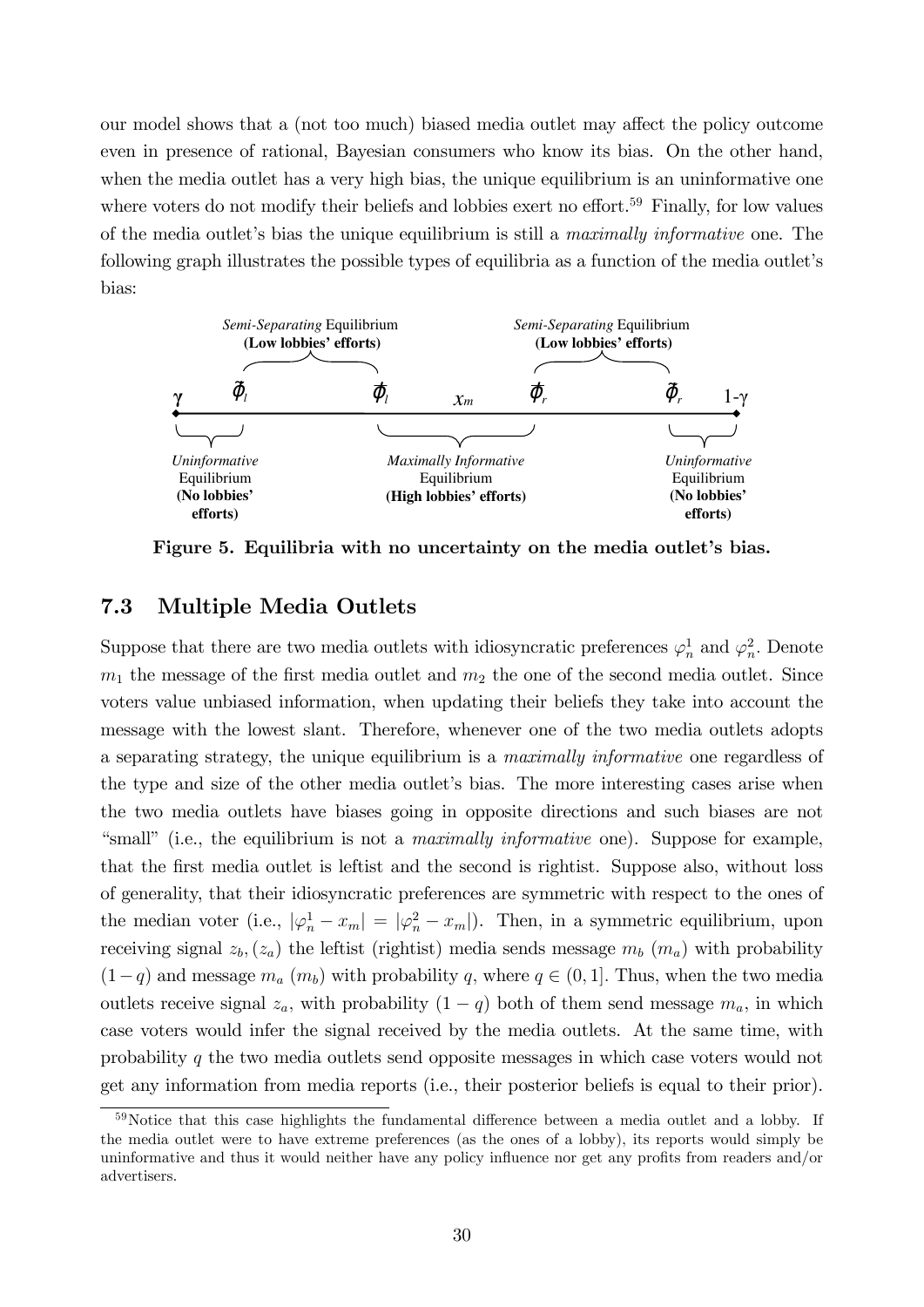The exact same reasoning applies when the two media outlets receive signals  $z<sub>b</sub>$ . Therefore, with probability  $(1 - q)$  lobbies' efforts are very productive and with probability q they are completely unproductive. Hence, in presence of two media outlets, lobbies still put less effort the more they expect the media outlets to slant their reports. Moreover, media outlets still have higher incentives to slant their reports, the higher lobbies' efforts are. Therefore, the main intuitions of the benchmark model carry out in the two media outlet case.

Notice that, in the limiting case where there is a large number of media outlets, there is a probability close to one that at least two media outlets having biases going in opposite directions report the same message. That is, in this case voter would know the signal received by media and the equilibrium would converge to a *maximally informative* one.<sup>60</sup>

# 7.4 Unbiased media outlet ("unfiltered" communication)

The case where the media outlet is unbiased with probability one is equivalent to a situation where there is no such "filter" as media and voters receive a *direct* signal on the state of the world. Thus, nested in our model is the case where lobbies communicate directly with voters. An obvious example where such situation arises is when lobbies compete by engaging in informative advertising (e.g., issue advertisement). In this case, the signal that voters receive can be interpreted as which informative content of the advertisements is stronger.

From lemma 1 we know that, in any informative equilibrium, when the media outlet is unbiased it never slants its reports. Therefore, the equilibrium with an unbiased media outlet is equivalent to a *maximally informative* one. Hence, even when the media outlet has no bias, the information that voters receive is still slanted and there is a distortion in the policy outcome, due to the presence of lobbies' influence activities. $61$ 

# 7.5 Single Lobby

We discuss here the case where there is just one lobby engaging in influence activities. We can think of such situation being the limiting case where there are two asymmetric lobbies. Without loss of generality suppose the unique lobby to be the leftist one (lobby  $a$ ). In such case, the rightist media outlet is more willing to slant its reports than a leftist media outlet (in a probabilistic sense), despite having the same  $ex$ -ante bias. There is a simple reason behind this asymmetry in the behavior of the leftist and rightist media outlet types. If the leftist media outlet receives signal  $z<sub>b</sub>$ , then given that lobby a engaged in influence activities to decrease the likelihood of such signal, it will consider this signal very informative. Therefore, the leftist media outlet will have, *ceteris paribus*, low incentives to disregard signal  $z<sub>b</sub>$  and adopt a pooling strategy. On the other hand, if the rightist media outlet receives signal  $z_a$ , then given the presence of lobby a's influence activities, it will not consider this signal

 $60$ Which as shown by proposition 4 does not necessarily lead to a higher voters' welfare with respect to a  $SS$  or  $PI$  type of equilibrium.

 $61$ See proposition 2.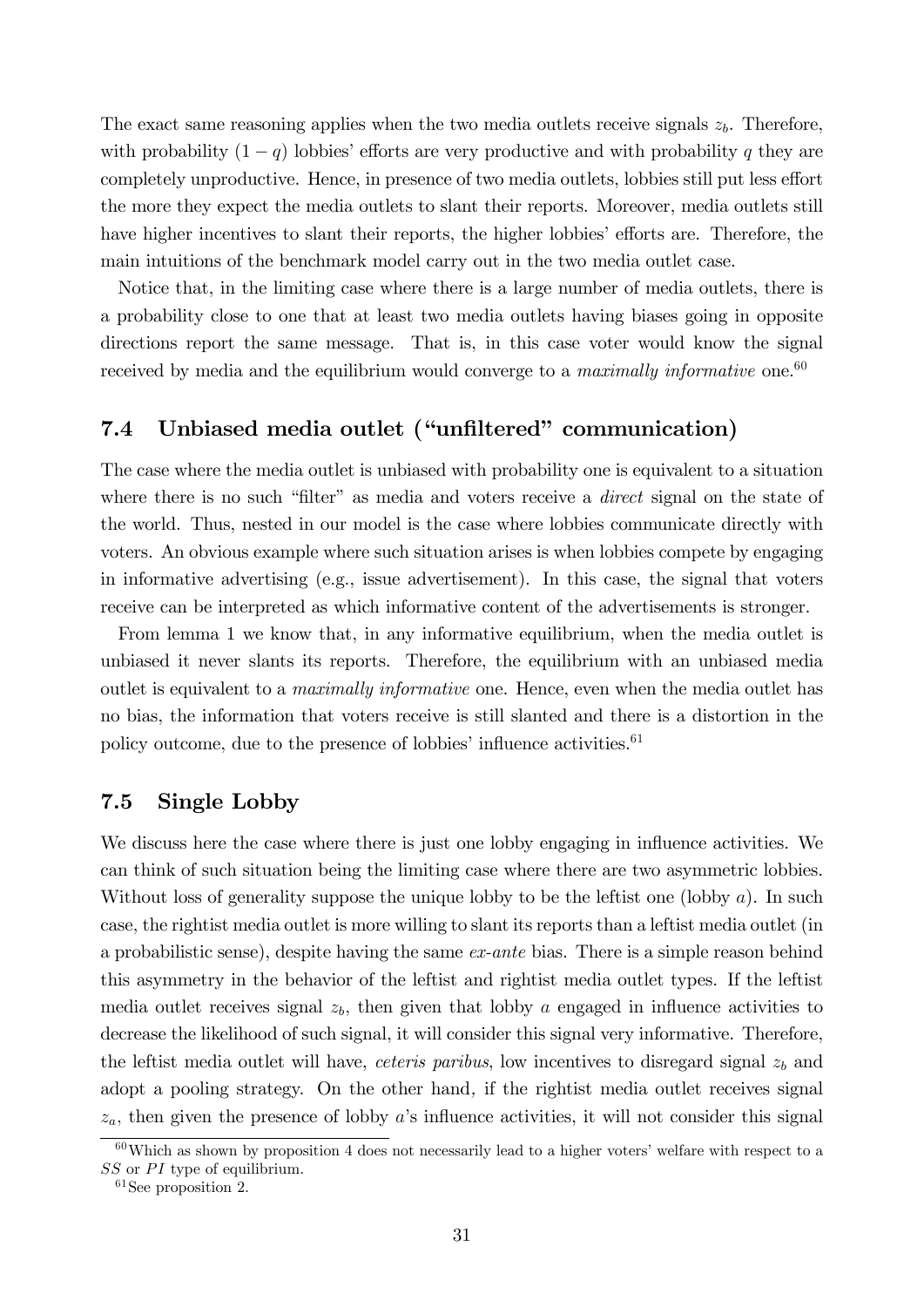very informative. Therefore a rightist media outlet will have high incentives to disregard such signal and choose a pooling strategy. Hence, despite having the same ex-ante bias, a media outlet on the opposite side of the lobby may appear relatively more biased than the one on same side of the lobby, since it is more likely to slant its reports. This result has an immediate implication for empirical studies aiming at measuring media bias. In presence of asymmetries between lobbies, a reliable measure of the bias of a media outlet should take into account the equilibrium difference between the  $ex\text{-}post$  slant in a media outlet's reports and the ex-ante bias of the media outlet itself.

# 8 Conclusions

Voters, parties, news media and lobbies are important actors involved in every democratic political process. These actors are intrinsically related to each other and the Önal political outcome will be the result of the mutual interactions among all of them. We have developed a simple model to analyze some of these interactions that have been overlooked in the literature. Lobbies spend hundreds of millions of dollars every year to advocate their positions. This is especially true on issues where the cost of choosing a policy different from the median voter's one would be too high for any politician (ideological/single issue 527 groups). In such cases lobbiesí main channel of ináuence is through voters. Given that voters decide on the optimal policy based on their idiosyncratic preferences and their beliefs on the expected benefits and costs of alternative policies, lobbies will succeed in altering the implemented policy as long as they manage to alter such beliefs. In our setting the role of a media outlet is to collect information on the costs and benefits of a given policy and then filter this information according to its idiosyncratic preferences. Even though voters and the media outlet are rational and they account for the presence of lobbies' influence activities, the ex-ante slant of information (signals) by lobbies will result in a distortion of the equilibrium policy. The policy will be sub-optimal in the sense that it will not be exactly shaped on the true state of the world.

The bias of the media outlet and lobbies' efforts show a quite interesting relationship. The higher the possible bias of the media outlet the lower lobbies' efforts. This result derives from the fact that lobbies' efforts are less "productive" the more likely the media outlet is to slant its reports. Indeed a very biased media outlet on the same side of the lobby will make the lobby's effort unnecessary. Instead, a very biased media outlet on the opposite side will simply make lobby's effort unproductive. Either way, the greater the likelihood that the media outlet will slant its reports the lower the incentives of lobbies to influence the information that the media outlet collects. On the other hand, the lower the lobbies<sup>7</sup> efforts the less likely, *ceteris paribus*, is the media outlet to slant its reports. Despite the fact that the media outlet does not incur any cost in manipulating the information it collects (i.e., the media outlet is a cheap-talker), it still has lower incentives to slant its reports upon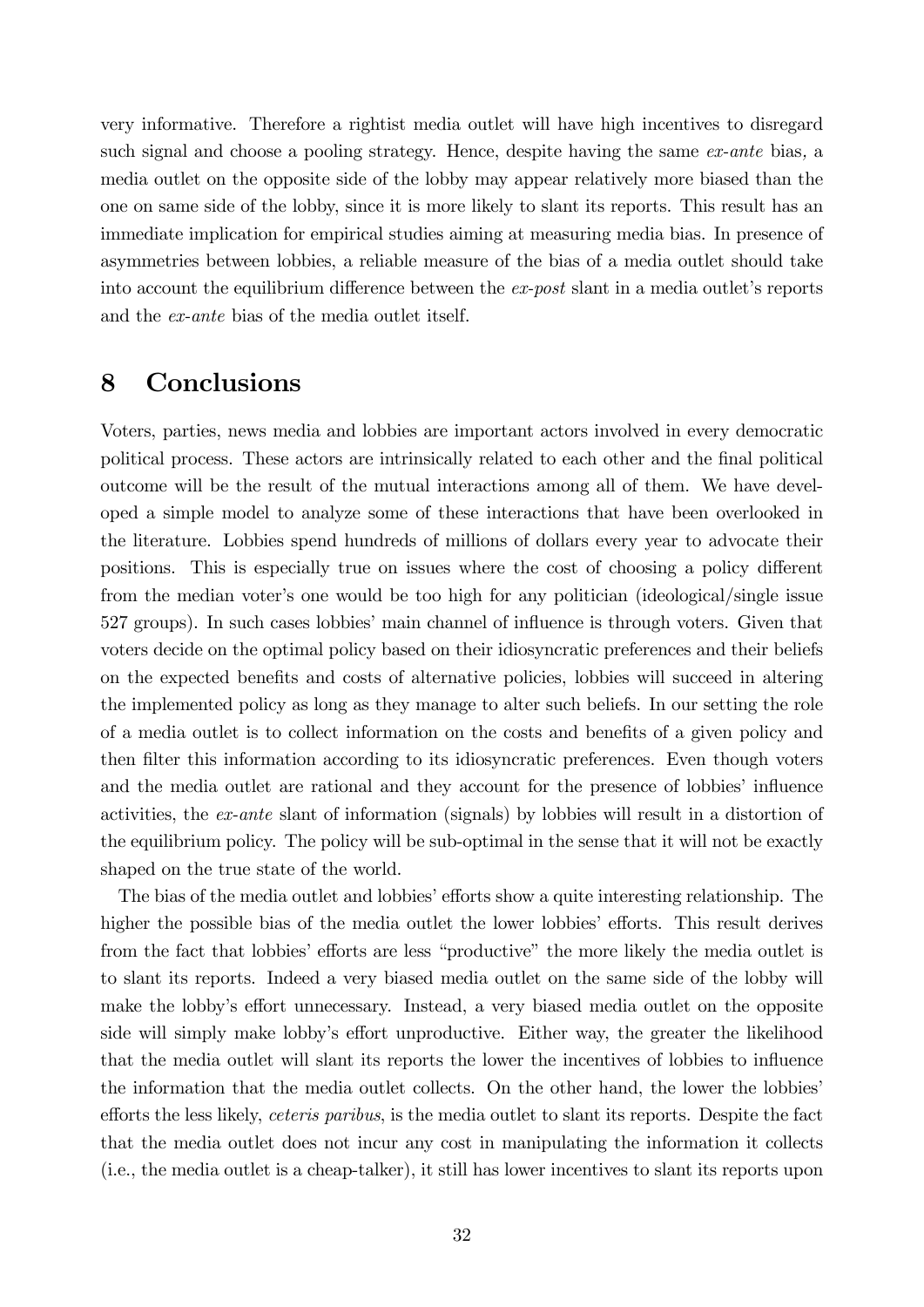receiving a very informative signal (i.e., when lobbies exert a low level of effort).

From an ex-ante welfare point of view, this influence game negatively affects all players but lobbies. All voters and every media outlet type face a net expected loss from the policy distortion generated by media bias and/or lobbies' influence activities. More specifically, the more voters care about receiving accurate information, the more noisy will be the information that they end up receiving and so the higher will be their expected utility loss. Lobbies instead expect to benefit from this game as long as the policy distortion induced by their influence activities is large enough with respect to the cost of effort. At the same time, our analysis shows that in presence of lobbies' influence activities, a higher idiosyncratic bias of the media outlet is not necessarily associated with a higher policy distortion and a lower voters' welfare. On the other hand, the comparative statics results on the State Contingent Contest-Success Function (SCCSF) show that public policy measures aimed at increasing the cost of lobbies' efforts would reduce lobbies' influence activities and/or reduce "newsslantingî by the media (in a probabilistic sense). Thus, the introduction of a proportional tax on lobbying would reduce the distortion in the policy outcome and increase voters welfare.

We have also shown that our main results are robust to different assumptions on the bias of the media outlet. That is assuming that every player knows the direction of the media outletís bias or that there is no uncertainty on such bias or even that there are multiple media outlets, does not generate asymmetric incentives for lobbies to engage in ináuence activities. At the same time, we have also pointed out that a (not too much) biased media outlet may affect the policy outcome even in presence of rational, bayesian consumers who know its bias.

On the other hand, we have shown that asymmetries between lobbies (e.g., the presence of only one lobby) induces asymmetries in the behavior of different media outlet types. When only the leftist lobby is engaging in influence activities, for a given  $ex$ -ante bias, a rightist media outlet will be more likely to slant its reports than a leftist one. As a consequence, by just observing the news reports, the rightist media outlet may appear more biased than the leftist one. This suggests that empirical studies aimed at measuring media bias that just focus on the slant in media reports, may be misleading. In other words, such measurements may capture the  $ex\text{-}post$  slant in a media outlet' reports rather than the  $ex\text{-}ante$  bias of the media outlet itself.

This analysis was intended to shed light on some of the relationships between lobbies, media and voters. Future research should probably consider a more active role of media. Nevertheless, the message of the paper remains. Lobbies can distort the political outcome even when they do not interact directly with politicians. Rational voters discount the reports they receive from the media outlet by taking into account the presence of "newsslants" arising from lobbies' influence activities and media bias. However, the final policy outcome is still suboptimal and a distortion is present in the political platform that the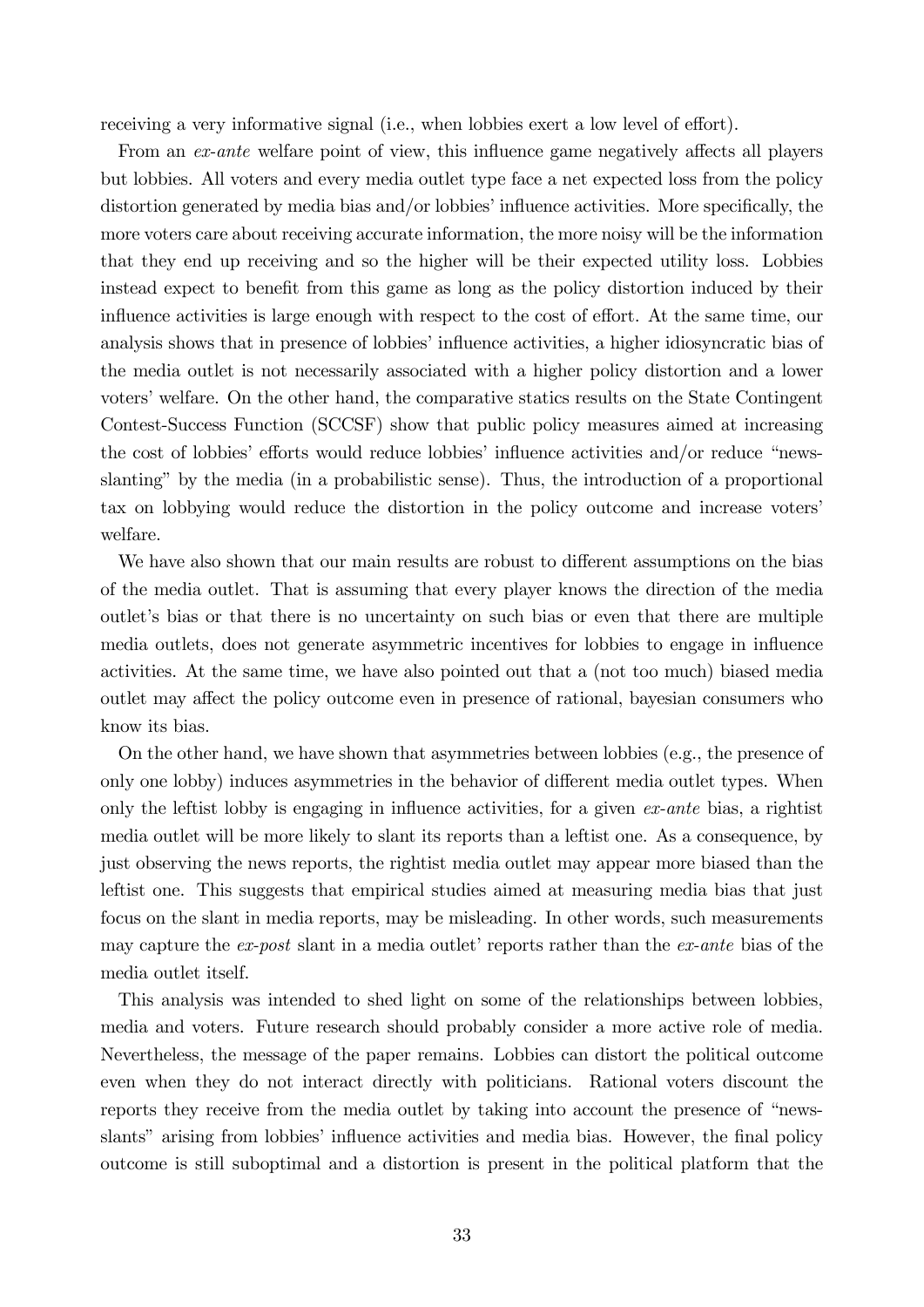winning party implements. This suggests that the recent lobbying reform laws in the US, just focused on tackling the distortions deriving from the interactions between lobbyists and politicians, have overlooked a potentially large source of "news-slant" and, ultimately, of policy inefficiency.

# References

- [1] Anderson, S., P., and McLaren, J. (2007) "Media Mergers and Media Bias with Rational Consumers", *mimeo*, University of Virginia.
- [2] Austen-Smith, D. (1993) "Information and Influence: Lobbying for Agendas and Votes", American Journal of Political Science, 37(3): 799-833.
- [3] Baron, D., P. (1994) "Electoral Competition with Informed and Uninformed Voters", The American Political Science Review, 88(1): 33-47.
- [4] Baron, D., P. (2005) "Competing For The Public Through The News Media", *Journal* of Economics & Management Strategy, 14(2): 339-376.
- [5] Baron, D., P. (2006) "Persistent Media Bias", Journal of Public Economics,  $90(1)$ : 1-36.
- [6] Baye, M., R., and Hoppe, H., C.  $(2003)$  "The strategic equivalence of rent-seeking, innovation and patent-race games", *Games and Economic Behavior*, 44(2): 217-226.
- [7] Becker, G., S. (1985) "Public Policies, Pressure Groups and Dead Weight Costs", Journal of Public Economics, 28(3): 329-347.
- [8] Bernhardt, D., Krasa, S., and Polborn, M., K. (2008) "Political Polarization and the Electoral Effects of Media Bias", Journal of Public Economics , 92: 1092-1104.
- [9] Besley, T., Burgess, R., Prat, A.  $(2002)$  "Mass Media and Political Accountability" in The Right to Tell: The Role of Mass Media in Economic Development. Edited by Islam, R. World Bank, 45-60.
- [10] Besley T., and Prat A.  $(2006)$  "Handcuffs for the grabbing hand? Media capture and government accountabilityî, American Economic Review, 96(3): 720-736.
- [11] Coate, S. (2003) "Political Competition with Campaign Contributions and Informative Advertising", *Journal of European Economic Association*, 2(5): 772-804.
- [12] Coate, S. (2004) "Pareto Improving Campaign Finance Policy", American Economic Review, 94(3): 628-655.
- [13] Della Vigna, S. and Kaplan, E. (2007) "The Fox News Effect: Media Bias and Voting", The Quarterly Journal of Economics, 122(3): 1187-1234.
- [14] Dewatripont, M. and Tirole, J. (1999) "Advocates", Journal of Political Economy, 107(1): 1-39.
- [15] Djankov, S., McLiesh, C., Nenova, T. and Shleifer, A. (2003) "Who Owns The Media?", Journal of Law and Economics, 46(2): 341-382.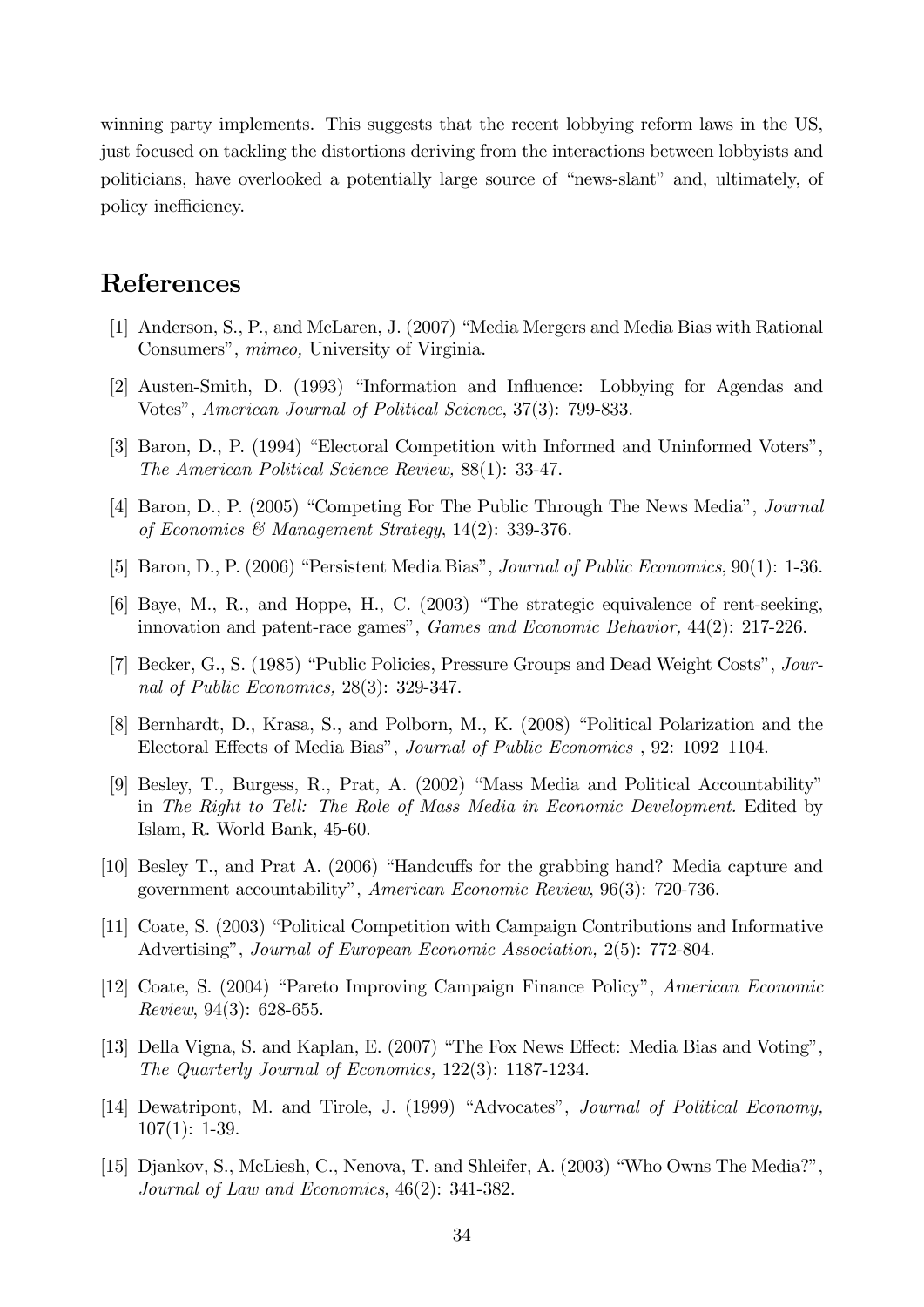- [16] Ellman, M. and Germano, F. (2008) "What Do the Papers Sell?", *Economic Journal*, forthcoming.
- [17] Falk, E., Grizard, E. and McDonald G. (2006) "Legislative Issue Advertising in the 108th Congress: Pluralism or Peril?", The Harvard International Journal of Press/Politics, 11(4): 148-164.
- [18] Felli, L. and Merlo, A. (2006) "Endogenous Lobbying", Journal of the European Economic Association,  $4(1)$ : 180-215.
- [19] Gentzkow, M. and Shapiro, J. (2006) "Media Bias and Reputation", Journal of Political Economy, 114(2): 280-316.
- [20] Gentzkow, M. and Shapiro, J. (2007) "What Drives Media Slant? Evidence from U.S. Daily Newspapers", NBER Working Paper No. 12707.
- [21] Gerber, A., Karlan, D., S. and Bergan, D. (2006) "Does the Media Matter? A Field Experiment Measuring the Effect of Newspapers on Voting Behavior and Political Opinions", Yale Economic Applications and Policy Discussion Paper, No. 12.
- [22] Groseclose, T. and Milyo, J. (2005) "A Measure of Media Bias", The Quarterly Journal of Economics, 120(4): 1191-1237.
- [23] Grossman, G., M. and Helpman, E. (1994) "Protection for Sale", American Economic Review; 84(4): 833-850.
- [24] Grossman, G., M. and Helpman, E. (1996) "Electoral Competition and Special Interest Politicsî, The Review of Economic Studies, 63(2): 265-286.
- [25] Grossman, G., M. and Helpman, E. (2001) Special Interest Politics, The MIT Press, Cambridge, Massachusetts.
- [26] Hellebust, L. (1996) Think Tank Directory: A Guide to Nonprofit Public Policy Research Organizations, Government Research Service, Topeka, Kansas.
- $[27]$  Lohmann, S. (1998) "An Informational Rationale for the Power of Special Interests", The American Political Science Review, 92(4): 809-827.
- [28] Matsusaka, J., G. (2007) "Institutions and Popular Control of Public Policy",  $USC$ CLEO Research Paper No. C06-14.
- [29] Morgan, J. and Stocken, P., C. (2003) "An Analysis of Stock Recommendations", The RAND Journal of Economics, 34(1): 183-203.
- [30] Morris, S.  $(2001)$  "Political Correctness", *Journal of Political Economy*,  $109(2)$ : 231-265.
- [31] Mullainathan, S. and Shleifer, A. (2005) "The Market for News", American Economic Review, 95(4): 1031-1053.
- [32] Pepper, J. (2005) "Review of, The Bias Against Guns: Why Almost Everything You've Heard About Gun Control Is Wrong, John Lott, Jr.", *Journal of Applied Econometrics*, 20(7): 931-42.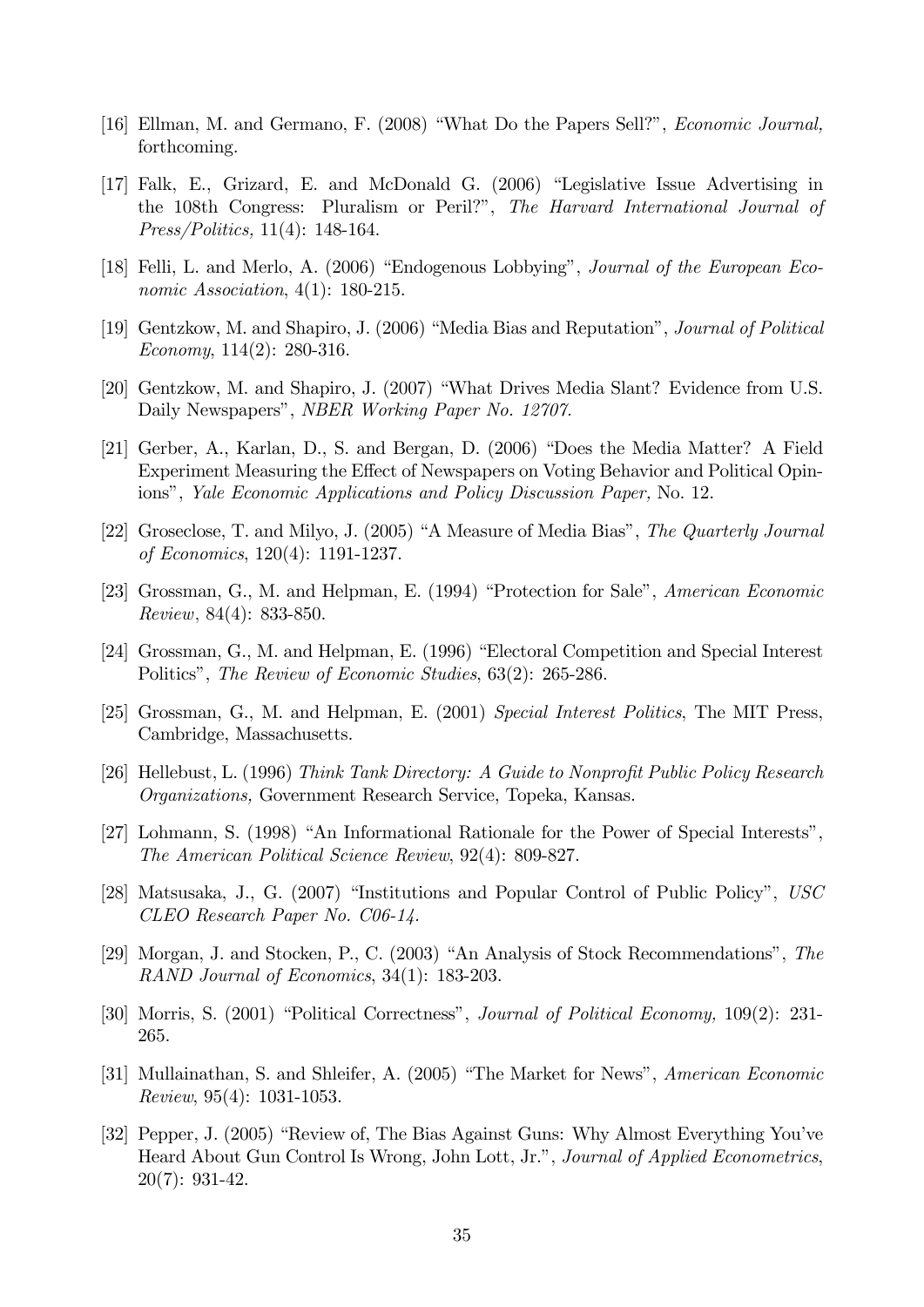- [33] Prat, A. (2002a) "Campaign Advertising and Voter Welfare", Review of Economic Studies, 69(4): 999-1018.
- [34] Prat, A. (2002b) "Campaign Spending with Office-Seeking Politicians, Rational Voters and Multiple Lobbies", *Journal of Economic Theory*, 103(1): 162-189.
- [35] Reinganum, J., F. (1989) "The timing of innovation: Research, development, and diffusion", Chapter 14 in Handbook of Industrial Organization, 1: 849-908.
- [36] Rich, A. (2004), Think Tanks, Public Policy and the Politics of Expertise, Cambridge University Press, Cambridge, United Kingdom.
- [37] Skaperdas, S. (1996) "Contest Success Functions", *Economic Theory*, 7: 283–290.
- [38] Sobbrio, F. (2009) "Indirect Lobbying and Media Bias: Extended Version", mimeo, IMT Lucca.
- [39] Strömberg, D. (2001) "Mass media and public policy", *European Economic Review*,  $45(4-6)$ : 652-66.
- [40] Strömberg, D. (2004a) "Mass Media Competition, Political Competition, and Public Policy", Review of Economic Studies,  $71(1)$ : 265–284.
- [41] Strömberg, D. (2004b) "Radio's Impact on Public Spending", The Quarterly Journal of Economics, 119(1): 189-221.
- [42] "The Political Activity of Think Tanks: The Case for Mandatory Contributor Disclosure", *Harvard Law Review*, (Mar., 2002), 115: 1502-1524
- [43] Tullock, G. (1980) "Efficient rent seeking", in J. Buchanan, R. Tollison, and G. Tullock (Eds.), Toward a theory of the rentseeking society. College Station: Texas A&M University Press, 97–112.
- [44] Yu, Z. (2005) "Environmental Protection: A Theory of Direct and Indirect Competition for Political Influence", Review of Economic Studies,  $72(1)$ : 269–286.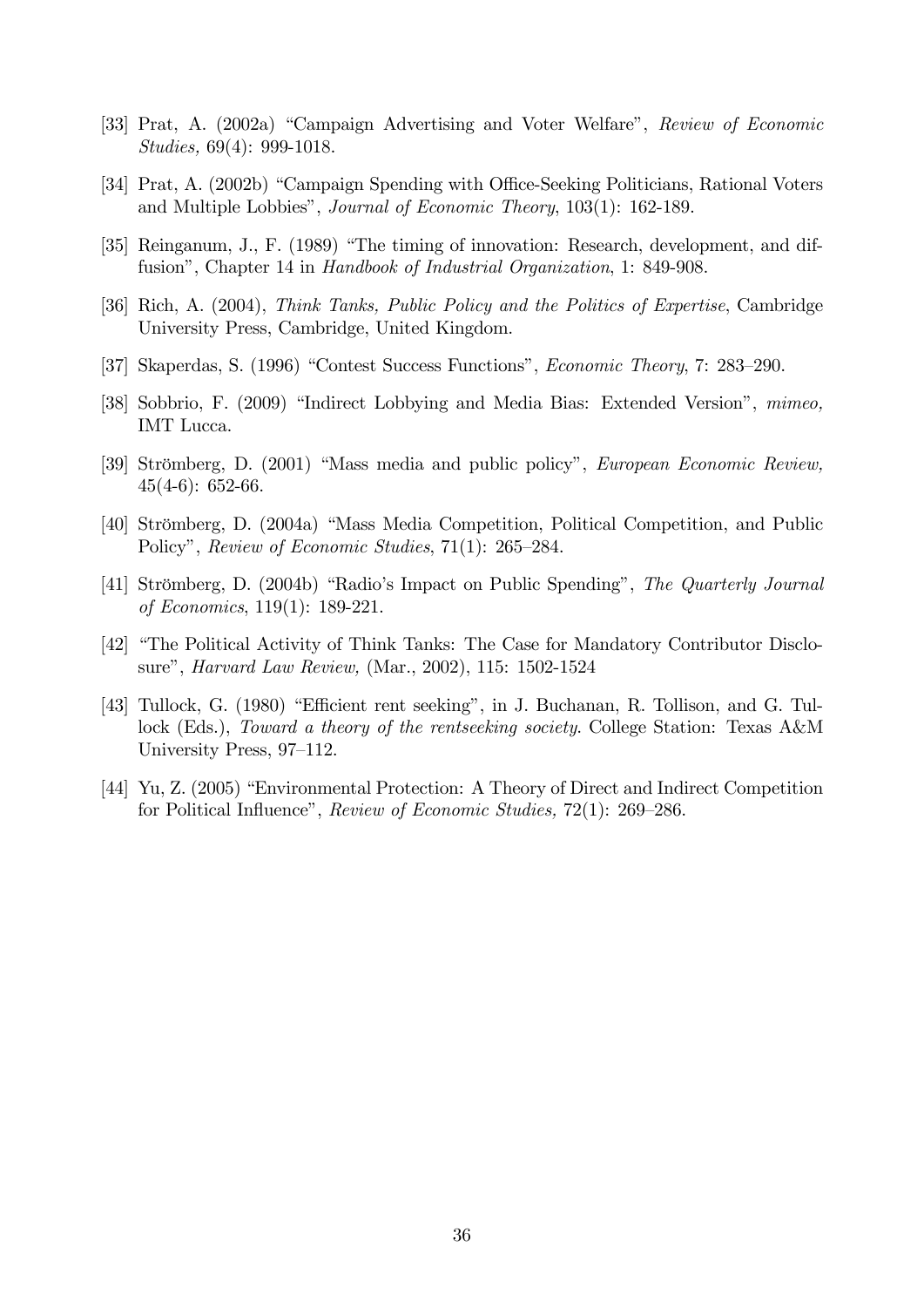# Appendix

#### Proof of Lemma 1

Let us first introduce the following notation:

Let the posterior beliefs of voters upon having received message  $m_a$  and  $m_b$  respectively be:  $\mu(s =$  $A|m_a| = r$  and  $\mu(s = A|m_b) = t$ .

Assume without loss of generality that  $r > t$ . Then in any informative equilibrium it must be the case that  $\sigma^*(\varphi_0|z_a) = m_a$  and  $\sigma^*(\varphi_0|z_b) = m_b$ . We prove this by contradiction. That is assume that upon receiving signal  $z_a$  the unbiased media outlet sends message  $m_b$ . The posterior beliefs of voters would be  $\mu(s = A|m_b) = t$  and the policy implemented in equilibrium would be  $P_m^*(m_b) = x_m + \gamma (1 - 2t)$ . Viceversa, if media outlet were to send message  $m_a$ , the policy outcome would be  $P_m^*(m_a) = x_m + \gamma(1-2r)$ . Notice that since by assumption  $r > t$ , then  $P_m^*(m_a) < P_m^*(m_b)$ . Hence, the unbiased media outlet would send message  $m_b$  instead of  $m_a$  as long as:

$$
\left|P_m^*(m_b) - P_{\varphi_0}^*(z_a)\right| < \left|P_m^*(m_a) - P_{\varphi_0}^*(z_a)\right|
$$

where  $P_{\varphi_0}^*(z_a) = \varphi_0 + \gamma [1 - 2\Pr(s = A|z_a)]$ . Given that  $P_m^*(m_a) < P_m^*(m_b)$  by monotonicity the above inequality is equivalent to:

$$
P_m^*(m_b) + P_m^*(m_a) - 2P_{\varphi_0}^*(z_a) < 0
$$

and since by definition  $\varphi_0 = x_m$ , this reduces to  $2 \Pr(s = A | z_a) < r + t$ . Moreover from Condition 1,  $Pr(s = A|z_a)$  >  $Pr(s = A|z_b)$ . Thus, since r is a convex combination of  $Pr(s = A|z_a)$  and  $Pr(s = A|z_b)$  then  $r \in [0, Pr(s = A|z_a)]$ . However since by assumption  $t < r$  then  $(r + t) \in$  $[0,2\Pr(s = A|z_a)$ , which contradicts the above condition.<sup>62</sup> Let's now focus on the leftist and rightist media outlet. It must be the case that in any informative equilibrium  $\sigma^*(\varphi_l|z_a) = m_a$  and  $\sigma^*(\varphi_r|z_b) = m_b$ . We prove this for the leftist media outlet (by contradiction). Suppose that upon receiving  $z_a$ , the leftist media outlet sends message  $m_b$ . For such strategy to be optimal it must be the case that:

$$
\left|P_m^*(m_b) - P_{\varphi_l}^*(z_a)\right| < \left|P_m^*(m_a) - P_{\varphi_l}^*(z_a)\right|.
$$

Where  $P_{\varphi_l}^*(z_a) = \varphi_l + \gamma [1 - 2\Pr(s = A|z_a)]$ . Given that  $P_m^*(m_a) < P_m^*(m_b)$  by monotonicity this condition is equivalent to:

$$
P_m^*(m_b) + P_m^*(m_a) - 2P_{\varphi_l}^*(z_a) < 0
$$

That is  $2(x_m - \varphi_l) + 2\gamma + 2\gamma (2\Pr(s = A|z_a)) - (t + r)) < 0$  and we know from *Condition 1* that  $Pr(s = A|z_a) > Pr(s = A|z_b)$ . Thus since r is going to be a convex combination of  $Pr(s = A|z_a)$ and  $Pr(s = A|z_b)$  then  $r \in [0, Pr(s = A|z_a)]$ . However since by assumption  $t < r$  then  $(r + t)$  $\in [0, 2\Pr(s = A|z_a))$ , and given that  $x_m > \varphi_l$  the condition will never hold. A similar proof applies to the rightist media outlet. Q.E.D.

### Proof of Lemma 2

We show here that  $e^{MI} < e^{SS}$ , a similar proof applies to show that  $e^{SS} < e^{PI}$ . In a symmetric equilibrium since  $e_a = e_b = e^*$  then  $h_a(e^*, e^*, \Delta) = h_b(e^*, e^*, \Delta) = h^*$ , where  $h^*$  denote the probability of receiving the "correct" signal given that both lobbies exert effort  $e^*$ . Moreover, by rational expectations, in any equilibrium  $\hat{e}_a = \hat{e}_b = e^*$ . Therefore, given that the posterior beliefs of voters in a symmetric *maximally informative* equilibrium are such that  $\mu^{MI}(s = A|m_a, \hat{e}^{MI}_a, \hat{e}^{MI}_b) - \mu^{MI}(s = A|m_b, \hat{e}^{MI}_a, \hat{e}^{MI}_b) = 2h^{MI} - 1$ . Similarly in a semi-separating

 $62A$  similar proof applies to show that the unbiased media outlet is never indifferent between sending out the two messages.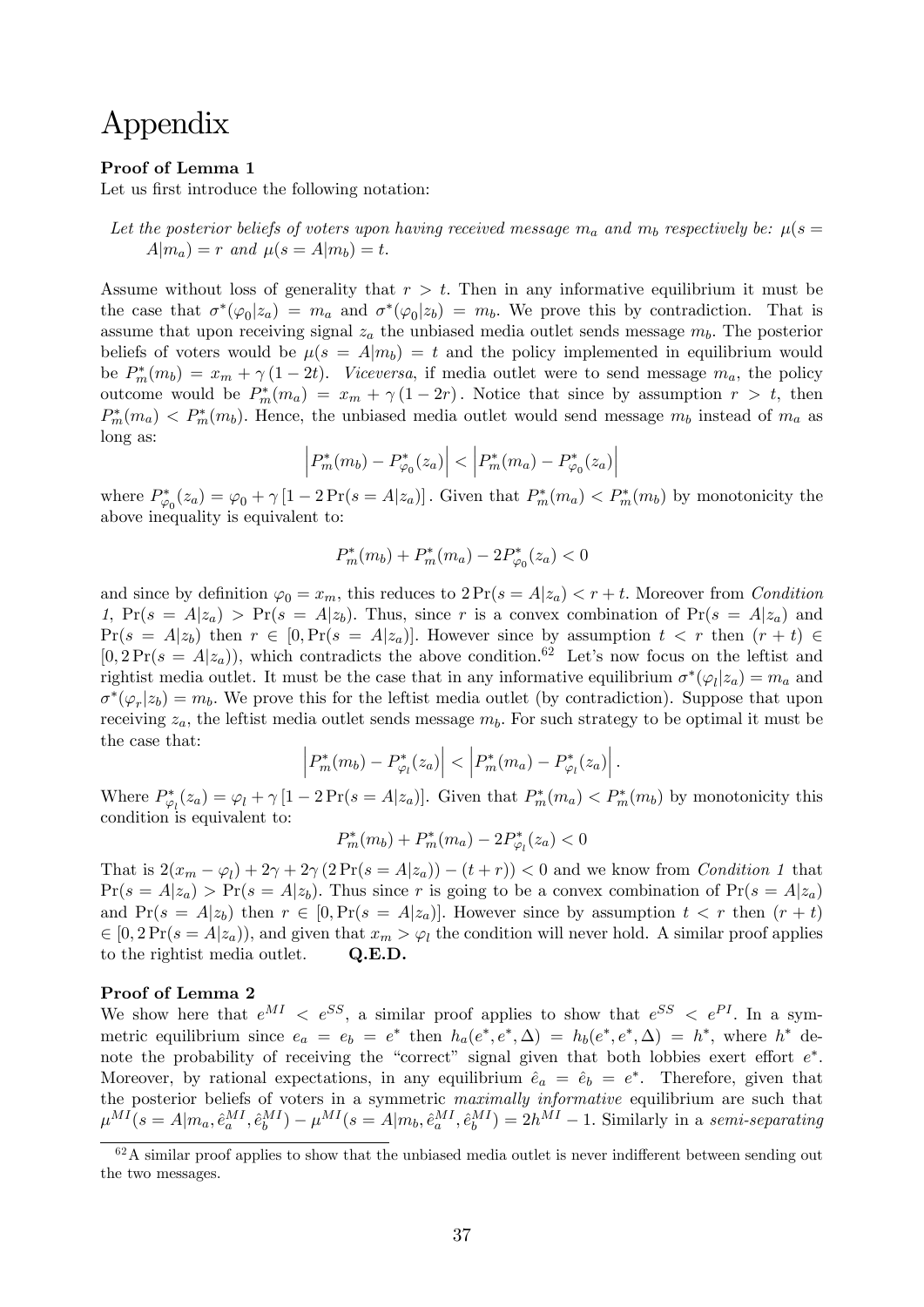equilibrium  $\mu^{SS}(s = A|m_a, \hat{e}^{SS}_a, \hat{e}^{SS}_b) - \mu^{SS}(s = A|m_b, \hat{e}^{SS}_a, \hat{e}^{SS}_b) = (1 - 2qy)(2h^{SS} - 1)$ . Thus the equilibrium conditions become:

$$
V_a^{MI} = \gamma \left(\frac{\partial h_a}{\partial e_a} - \frac{\partial h_b}{\partial e_a}\right) \left(2h^{MI} - 1\right) - c = 0
$$
  

$$
V_a^{SS} = \gamma (1 - 2yq)^2 \left(\frac{\partial h_a}{\partial e_a} - \frac{\partial h_b}{\partial e_a}\right) \left(2h^{SS} - 1\right) - c = 0
$$

 $\overline{0}$ 

Now we can prove that  $e^{MI} > e^{SS}$ . Suppose not, that is  $e^{MI} < e^{SS}$ . We denote

$$
L_a(e^{MI}) = \left(\frac{\partial h_a(e^{MI}, e^{MI}, \Delta)}{\partial e_a} - \frac{\partial h_b(e^{MI}, e^{MI}, \Delta)}{\partial e_a}\right) \left(2h^{MI} - 1\right)
$$

and

$$
L_a(e^{SS}) = \left(\frac{\partial h_a(e^{SS}, e^{SS}, \Delta)}{\partial e_a} - \frac{\partial h_b(e^{SS}, e^{SS}, \Delta)}{\partial e_a}\right) \left(2h^{SS} - 1\right)
$$

In an interior equilibrium we must have that  $V_a^{MI} = V_a^{SS} = 0$ . Thus given that the marginal cost of effort is constant and that  $(1 - 2yq) < 1$  it must be the case that  $L_a(e^{MI}) < L_a(e^{SS})$ .<sup>63</sup> Moreover,  $d\left(\frac{\partial h_i(e,e,\Delta)}{\partial e_i}-\frac{\partial h_j((e,e,\Delta))}{\partial e_i}\right)$ 

by (14) 
$$
\frac{d\left(\frac{R}{\theta e_i} - \frac{S}{\theta e_i}\right)}{de} < 0
$$
. Thus since  $e^{MI} < e^{SS}$ :

$$
\left(\frac{\partial h_a(e^{MI}, e^{MI}, \Delta)}{\partial e_a} - \frac{\partial h_b(e^{MI}, e^{MI}, \Delta)}{\partial e_a}\right) > \left(\frac{\partial h_a(e^{SS}, e^{SS}, \Delta)}{\partial e_a} - \frac{\partial h_b(e^{SS}, e^{SS}, \Delta)}{\partial e_a}\right)
$$

therefore it must be the case that  $(2h^{MI}-1) < (2h^{SS}-1)$ . Thus, a necessary condition to have  $e^{MI} < e^{SS}$  is  $h^{SS} > h^{MI}$ , but this contradicts (14). A similar proof applies to show that  $e^{SS} > e^{PI}$ . Moreover,  $\lim_{q\to 0} L_a(e^{SS}) = L_a(e^{MI})$ , and  $\frac{\partial V_a^{SS}}{\partial q} < 0$ , thus it must be the case that  $\frac{\partial e^{SS}}{\partial a} < 0.$  $Q.E.D.$ 

### Proof of Lemma 3

Consider:

$$
\tilde{\varphi}_l = x_m - \gamma \left( \mu^{PI}(s = A | m_a) + \mu^{PI}(s = A | m_b) - 2 \Pr(s = A | z_b) \right)
$$

Now let's focus on the term inside the brackets. Since in a symmetric PI equilibrium  $h_a(\hat{e}^{PI}_a, \hat{e}^{PI}_b, \Delta)$  $h_b(\hat{e}_a^{PI}, \hat{e}_b^{PI}, \Delta) = h(\hat{e}^{PI}, \hat{e}^{PI}, \Delta)$ , with a slight abuse of notation we denote  $h(\hat{e}^{PI}, \Delta) = h^{PI}$ . Hence by the symmetry of the equilibrium  $\mu^{PI}(s = A|m_a) + \mu^{PI}(s = A|m_b) = 1$  and:

$$
\Pr\left(s = A|z_b\right) = \frac{\left(1 - h_a(\hat{e}_a^{PI}, \hat{e}_b^{PI}, \Delta)\right)}{\left(\left(1 - h_a(\hat{e}_a^{PI}, \hat{e}_b^{PI}, \Delta)\right)\right) + \left(h_b(\hat{e}_a^{PI}, \hat{e}_b^{PI}, \Delta)\right)} = \left(1 - h^{PI}\right)
$$

Thus:

$$
\tilde{\varphi}_l = x_m - \gamma \left[ 1 - 2(1 - h(\hat{e}^{PI}, \hat{e}^{PI}, \Delta)) \right]
$$

Similarly:

$$
\tilde{\varphi}_l = x_m - \gamma \left[ 1 - 2(1 - h(\hat{e}^{SS}, \hat{e}^{SS}, \Delta)) \right]
$$

$$
\bar{\varphi}_l = x_m - \gamma \left[ 1 - 2(1 - h(\hat{e}^{MI}, \hat{e}^{MI}, \Delta)) \right]
$$

In other words, the equilibrium no-deviation thresholds of the media outlet depends on the parameters of the model and on the expected effort exerted by lobbies. It is straightforward to see that by (14):  $\frac{\partial \tilde{\varphi}_l}{\partial \tilde{e}} > 0$ ,  $\frac{\partial \tilde{\varphi}_l}{\partial \tilde{e}} > 0$ . Now we want to show that  $\forall q \in (0,1)$   $\bar{\varphi}_l > \tilde{\varphi}_l$  and  $\tilde{\varphi}_l >$ 

<sup>&</sup>lt;sup>63</sup>Notice that a similar proof would apply with a convex cost function, that is  $c''(e) > 0$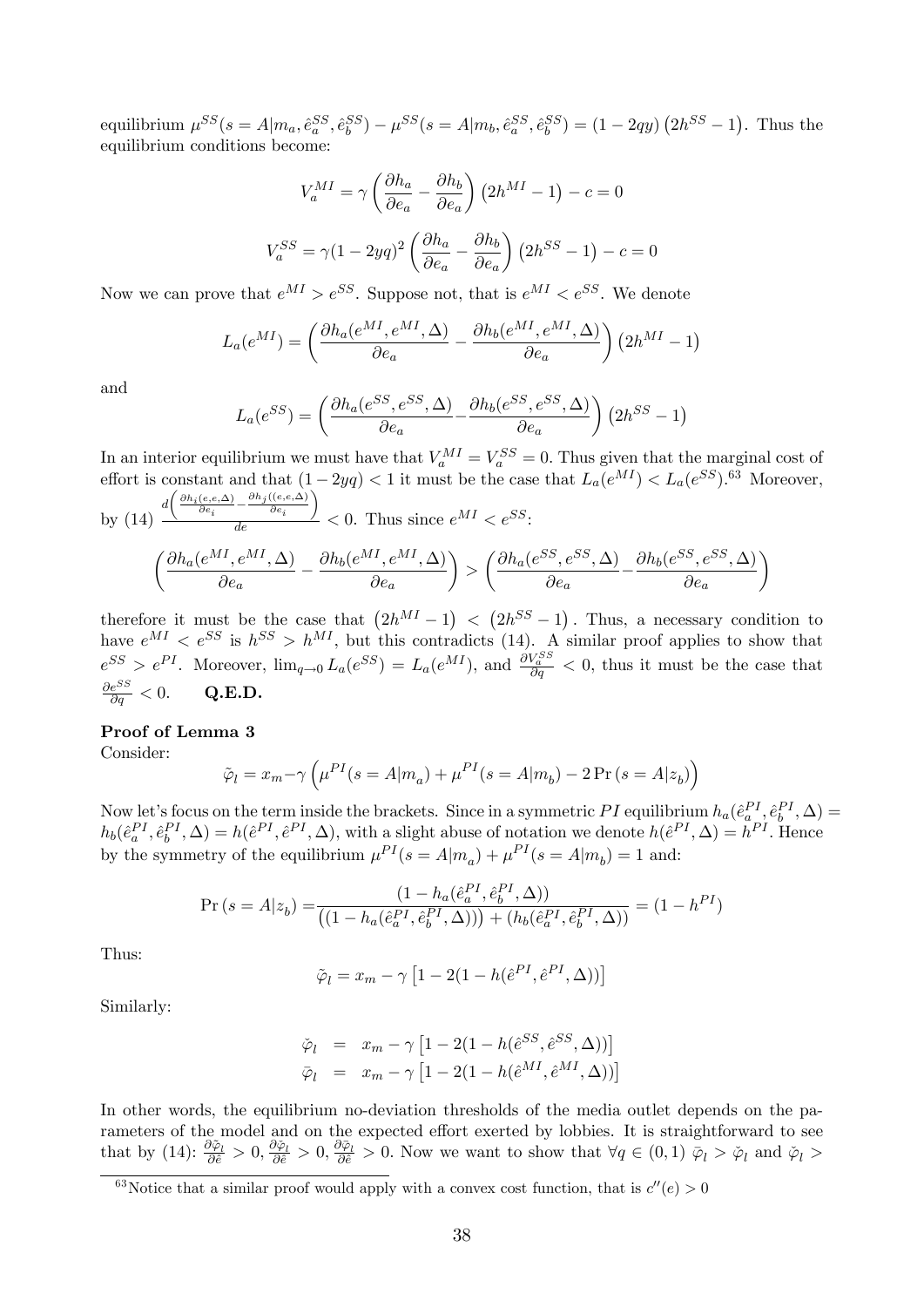$\tilde{\varphi}_l$ . Suppose not. Then  $\forall q \in (0,1)$   $\overline{\varphi}_l < \varphi_l$  which implies that  $h^{MI} > h^{SS}$ . Moreover, by rational expectations, in equilibrium  $\hat{e}^{MI} = e^{MI}$  and  $\hat{e}^{SS} = e^{SS}$ . Therefore since from lemma 2,  $e^{MI} > e^{SS}$ and from (14) we know that in a symmetric equilibrium for  $e_a = e_b = e$  it must be the case that  $\frac{dh(e,e,\Delta)}{de}$  < 0. Thus  $e^{MI} > e^{SS} \Rightarrow h^{MI} < h^{SS}$  which contradicts our initial assumption. A similar proof applies to the other cases. Q.E.D.

#### Proof of Proposition 1

It follows directly from lemma 1, 2 and 3. Q.E.D.

#### Proof of Proposition 2.

The expected policy outcome in an equilibrium  $J = MI$ ,  $PI$ ,  $SS$  given by:

$$
P_m^J = \Pr(s = A)E(P_m^J|s = A) + \Pr(s = B)E(P_m^J|s = B)
$$

where  $E(P_m^J | s = A)$  represents the expected median voter policy when the state is A and  $E(P_m^J | s = A)$  $B$ ) is the expected median voter policy when the state is  $B$ . That is:

$$
E(P_m^J | s = A) = \mu^J(m_a | s = A) P_m^J(m_a) + \mu^J(m_b | s = A) P_m^J(m_b)
$$

Then by the symmetry of the equilibrium:

$$
\mu^{J}(m_{a}|s = A) + \mu^{J}(m_{a}|s = B) = \mu^{J}(m_{b}|s = B) + \mu^{J}(m_{b}|s = A) = 1
$$

Thus  $P_m^J = \frac{1}{2}$  $\frac{1}{2} \left( P_m^J(m_a) + P_m^J(m_b) \right) = x_m$ ,  $\forall J$ . The *ex-ante* policy distortion is given by:

$$
Dist = \Pr(s = A) | P_m^{FR}(s = A) - E(P_m^J | s = A) | + \Pr(s = B) | P_m^{FR}(s = B) - E(P_m^J | s = B) |
$$

where  $P_m^{FR}(s = A) = x_m - \gamma$  and  $P_m^{FR}(s = B) = x_m + \gamma$ . Now let's consider the expected policy distortion in a semi-separating equilibrium. Then, since in a symmetric equilibrium  $h_a^{SS} = h_b^{SS} =$  $h^{SS}$ :

$$
\mu^{SS}(m_a|s=A) - \mu^{SS}(m_a|s=B) = \mu^{SS}(m_b|s=B) - \mu^{SS}(m_b|s=A) = (1 - 2qy)(2h^{SS} - 1)
$$

moreover

$$
P_m^{SS}(m_a) = x_m + \gamma \left[ 1 - 2 \left( h^{SS} (1 - 2qy) + qy \right) \right]
$$
  
\n
$$
P_m^{SS}(m_b) = x_m + \gamma \left[ 1 - 2 \left( (1 - h^{SS}) (1 - 2qy) + qy \right) \right]
$$

Hence:

$$
Dist^{SS} = \gamma [1 - (1 - 2qy)^2 (2h^{SS} - 1)^2]
$$
  
\n
$$
Dist^{MI} = \gamma [1 - (2h^{MI} - 1)^2]
$$
  
\n
$$
Dist^{PI} = \gamma [1 - (1 - 2y)^2 (2h^{PI} - 1)^2]
$$

Thus:

$$
\frac{\partial Dist^{SS}}{\partial \gamma} > 0, \frac{\partial Dist^{SS}}{\partial q} > 0, \frac{\partial Dist^{SS}}{\partial y} > 0, \frac{\partial Dist^{SS}}{\partial h^{SS}} < 0 \qquad \mathbf{Q.E.D.}
$$

### Proof of Proposition 3

In a *fully revealing* equilibrium the expected utility of voter i is  $U_i(x_i) = -(x_m - x_i)^2$ ; the expected utility of media outlet is  $U_n(\varphi_n) = -(x_m - \varphi_n)^2$ ; the expected utility of lobby a is  $W_a(\phi_a) =$  $-\left(x_m^2 + \gamma^2\right)$ . In a semi-separating type of equilibrium: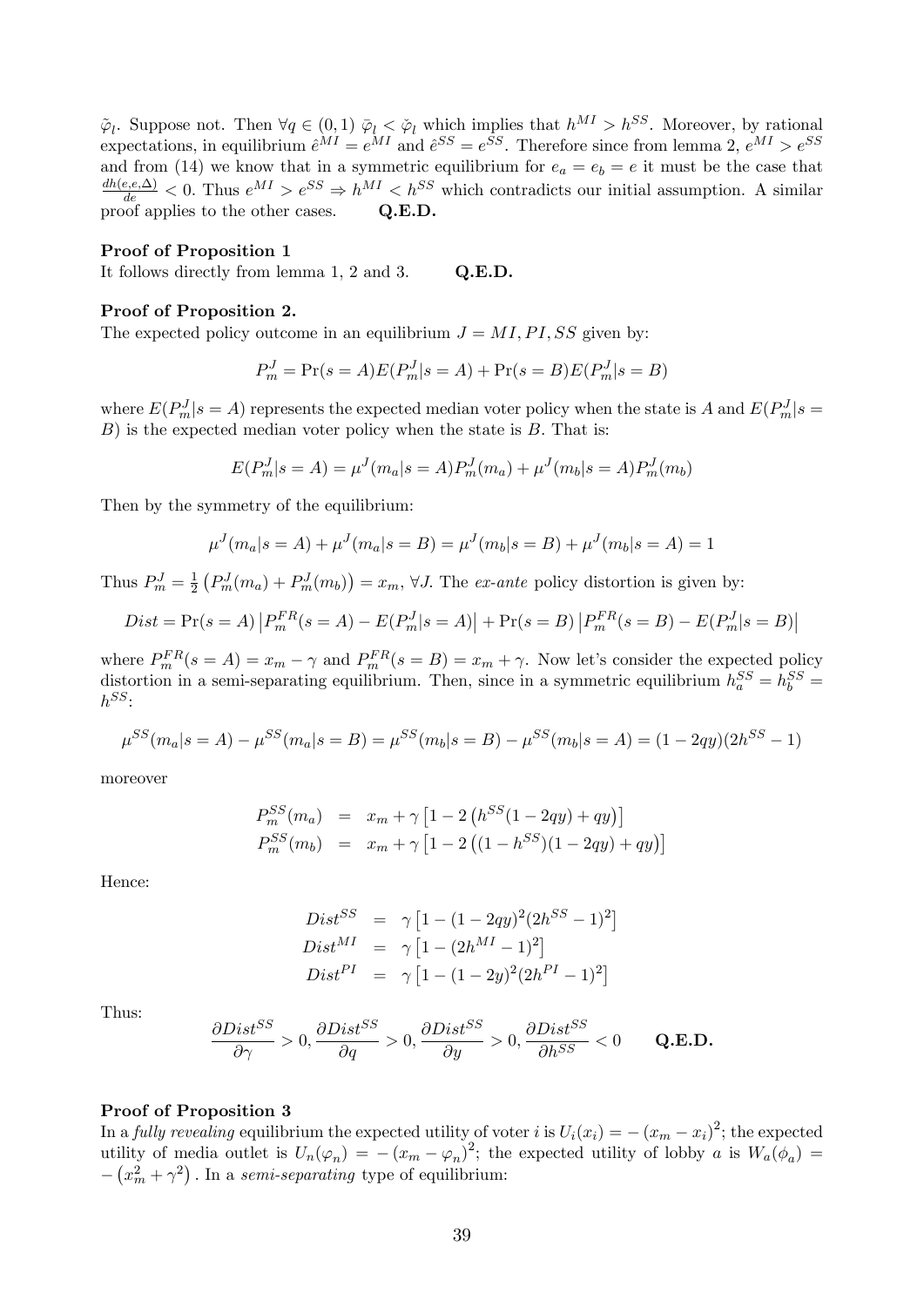a) Expected utility of voter  $i$  is:

$$
U_i^{SS}(x_i) = -(\frac{1}{2} - x_i)^2 - 4\gamma^2 (qy + h^{SS}(1 - 2qy)) (1 - [qy + h^{SS}(1 - 2qy)])
$$

Hence, the expected loss from voter  $i$  perspective is:

$$
\left| \left( DU_{i} \right)^{SS} \right| = \gamma^{2} \left[ 1 - (1 - 2qy)^{2} (2h^{SS} - 1)^{2} \right]
$$

Thus from the proof of proposition 2:

$$
\left| \left( DU_{i}\right) ^{SS}\right| =\gamma \big( Dist^{SS}\big)
$$

Hence  $|(DU_i)^{SS}|$  is positively related to  $\gamma, y$  and q and negatively related with  $h^{SS}$ . The same reasoning applies to the media outlet.

b) The expected utility of lobby a in a *semi-separating* equilibrium is:

$$
W_a^{SS}(\phi_a) = -(\frac{1}{4} + \gamma^2) + 4\gamma^2 (qy + h^{SS}(1 - 2qy)) (1 - [qy + h^{SS}(1 - 2qy)]) - c(e_a^{SS})
$$

thus from lobbies' perspective the expected benefit loss from this game with respect to a fully revealing equilibrium is:

$$
(DW_j)^{SS} = \gamma^2 \left[ 1 - (1 - 2qy)^2 (2h^{SS} - 1)^2 \right] - c(e_j^{SS}), \ \forall j = a, b
$$

thus it is immediate to see that the expected gain of each lobby from engaging in influence activities is directly related with the expected loss of voters.

$$
(DW_a)^{SS} = |(DU_i)^{SS}| - c(e_a^{SS})
$$
  

$$
(DW_b)^{SS} = |(DU_i)^{SS}| - c(e_b^{SS})
$$

Thus the higher the expected loss of voters, the higher the expected gain on lobbies. Q.E.D.

#### Proof of Lemma 4

Let the state of nature be A. In a fully revealing equilibrium, voter  $i$  receives perfectly informative message, i.e.,  $Pr(s = A|m_a) = 1$ . Thus the preferred policy of voter i in such equilibrium will be  $P_i^{FR} = x_i - \gamma$ . Let  $P_m^J$  be the median voter policy in an equilibrium J (where  $J = MI, SS, PI$ ). Then voter  $i$  prefers a fully revealing equilibrium if and only if:

$$
\left|P_m^{FR}-P_i^{FR}\right|<\left|P_m^J-P_i^{FR}\right|
$$

thus since for  $x_i < x_m$ , it is obviously always the case that voter i prefers the FR policy outcome we have 2 cases to analyze:

 $1)P_m^J < P_i^{FR}$  (that is  $x_i > P_m^J + \gamma = \bar{x}_i$ ) which implies that the above condition becomes:  $P_m^J < x_m - \gamma$ , which is clearly impossible since  $P_m^J \in [x_m - \gamma, x_m + \gamma]$ 

2) 
$$
P_m^J > P_i^{FR}
$$
 (that is  $x_i < P_m^J + \gamma = \bar{x}_i$ ), thus  $x_i - x_m < P_m^J - x_i + \gamma \Rightarrow$ 

$$
x_i < \frac{1}{2} \left( P_m^J + \gamma + x_m \right) = x_B
$$

Moreover notice that  $x_B < \bar{x}_i$ . A similar reasoning applies when the state of nature be B. Q.E.D.